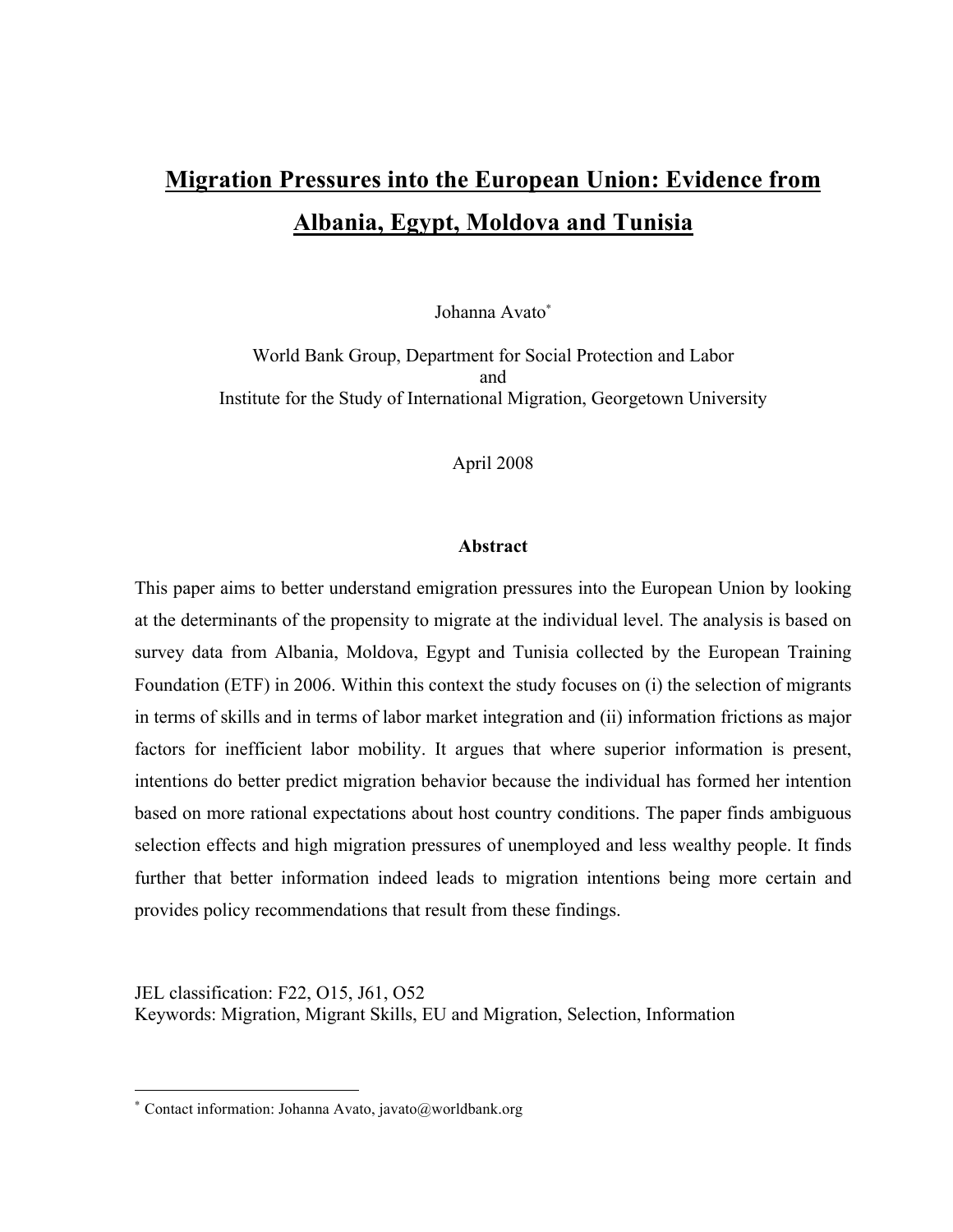## **1 Introduction**

The migration of skilled people has become a hotly debated issue in both sending and receiving countries. In the case of the European Union (EU), for example, efforts are under way to attract skilled labor through increasingly selective immigration policies. In order to counteract a trend in immigration statistics that has left the EU with a considerably higher share of unskilled immigrants than other regions, especially the USA, policies favoring immigration of highly skilled workers have been introduced in a number of European countries, including France, Germany, Ireland and the UK. Moreover, in September 2007, Franco Frattini, the EU Commissioner for Justice, Freedom, and Security, proposed the introduction of a unified "Blue Card" which aims at attracting highly skilled migrants from outside the EU.

But—even if one accepts this preference for highly-skilled immigration—effectively selecting immigrants and protecting borders against low-skilled immigrants is difficult. Pressures are immense, due to enormous economic inequalities between sending and receiving countries, especially in North-South migration. Even less influence can be exerted by sending countries, as there is hardly a way to establish restrictive *emigration* policies. Hence, it is in the interest of both groups of countries to understand the factors that determine the decision of individuals to migrate and—ideally—to cooperate politically. It is important to learn more about the characteristics of people who decide to move, why they go abroad and where. Understanding these determinants may ultimately help to better match supply and demand of migrant labor, to predict migrant flows and to boost the success for migrants in the host country.

Against this background this paper will look at the determinants of the propensity to migrate at the individual level. Geographically, it will focus on the EU as a receiving region and Albania, Moldova, Egypt and Tunisia as sending countries. The analysis will be based on survey data collected by the European Training Foundation (ETF) in 2006. The survey was designed to study migration intentions and the characteristics of migrants (and non-migrants) in sending countries and thus provides a unique micro data set. The approach to analyze characteristics is based on the theory of intentions established by the work of Ajzen (1988). In addition, the detail in the ETF data allows to expand Ajzen's model and to define degrees of likelihood of an individual to migrate and to indentify individuals who are just before migrating. Thus, the paper will also contribute to evaluating how well intentions predict migration behavior.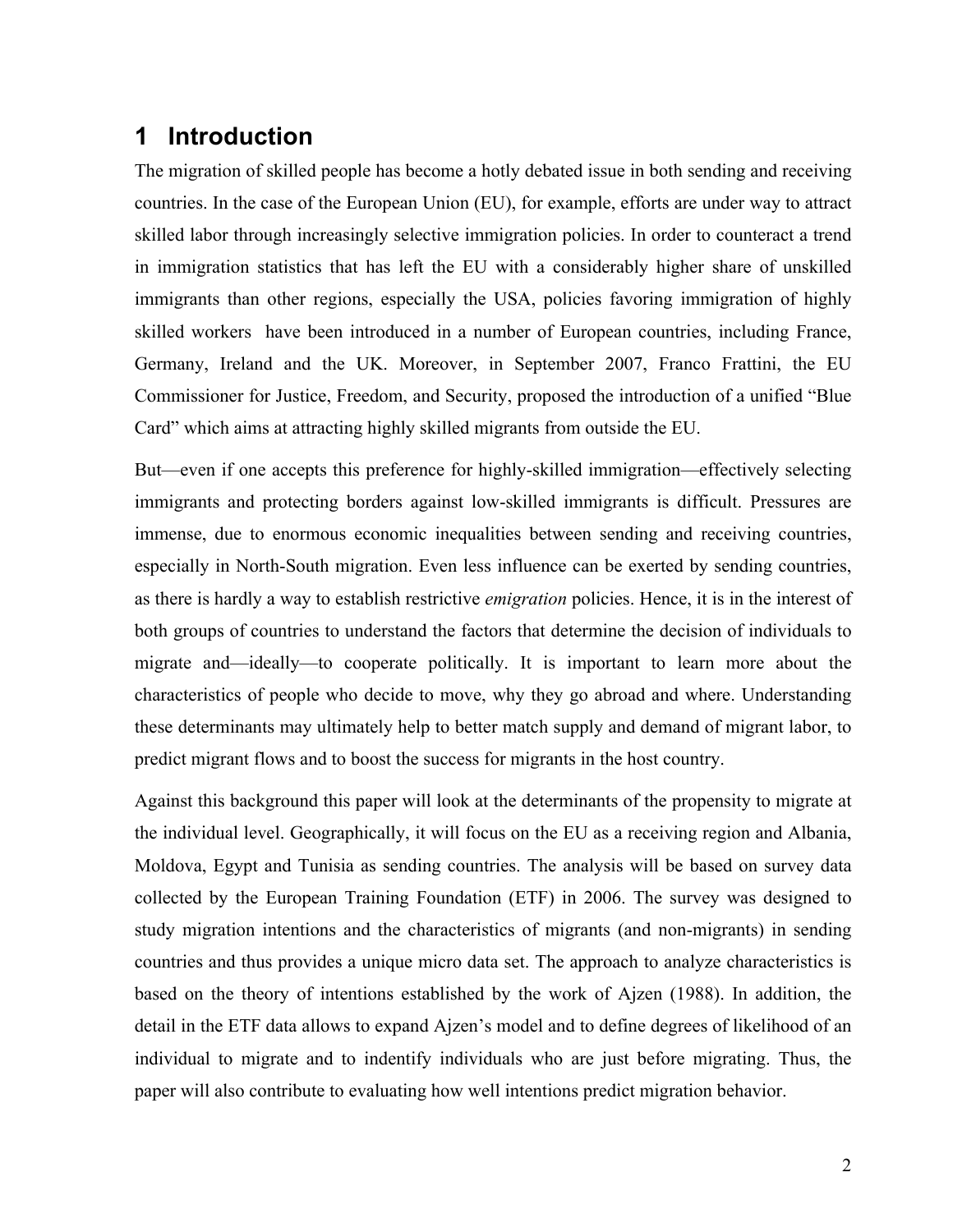Within this context the study focuses on two main areas that may cause migration pressure. First, it looks at the selection of migrants in terms of skills and in terms of labor market integration. Despite numerous existing studies the interest in this issue has not ceased and it is not yet comprehensively understood. Second, the paper argues that information frictions are major factors for inefficient labor mobility. Not only do information asymmetries exist in the traditional way where the host employer can not observe the skills of the migrant, but also on the side of the migrant who, if not well informed about conditions in the host country, will evaluate the migration option based on subjective and often inaccurate expectations. It is argued that where superior information is present, intentions do better predict migration behavior because the individual has formed her intention based on more rational expectations about host country conditions.

The paper finds that the selection of migrants is not clear-cut. Overall, education does not significantly affect migration intentions but it can facilitate to realize migration behavior. Also, people who are not well integrated into the home country's labor market are more likely to migrate. With respect to information and expectations the paper finds that while expectations about the benefits of migration affect migration intentions, it may be the quality of information that a potential migrant has that determines migration behavior and thus ultimately leads to more efficient migration flows. Results from this study will help to better understand the characteristics of migrants and give policy recommendations on how to improve benefits from migration.

The paper is structured as follows. First, the theory of intentions and its application to migration will be reviewed. Subsequently, the data and conditions in the survey countries will be presented and the models for estimation introduced. The results of a logit model on migration intentions, an ordered logit model on an index with increasing propensity to migrate will be presented in section four, followed by a robustness analysis which discusses particularities of the data set. The study concludes with a summary of findings and elaborates on policy implications that result from this research.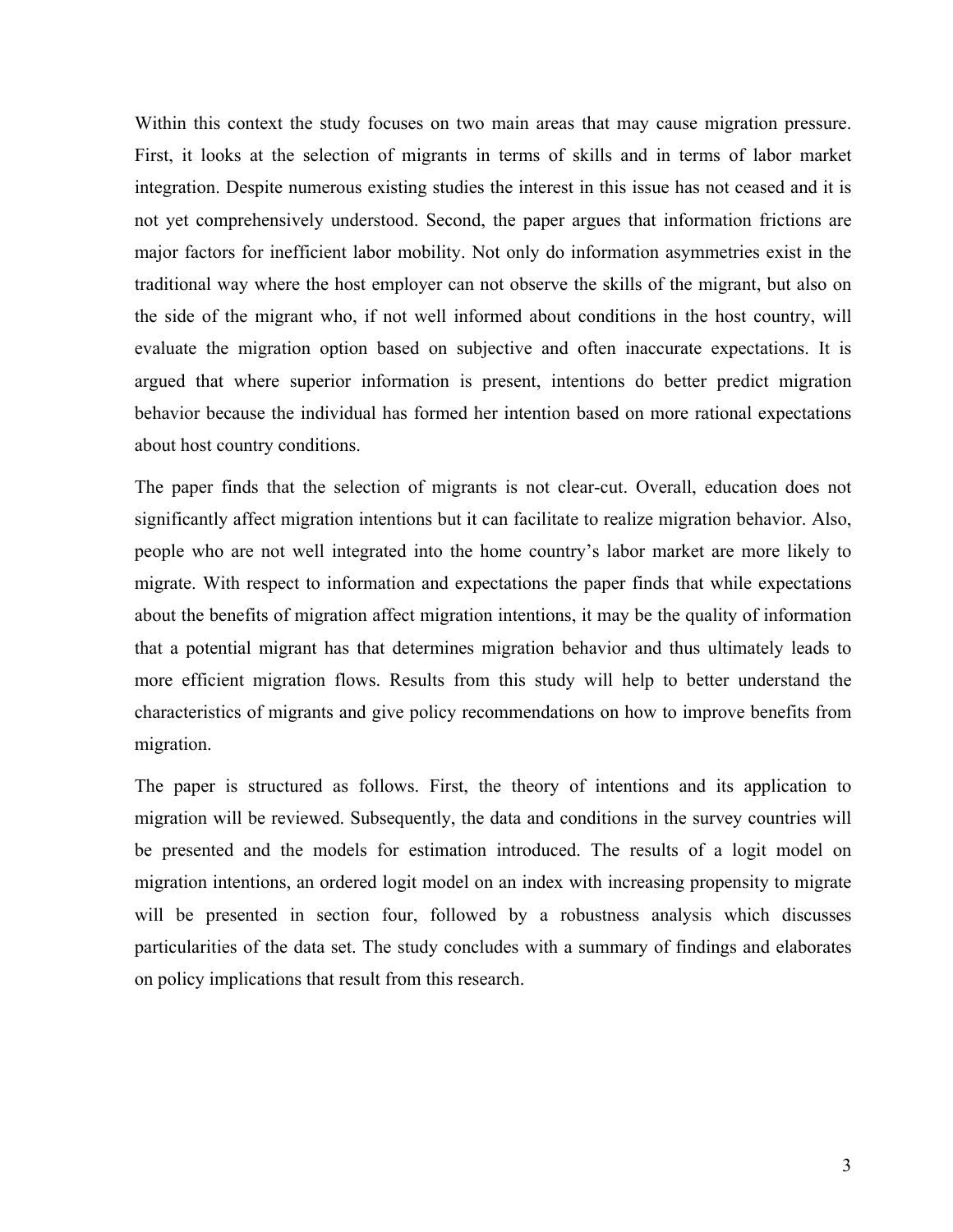# **2 THEORY OF MIGRATION INTENTIONS**

## *2.1 General Overview*

Most economic literature on migration agrees that the main driving forces behind migration are differences in (expected) net returns between sending and receiving countries. Thus, a migrant holding certain characteristics and skills weighs expected gains in the potential host country against costs associated with migration and gains that can be obtained when staying in the home country.<sup>1</sup> Some literature also stresses that this migration decision is not only evaluated by the migrating individual alone but rather by the whole family following a strategy of risk diversification.<sup>2</sup>

Gains are widely defined by wage differences. Nevertheless, these differences are not the only important factor as is demonstrated by the fact that the poorest countries are not the ones sending the largest numbers of migrants.<sup>3</sup> Consequently, gains may also originate from other inequalities in the political, economic, social, demographic and geographical environment (e.g. freedom, protection, better health care); or generally better living conditions than in the origin country.

Costs associated with migration vary and may include the actual migration costs (e.g. travel costs, visa), psychic cost of leaving the home country and family, adjustment costs in the host country or risks underlying migration decisions.4

Over the past years difficulties in finding adequate data to study the characteristics of migrants prompted economists to make more use of intentions data and thereby study migration behavior indirectly—an approach that is also followed by in this study.<sup>5</sup> This allows looking at individual characteristics that are important to determine migration at a time when the migrant is still in the country of origin and therefore mitigate some of the selection problems of host country data. Host country data do not give a full picture of migration pressures as it includes

<sup>&</sup>lt;sup>1</sup> See for example, Sjaastad (1992), Todaro (1969), Harris and Todaro (1970), Molho (1986), Borjas (1994), Chiswick (1999), Hatton and Williamson (1998) and Massey et al. (1993) or Bauer and Zimmerman (1998) for an overview of approaches.

 $2$  Stark and Bloom (1985), Stark (1991), Katz and Stark (1986), Lakshmansamy (1990), Findlay (1987)

<sup>&</sup>lt;sup>3</sup> Massey 2005, Hatton and Williamson (2005), Waddington and Sabates-Wheeler (2005)<br><sup>4</sup> e.g. Schwartz (1973). Carrington et al. (1996), Bauer et al. (2000), Gordon and Molho (1995), Drinkwater (2003), Langley (1974), Har

see e.g. Hughes and McCormick (1985), Papapanagos and Sanfey (2001), Drinkwater (2003) Adams (1993), Bilsborrow et al. (1987).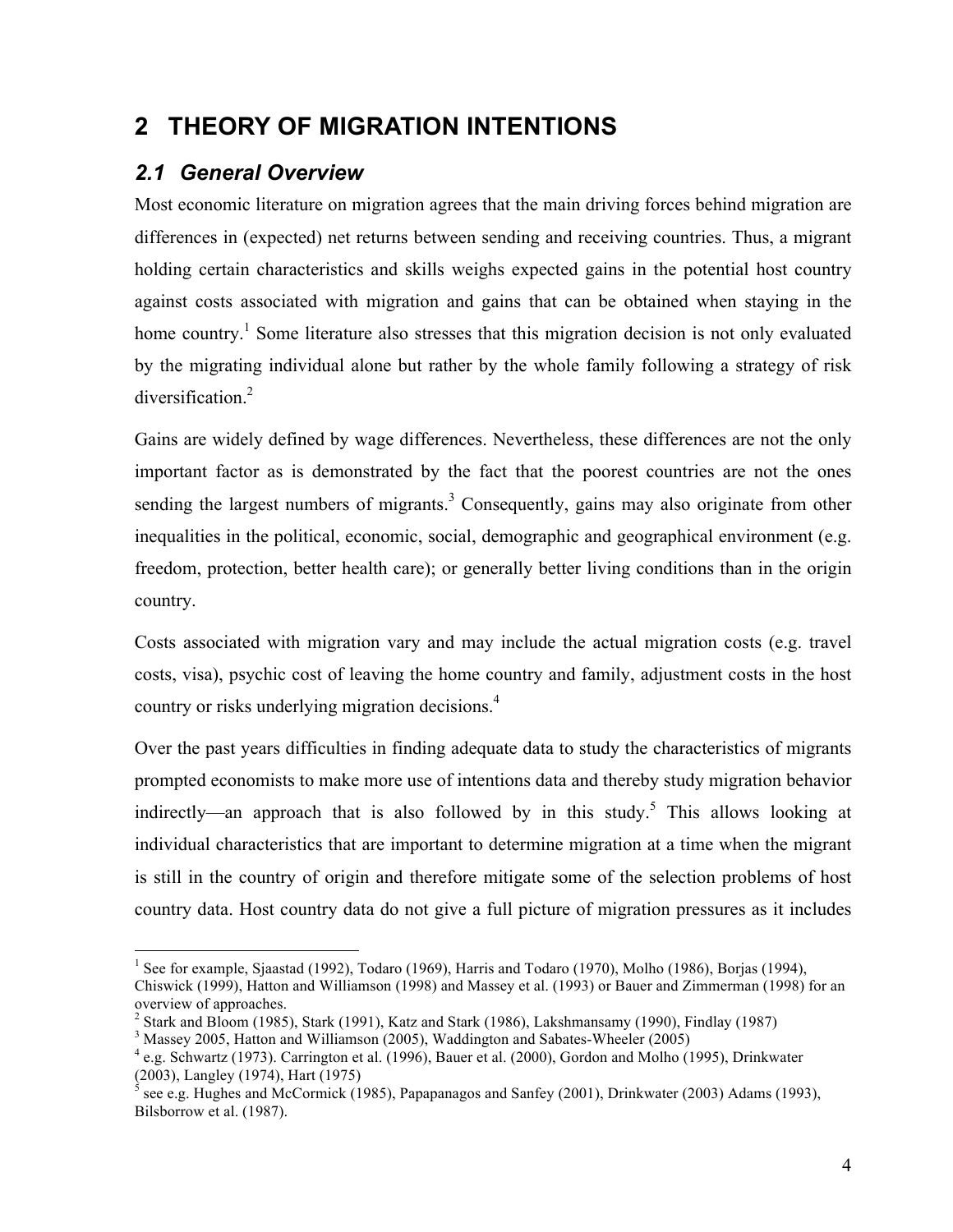only those people who have actually migrated and who have been selected due to factors such as immigration policies and proximities between sending and receiving countries (Jasso et al.  $(2000)$ ).

Obviously, it is arguable whether intentions are an adequate predictor of actual migration behavior. Thus, it is fundamental to explore the link between intentions and subsequent actions. The starting point for this analysis is the work on the 'theory of reasoned action' of Ajzen (1985, 1988). It does not differ essentially from economic theory but approaches the migration decision from the socio-psychological angle. Based on this theory the action (emigration) is taken after the consequences have been weighed against the present status—all based on individual conditions, perceptions and expectations. Manski (1990) and Burda et al. (1998) point out that although there is some informational content in intentions-based survey questions, researchers should not expect too much from such data. Manski (1990) stresses that there is no reason that differences on the individual level between intentions and behavior should "average out" in the aggregate. Also, Bertrand and Mullainathan (2001), hint at the general problem of using subjective variables as a dependent variable in econometric modeling.

However, many studies confirm that, 'actions' are very well predicted by intentions.<sup>6</sup> And numerous studies have emphasized the applicability of the theory of intentions or reasoned action to the migration context. Although, based on internal migration, where following the migrant is much more practical than in international migration, they find a close relation between intentions and actions.<sup>7</sup>

It should be kept in mind, however, that the costs of international migration are higher; migrants face more obstacles and practical issues might dominate individual characteristics (e.g. need more resources, different language, getting a visa and work permit etc.). It may also be possible that the time between forming intentions and the actual action or emigration is longer in international migration. This may lead to an increased tendency of the individual adjusting her intentions until it comes to international migration, though empirical evidence for

 <sup>6</sup> Louviere et al. (2000), Böheim and Taylor (2002), Kule et al. (2002), Papapanagos and Sanfey (2001), Sandu and De Jong (1996).<br><sup>7</sup> E.g. Fuller et al. (1986), De Jong et al. (1996); Sandu and De Jong (1996); De Jong, 2000 for Thailand; Fawcett

<sup>(1986);</sup> Hughes and McCormick (1985), Gordon and Molho (1995) for the UK; Lu (1999), Yang (2000), Zohry (2005) for Egypt, Burda (1993) and Burda et al. (1998) for Germany, Ahn et al. (1999) for Spain and Faini et al. (1997) for Italy, Knight and Song (2003) for China, Drinkwater (2003), Liebig and Souza-Poza (2004) for EEC and EU countries.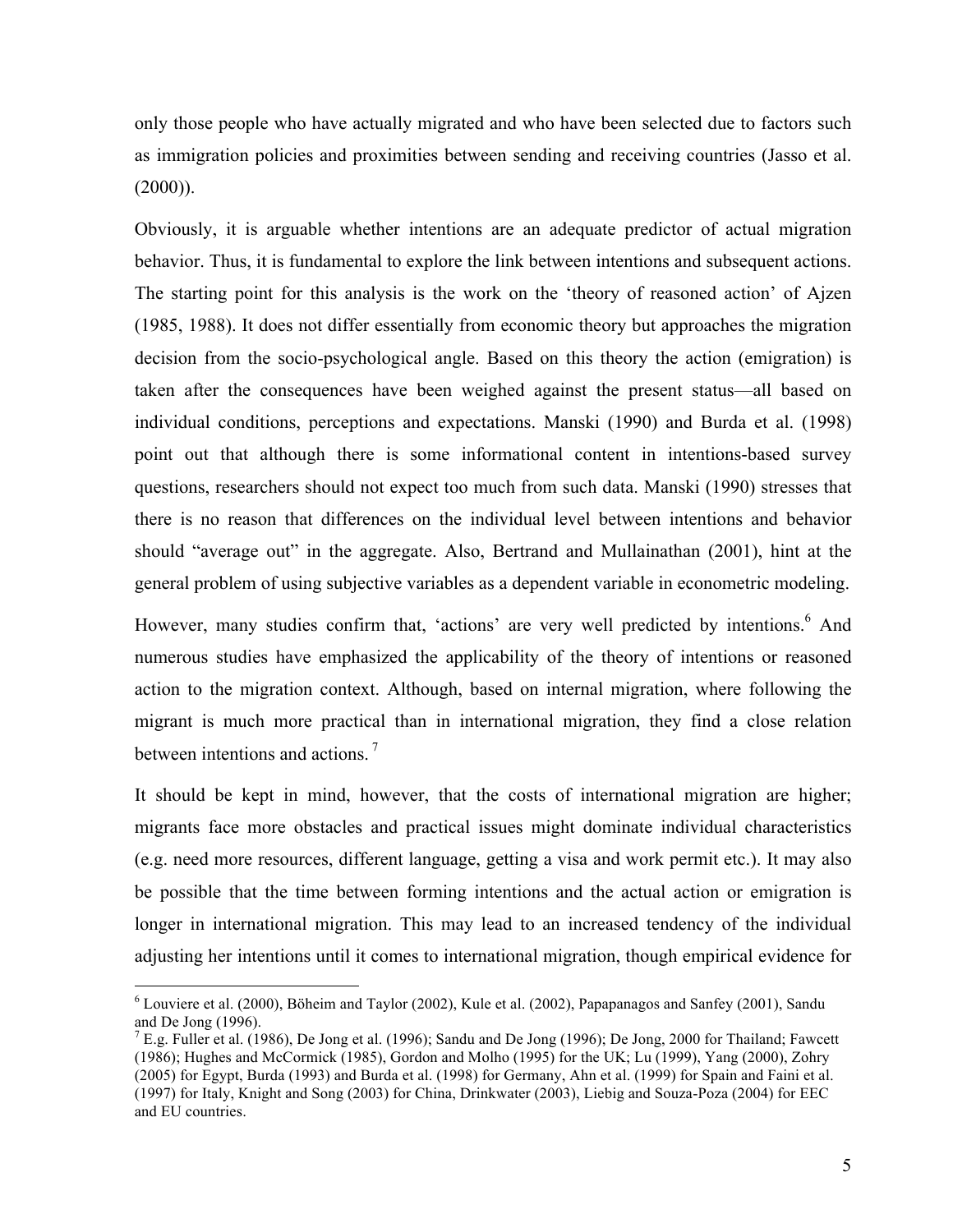this is scarce. Gardener et al. (1986) for example finds that legal obstacles had been the main reason for Philippines abandoning their plans to migrate. Moreover, van der Erf and Heering (2002) analyze survey data from Morocco asking whether the significance of the characteristics that are said to predict intentions hold when these intentions are refined including timing of migration and actual steps already taken towards migration. They find that individual characteristics under these circumstances increasingly become less important predictors.<sup>8</sup> These concerns about the discrepancies between intentions and behavior will be picked up in this study and tested to the extent possible. Due to the detail in the data underlying this study, these problems can, in fact, be mitigated as will be explained further below.

Most studies of intentions in international migration start with individual human capital or socio-demographic characteristics, such as gender, age, education, work experience, unemployment and language skills as essentially determining migration decisions.<sup>9</sup> It is beyond the scope of this review to report all results of studies that have been done, so the following will focus on only those that will be particularly important for the approach in this work.

A recurring question when it comes to characteristics of migrants is whether migrants are positively or negatively selected, and as indicated, this is very controversial. Borjas (1987) argues that a more unequal income distribution in the sending country leads to an adverse skill mix of migrants, thus, negative selection. This view is widely challenged; and Chiswick (1978, 1999, 2000) in particular, points out that positive selection can be expected—a higher income inequality in the sending country would only attenuate positive self-selection.<sup>10</sup> Mora and Taylor (2005), Taylor et al. (2003), Adams (2005) and Funkhauser (1992) all find that human capital variables have a significant positive impact on the decision to migrate. Finally, Chiquiar and Hanson (2005) and Orrenious and Zavodny (2005) come up with general evidence for intermediate selection in Mexican migration to the U.S.. Chiquiar and Hanson (2005) also conclude, that migrants tend to positively self-select when the costs of migrating are high, and vice versa. Overall, the underlying selection in the migration decision is ambiguous and likely

<sup>&</sup>lt;sup>8</sup> However, their sample size becomes very small.<br><sup>9</sup> Also see De Jong et al. (1996), Grasmuck and Pessar (1991), Bilsborrow (1993), Mora and Taylor (2005) Boyd and Grieco (2004), Stark and Taylor (1991).

 $10$  See Chicquiar and Hanson (2002), Liebig and Souza-Poza (2004).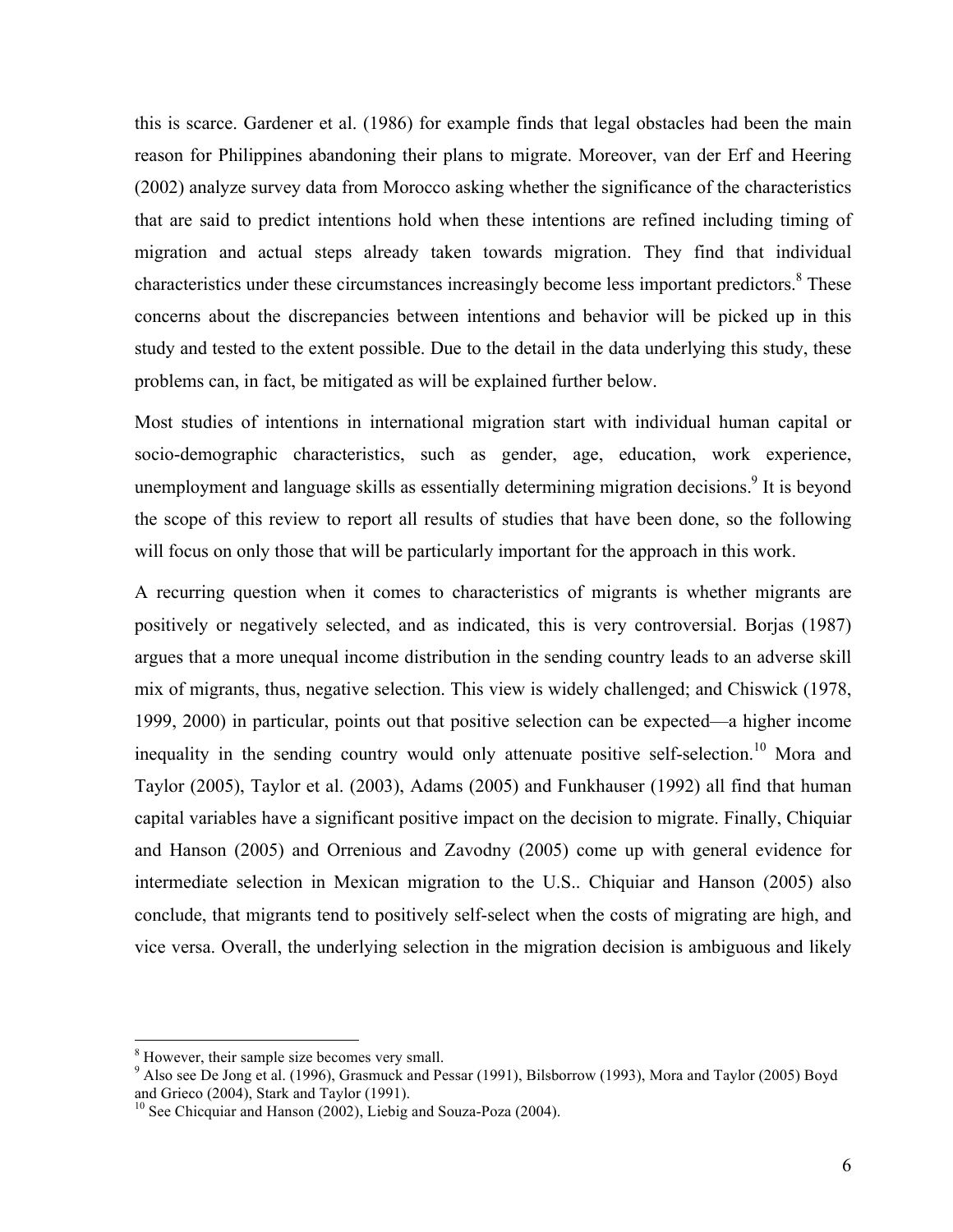different with respect to specific sending and receiving countries as well as to motives of migration. Also, findings vary according to whether host or origin data was used.<sup>11</sup>

Asymmetric information may also affect the composition of migrants. In the absence of any signaling and screening mechanisms by the host country's employers, asymmetric information would lead to adverse selection of migrants (Katz and Stark (1987)). Thus, if there were a screening mechanism in place, such as private recruitment firms, the skill level of migrants would increase as the additional information would be reflected in wages (Chau and Stark (1999)). The basic model of asymmetric information has another application to the context of migration. Most importantly, the migrant also lacks information about conditions in the destination country.<sup>12</sup> As a result, the migration decision has to be based on expectations (under asymmetric information) that may lead to inefficiencies in the number and composition of people leaving. There is usually a mixture of sources of information available to potential migrants and it would be crucial to know *how* information is obtained and (subjective) expectations are formed. High positive expectations may lead to large numbers of people emigrating regardless of their skills. A rather pessimistic perspective would dissuade highly skilled people to leave. Both outcomes are likely to be formed based on inaccurate information about the conditions in the host country.

Based on unique survey data of potential migrants from Tonga to New Zealand McKenzie et al. (2007) test the expected income and the expected employment impact on migration intentions and look at whether these expectations are over or underestimated. Besides finding that expectations do indeed have an impact on migration intentions, they surprisingly find that migrants tend to underestimate income and employment in the host country. This contradicts the general belief that migrants expect paradise-like conditions in the destination country.<sup>13</sup> Their main explanations are that first, potential migrants over proportionally weigh negative experiences of previous migrants, which is in line with behavioral studies in psychology (Taylor (1991)). Secondly, they argue, and empirically confirm, that migrants who have extended family abroad have lower wage expectation compared to those with immediate

<sup>&</sup>lt;sup>11</sup> Constant and Massey (2002), Burda et al. (1998), Borjas and Bratsberg (1996), Beenstock (1996), Jasso and Rosenzweig (1988).

<sup>&</sup>lt;sup>12</sup> Also see Molho (1996). <sup>13</sup> Their title is: A land of milk and honey with streets paved with gold: Do emigrants have over-optimistic expectations about incomes abroad?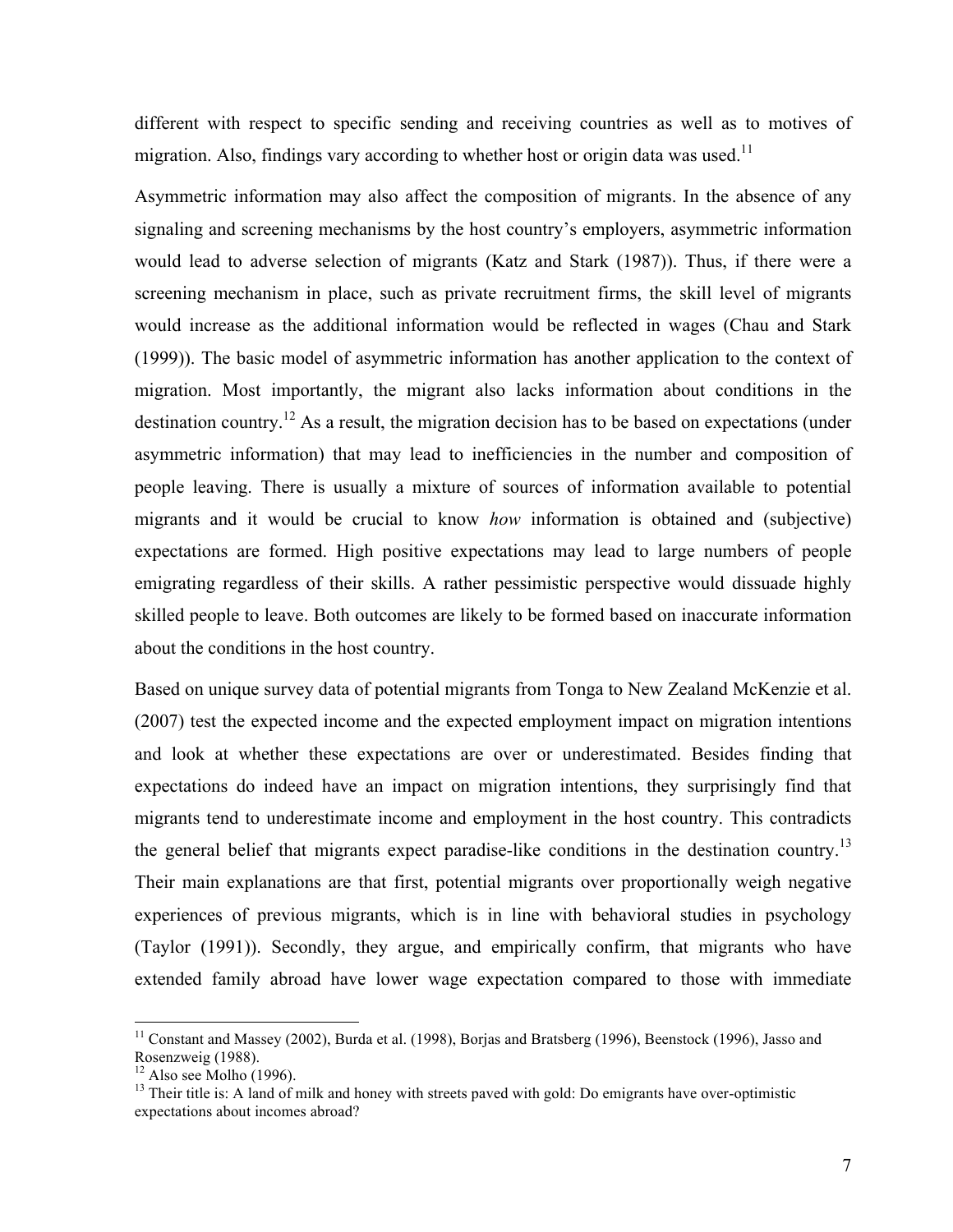family. This apparent unwillingness to reveal true income to extended family members may reflect an intention to limit remittances to immediate family members. These findings point out that the source of information that the potential migrant draws upon is crucial for forming expectations and thus intentions to migrate.

O'Connell (1997) shows in his theoretical work that uncertainty about unobservable conditions in the destination country and about future developments in source and destination country indeed impact on migration predictions, and may lead to speculative migration—"try your luck"—or discourage migration—"wait and see". Still, there are hardly any empirical studies on this. One example can be studied from Burda et al. (1998) who analyze East-West German migration intentions using the option value theory to explain migration today versus tomorrow under uncertainty.<sup>14</sup> They find a U-shaped relation of the income effect on migration intentions in this setting. Further, van Dalen et al. (2005a) explicitly include expectations about net benefits of migration into their study with data from four African countries.<sup>15</sup> They find that the optimism of migration, as they call positive expectations, has a large impact on the intentions to migrate. Expectations about conditions when *not* migrating were included in a migration decision model for internal migration in Thailand by De Jong (2000) who argues that these expectations are the main factor impacting (negatively) on migration intentions. He considers migration as a two-step procedure; first, the intentions are formed influenced by various individual characteristics. The second step involves the actual migration behavior which he is actually able to track using internal migration data. This study will build upon a modified version of his two-step pattern.

## *2.2 Research Focus*

From the theory and literature reviewed the following can be summarized. Economic motives and conditions, and how they are perceived, are the primary cause of migration. Economic prospects at all levels (regional, community, household and individual) are important in both initiating and perpetuating migration. Networks are crucial in determining migration flows and may help reducing costs and risks for migrants and their families. At the individual level the characteristics of the migrant are important as are the individual perceptions which, based on

<sup>&</sup>lt;sup>14</sup> Also see Burda (1995).<br><sup>15</sup> Ghana, Senegal, Egypt and Morocco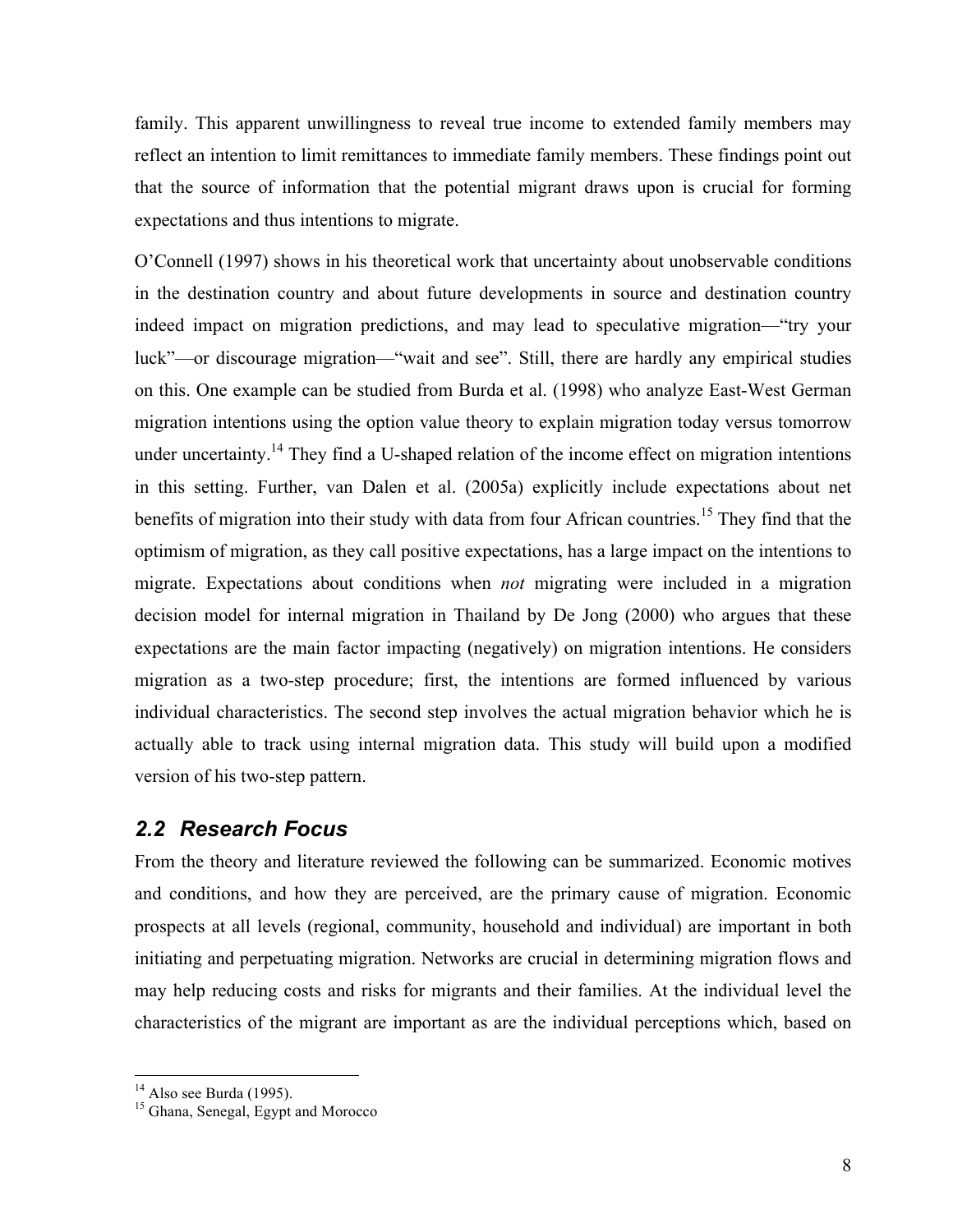the available information level, lead to expectations that result in particular migration intentions. Critical is to what degree intentions actually predict behavior. The above propositions can be summarized in the following diagram which visualizes migration decisionmaking.16





Based on this foundation the study will focus on two questions. With respect to individual characteristics the self-selection of migrants will be central. Thus, variables of crucial interest are education and other skills, labor market integration and income. It is expected that the impact of skills may be positive, however, the literature also points out that this might not be as

<sup>&</sup>lt;sup>16</sup> The diagram is a modified version of the diagram in De Jong (2000).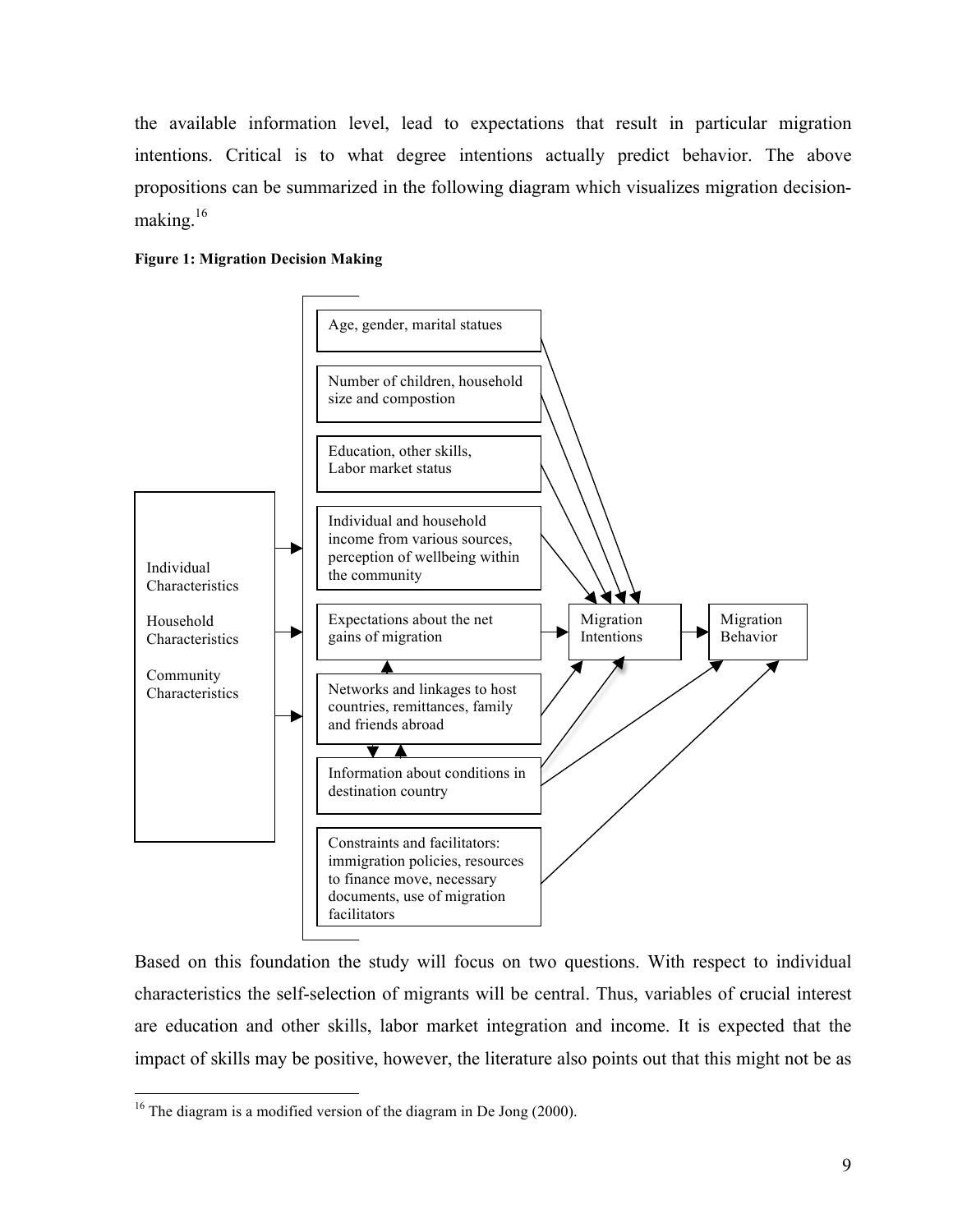clear-cut. An unfavorable labor market status is likely to be associated with increased migration intentions and poorer migrants may feel more pressure for migration. The second focus regards networks, information and expectations, their links to one another and impact on migration intentions and behavior. It will be crucial to further distinguish how these factors impact on intentions in general and on actual behavior. The basic idea is that if people have more accurate information about the destination countries through networks or other forms of information gathering, the expectations they form about the migration process are more realistic which in turn results in their intentions better predicting actual behavior than for people who have less certain information. The next section will look at the survey countries and data that this study is based on and describe the models and the pool of variables available to test the above propositions.

# **3 DATA, STYLIZED FACTS AND ECONOMETRIC APPROACH**

## *3.1 The Survey Countries*

Four countries are relevant in this study, Albania, Moldova, Egypt and Tunisia. Table 1 presents their main destination regions showing that the EU is main destination for Albanians and Tunisians; Moldavians primarily go to Russia and Egyptians to the Gulf region. Another table presenting the top-20 receiving countries is included in the appendix (A1).

#### **Table 1**

| o                     | o       | $\cdot$ |         |          |
|-----------------------|---------|---------|---------|----------|
| Host region           | Albania | Moldova | Egypt   | Tunisia  |
| LAC                   | $0.5\%$ | $0.2\%$ | $0.3\%$ | $0.2\%$  |
| $EU27+$               | 83.0%   | 10.8%   | $9.1\%$ | 76.4%    |
| <b>ECA</b>            | $6.0\%$ | 78.1%   | $1.0\%$ | 2.3%     |
| <b>MENA</b>           | $1.4\%$ | $3.9\%$ | 72.4%   | $11.7\%$ |
| North America         | $5.6\%$ | $3.5\%$ | $7.4\%$ | 2.3%     |
| Africa                | $1.4\%$ | $1.6\%$ | $6.4\%$ | $5.1\%$  |
| South Asia            | $1.2\%$ | $1.4\%$ | $1.4\%$ | $1.4\%$  |
| East Asia and Pacific | $0.9\%$ | $0.5\%$ | $2.0\%$ | $0.5\%$  |
| Total                 | 100.0%  | 100.0%  | 100.0%  | 100.0%   |

**Destination regions for immigrants from the survey countries** 

Source: Parsons, Skeldon, Walmsley and Winters (2007).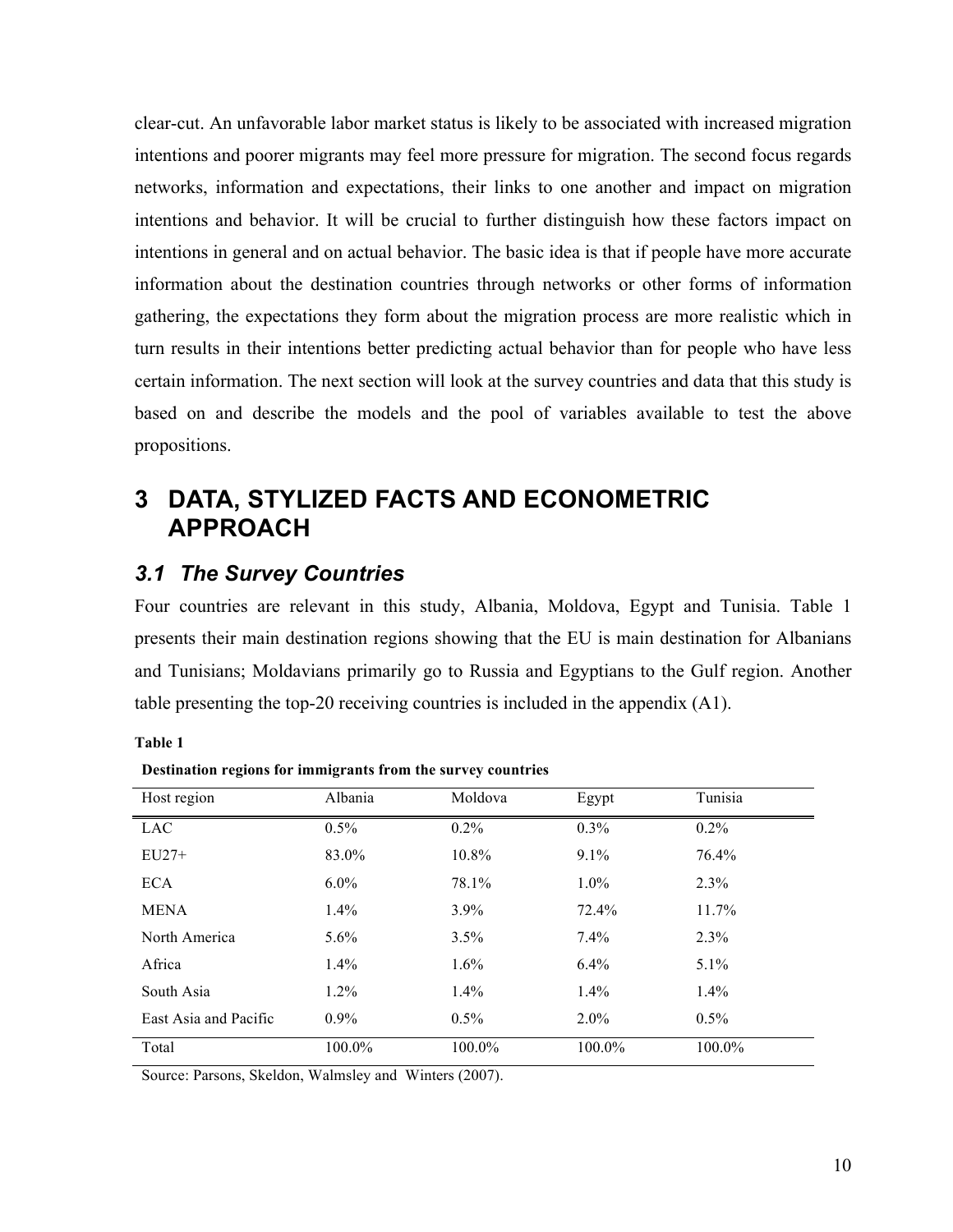The large majority of migrants from Moldova are young, married, males who usually work in the Russian construction industry. The proportion of women is higher within the migrant flows to Italy, Greece, Spain and Turkey, where they work primarily in domestic and care services. About 40 percent of Moldavians are seasonal migrants, man of them illegal. As in the rest of Moldova's working population, most migrants have secondary education and 20-25 percent of them completed university. Permanent migrants tend to be better educated than temporary ones. According to estimates by Docquier and Markfouk (2006), 45.8 percent of Moldavan immigrants in OECD countries are skilled—they represent 3.4 percent of the tertiary educated labor force in Moldova.<sup>17</sup> Moldovan migrants remit home about 56 percent of their earnings. The share of migrants in the total active age population is estimated to be 18 percent.<sup>18</sup>

The tradition of emigration from Albania goes back 15 years to the break down of the Former Soviet Union; in 2000 8.4 percent of the Albanian labor force lived in OECD countries. Albanian migrants tend to be young, disproportionately male, better educated, and the primary destinations are Greece and Italy. 9 percent of the Albanian tertiary educated labor force lives in OECD countries and 18.4 percent of all Albanian emigrants are highly skilled. Migrant remittances represent an important source of foreign exchange for Albania. Also, it was found that migrants are generally well positioned to find a job or establish a business on their return to Albania.<sup>19</sup>

A study by Giubilaro (1997) found that Tunisia had a migrant potential of 19 percent of the working age population and predicted that given the labor market pressures, emigration would increase (predicted for the time 2005-2010). Recently, increasingly significant numbers of qualified workers have emigrated from Tunisia, not only towards Europe (and France in particular) but also towards the Gulf States and North America. This is likely due to the considerable improvement in the levels of education of the Tunisian population over the past 30 years, and because of high levels of unemployment among higher education graduates. Unemployment among young graduates is a huge problem and rose from 10.2% in 2004 to 14% in 2005. This rate is expected to increase further, in 2016 to 21.6% and in 2017 to

 $17$  Note that many the overal selection rate is likely to be lower as most Moldovans go to Russia (not OECD), they tend to be less skilled (Goerlich and Trebesch (2008)).

<sup>&</sup>lt;sup>18</sup> Okólski (2004), Goerlich and Trebesch (2008), Ghenecea and Gudumac (2004), CBS AXA (2005).

<sup>&</sup>lt;sup>19</sup> Castaldo et al. (2005), Kule et al. (2002), Docquier and Marfouk (2004), Papanagos and Sanfey (2001).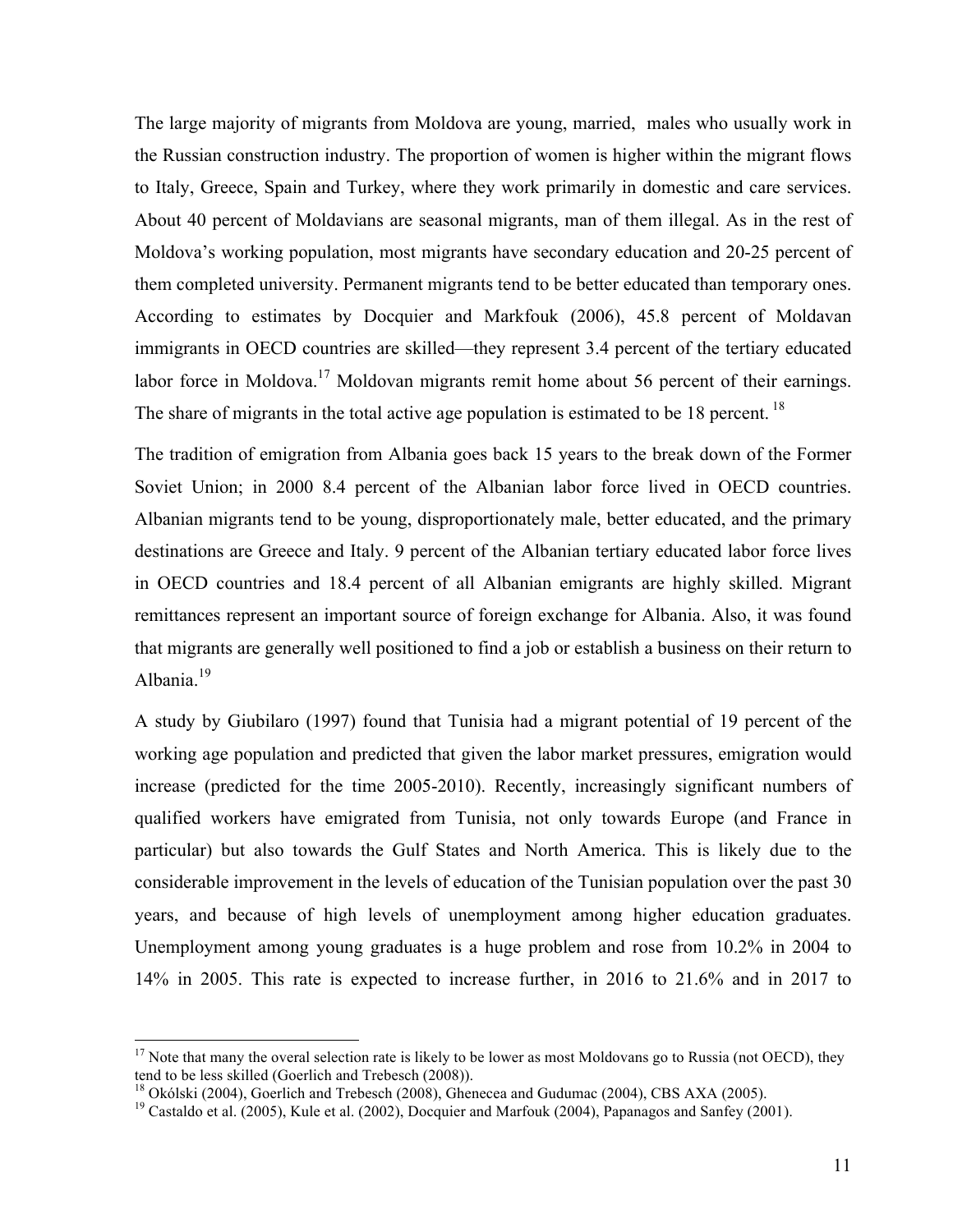26.1%<sup>20</sup> The share of tertiary educated Tunisians who reside in OECD countries is 12.5 percent and the selection rate (share of skilled emigrants of all emigrants) is 14.9 percent.

Unemployment is also a crucial factor for migration from Egypt. Official estimates placed unemployment at about 9 percent in 2004, but independent estimates are closer to 20 percent. Most migrants are males migrating to Arab Gulf countries such as Saudi Arabia, Libya, Jordan, and Kuwait. Estimates of number of migrants to the region range form 1.5 to 1.9 million 88 percent of which migrate to the aforementioned countries. Unfortunately estimates of the share of tertiary educated migrants to the Gulf countries do not exist, but for OECD countries the share is 4.6 percent of the respective population in Egypt. The selection rate of Egyptian emigrants to OECD countries is comparatively high with 58.9 percent. Recently Egypt has also witnessed massive immigration flows from neighboring African countries due to conflict and political instability in the Sudan and Sub-Saharan Africa.<sup>21</sup>

## *3.2 The Data*

The following analysis is based on a survey of potential migrants which was conducted by the European Training Foundation (ETF) in 2006.<sup>22</sup> The underlying questionnaire of the survey has five sections. The first section gathers general demographic information of the individuals interviewed. The second section concentrates on work related variables. The third identifies who principally intends to migrate abroad. Subsequently, section four extensively interviews those who want to move abroad and asks a variety of questions determining a) how likely it is that they really will migrate, b) where and why they want to leave and c) how they envision their migration process. Section five returns to the full set of respondents and asks questions regarding the household members, dwellings and additional income sources. The survey resulted in a total sample size of 3,834 respondents, 998 from Albania, 1,009 from Moldova, 812 from Egypt and 1,015 from Tunisia.

Details about the survey design can be found in the appendix. What should be mentioned here are potential problems that arise from misrepresentation of the data of the respective national population which may result in a bias of the estimates. This concerns primarily Egypt where

<sup>&</sup>lt;sup>20</sup> European Training Foundation (2007)), Docquier and Marfouk (2006), Giubilaro (1997).<br><sup>21</sup> Zohry (2005), Docquier and Marfouk (2006), Adams (1993).<br><sup>22</sup> There was another survey undertaken simultaneously which targete Ukraine, will be added soon.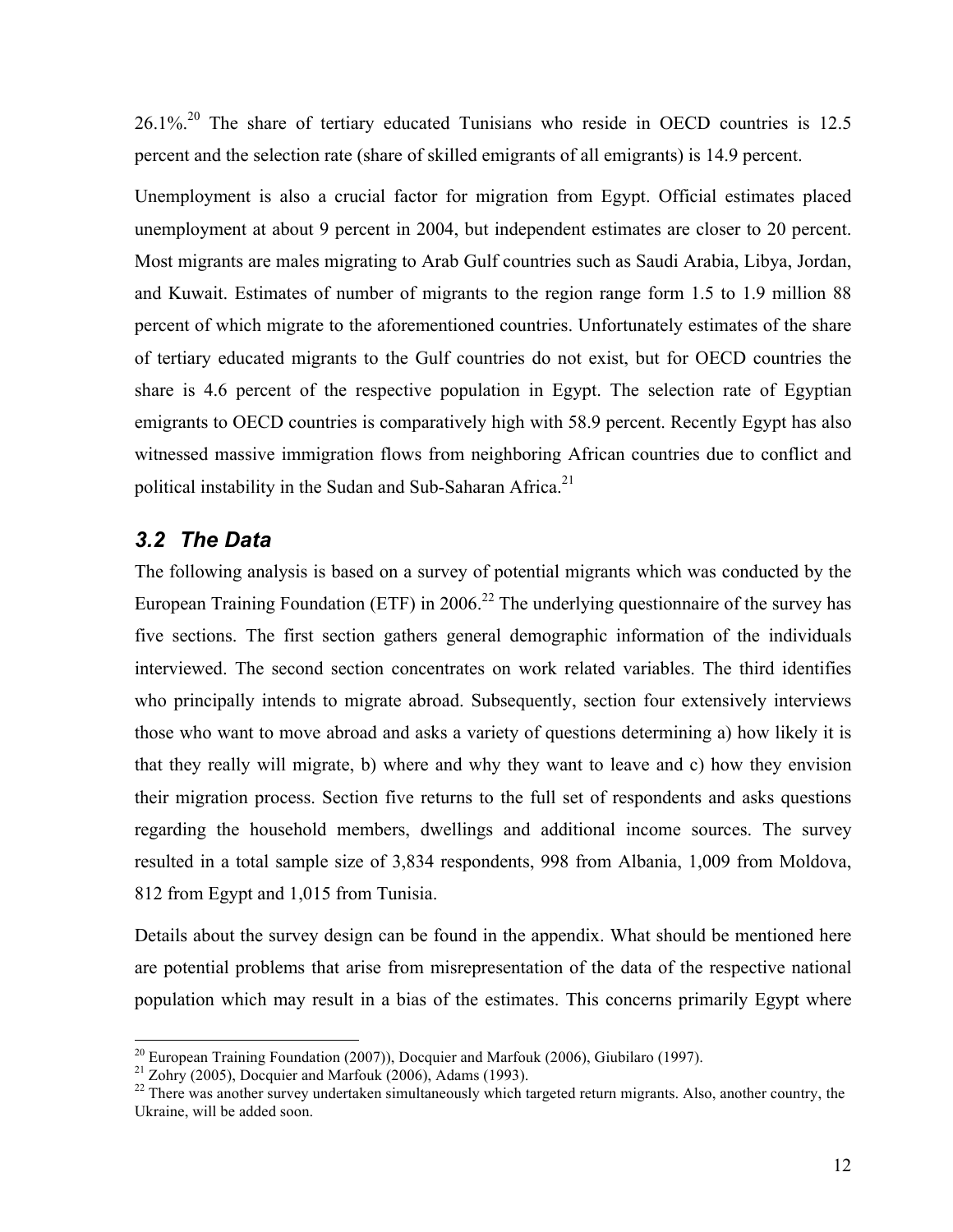some villages and governorates were over-sampled to increase coverage of potential migrants to Europe. In addition individuals outside the labor force who were not in full-time education were excluded. The latter added to the already existing problem of male overrepresentation.<sup>23</sup> Overall, comparison with other data from the countries shows that national representation was not fully achieved (see appendix for more detail). This has to be kept in mind throughout the analysis. Also, it should be emphasized that this analysis is based on data from four particular countries and results may not necessarily apply to migrants from other countries.

## *3.3 The Model*

#### *Dependent variables*

Two models will be used to answer the relevant research questions which apply a maximum likelihood estimation method. The first is a simple logit model estimating the determinants of intentions to migrate; the second is an ordered logit which will give more insight into actual migration behavior—to the possible extent.

The dependent variable of the first model is based on one question, which is whether the person intends to move abroad (1912 cases) or not (1922 cases). The dependent variable of the second model is an intensity index of the propensity to migrate. Accordingly, the individuals who intend to move are further categorized by increasing likelihood that they will actually do so. The three categories— maybe, likely and certain— are calculated based on a set of variables asked to determine how close potential migrants are to really migrating. For example, respondents are asked how likely it is that they move within the next 6 months or within the next two years; about their ability to finance migration and various questions about whether they know about, and already possess, certain prerequisites such as passport, visa, work contract or approval for study. The very rich set of variables in this regard allows a detailed classification distinguishing between the degrees of likelihood of migration. Still, it should be kept in mind that we do not observe who will actually migrate. The dependent variables are summarized in Table 2.

<sup>&</sup>lt;sup>23</sup> Women are also underrepresented in Tunisia. In general, educated people tend to be overrepresented but there is no sign that this occured in a systematic way. The survey was unfortunately not corrected by weights to lessen these issues.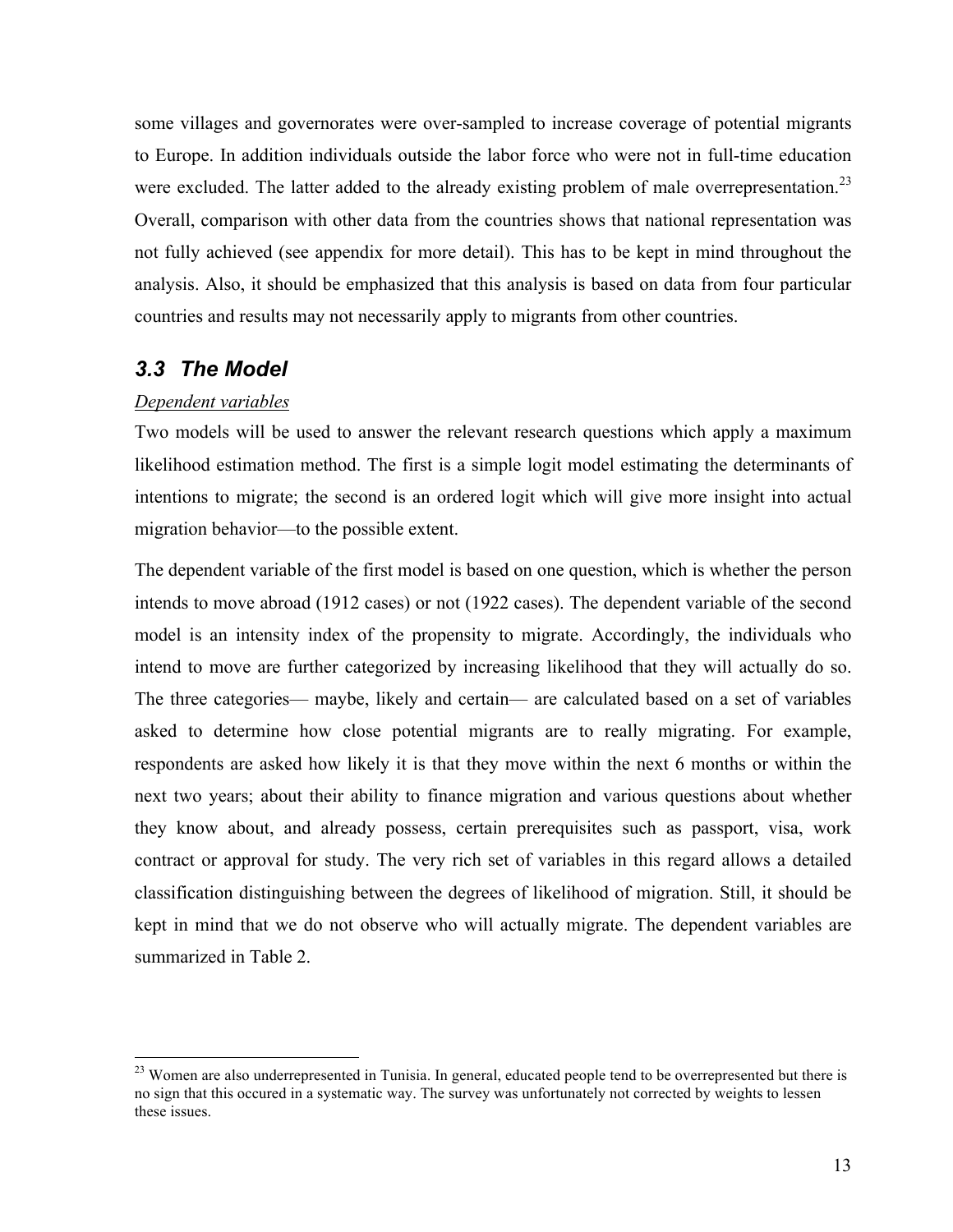|           | Albania | Egypt | Moldova | Tunisia | Total |
|-----------|---------|-------|---------|---------|-------|
| no (stay) | 56%     | 53%   | 56%     | 37%     | 50%   |
| maybe     | 17%     | 14%   | 12%     | 29%     | 18%   |
| likely    | 17%     | 19%   | 19%     | 24%     | 19%   |
| certain   | 11%     | 15%   | 13%     | 11%     | 12%   |
| Total     | 100%    | 100%  | 100%    | 100%    | 100%  |

**Table 2 Intent to move abroad by country**

The model will have two main specifications with the basic model including individual and household characteristics, network factors and country dummies (see table A5 in the appendix for descriptives). The extended model adds two more variables, i.e. expectations and an "awareness of programs assisting migration" variable. These two variables are crucial, especially when the study proceeds to the second model, but not free from criticism (see below).

#### *Variables of the first model*

With respect to included skill variables table A1 in the appendix shows the education levels of individuals in the sample as well as language skills and labor market status by country and intent to move. Education is classified by primary education (also including no education), secondary and post-secondary education.<sup>24</sup> Looking at all countries the share of higher skilled people is higher among the "migrants" than among the general population. However, looking at the countries these numbers may be driven by Egypt and Tunisia which exhibit particularly high skill levels among their migrants. For the labor market status of individuals the analysis reveals that on total especially unemployed people intend to move, followed by casual workers and students. The number of professionals and those who work in middle and high management (high) is much higher for people who intend to stay at home. Most individuals work or have worked in the industry of public administration and utilities (not counting those who never worked or didn't answer the question) followed by petty trade and agriculture. Nevertheless, among those who intend to move, construction seems to be the leading industry.

<sup>&</sup>lt;sup>24</sup> The construction of this variable attempts to harmonize across education systems corresponding to information from the World Higher Education Database by the International Association of Universities (IAU) and the UNESCO (UNESCO, IAU WHED).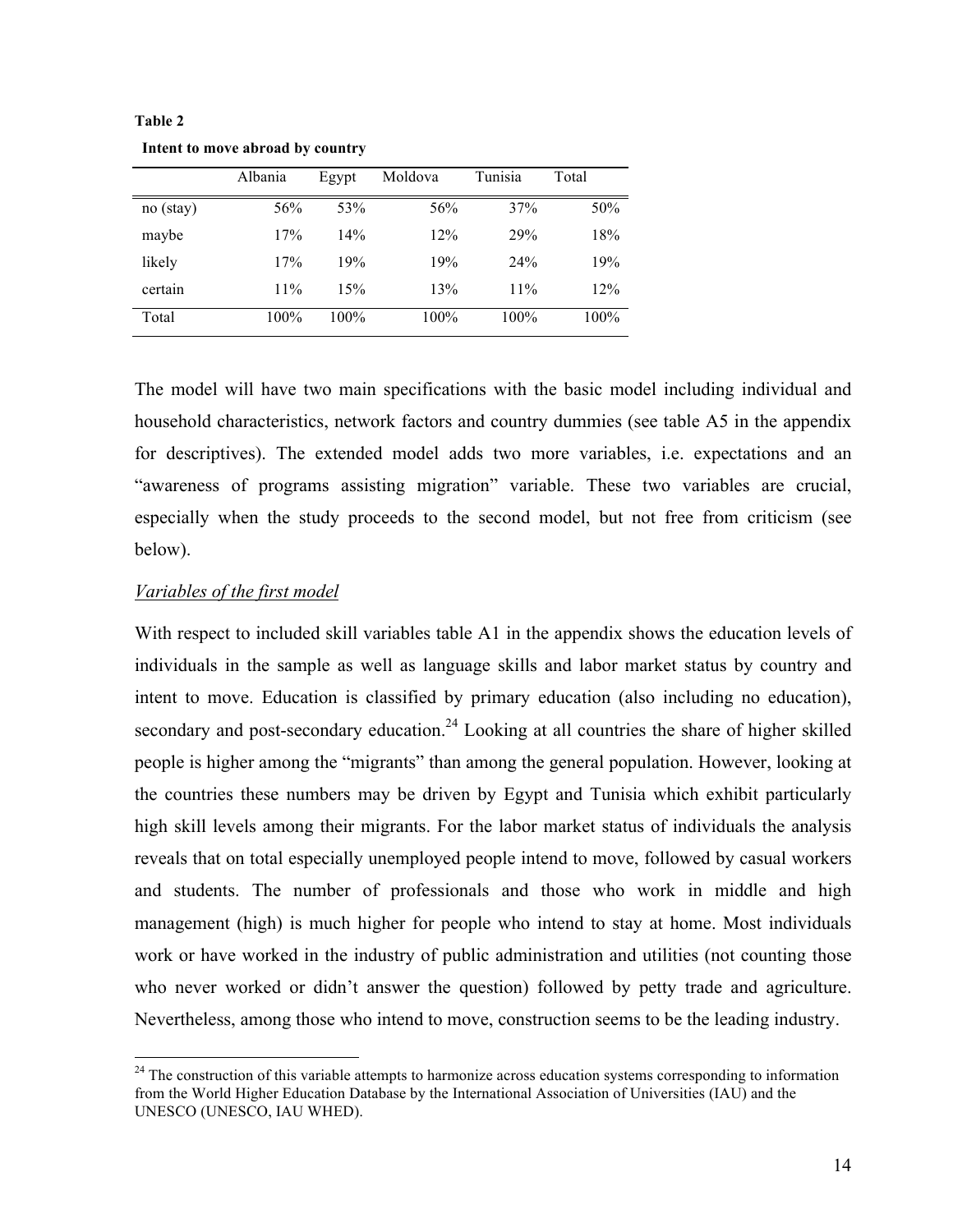The survey gives information on several income sources, including yearly salary<sup>25</sup>, income from other family members, rent, savings, pensions and social assistance, land, income from remittances, whether individuals consider their income as sufficient and finally how they compare to other households in the community. Remittances are of special interest here as they are often seen as an indicator for existing migration networks. In consequence, those who receive remittances are more likely to be among those who migrate as they are more exposed to the idea of migrating and already part of a network that may facilitate migration.<sup>26</sup> Descriptive analysis confirms this perception (see table A2).

Network factors are also present if the individual has a household member living abroad. This is relevant for 10 percent of the entire sample but almost 17 percent for those who have intention to move. Furthermore, 15 percent of the sample is aware of programs, of private or governmental nature, that assist in the migration process. As expected, this percentage is lower for those who intend to stay (7 percent) and higher for those who want to move (24 percent). With respect to expectations regarding the benefits of migration, most people (57 percent) across the entire sample expect to find better work opportunities upon return due to foreign experience. $27$ 

As mentioned before, the latter two variables must be looked at with care due to inherent endogeneity problems. Awareness of programs requires active involvement of the person, and as a result, there may be a tendency for people who intend to migrate to also be more aware of such programs. This technical problem could in principle be addressed by a two-step procedure using a suitable instrumental variable (IV). A useful variable could be the distance of an individual's residence to such center or another characteristic of how (easy) an individual can access information about the program. Unfortunately, such a variable is not found in the data and could not be constructed as geographical information on respondents is practically absent. Therefore, despite the endogeneity problem, the "awareness of programs" variable is included in the model as it can generate very interesting information.

<sup>&</sup>lt;sup>25</sup> In Euro and adjusted by 2006 exchange rates.

<sup>&</sup>lt;sup>26</sup> Van Dalen et al. (2005b), Rapoport and Docquier (2005), Lucas and Stark (1985), Poirine (1997), VanWey (2004), Stark (1999)

 $^{27}$  Roughly 60 percent of these people intend to migrate.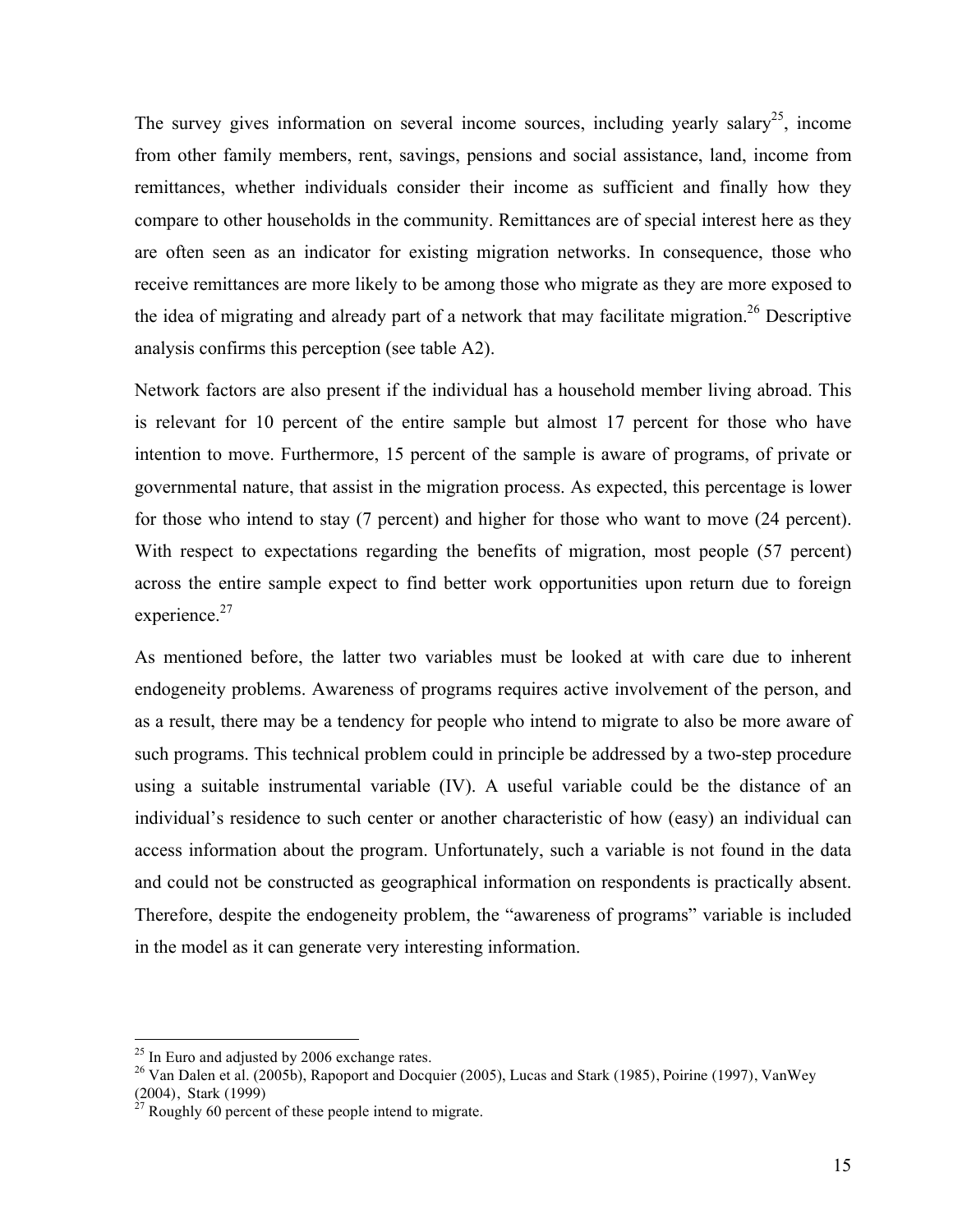For the variable "positive expectations" or optimism about migration, it also proves problematic to distill the actual effect from other factors that impact on both, the expectations and the intent to move. In fact, expectations and the intent to move are very similar variables. A two-step procedure could, again, be one way to account for this problem. However, finding a suitable IV is even more difficult due to the similarity of the two variables. Van Dalen et al. (2005a) have done a similar exercise including expectations in an analogous model. They state that running a two-step procedure did not change the outcome significantly compared to directly including the variable; and they give preference to the model with only one equation.<sup>28</sup> Following this paper, the extended model includes a variable of expectation, that represents whether someone expects that migration will be associated with better job opportunities upon return.

#### *Variables of the second model*

Characteristics that impact on the intentions to migrate may not always be the same when it comes to predicting actual behavior. This is tested in the ordered logit model with three outcomes: maybe-, likely-, and certain migrants. The model uses the sub sample of only those who intend to migrate which allows adding more detailed variables as predictors and thus including more factors that may determine migration behavior.<sup>29</sup>

Factors that take migration intentions a step further to migration behavior generally include factors that constrain or facilitate migration. It was hypothized before that where people have better information they would be more certain about migration. Individuals who have less accurate information are likely to have a comparatively lower propensity category of migration. Table A3 shows that people mainly acquire information via friends abroad (if "other" is ignored). This is particularly prevalent in Egypt and Tunisia. Having been abroad, as a source of information, is comparatively higher in Albania and Moldova. Overall, institutions—i.e. schools, agencies, and other organizations—seem to have a minor role as an information resource.

For the subsample the data gives a lot of information regarding expectations; i.e. what work and what industry the migrant expects in the host country, and whether she expects financial

<sup>&</sup>lt;sup>28</sup> Unfortunately their IVs are not defined further.<br><sup>29</sup> The model also includes the variables of the first model.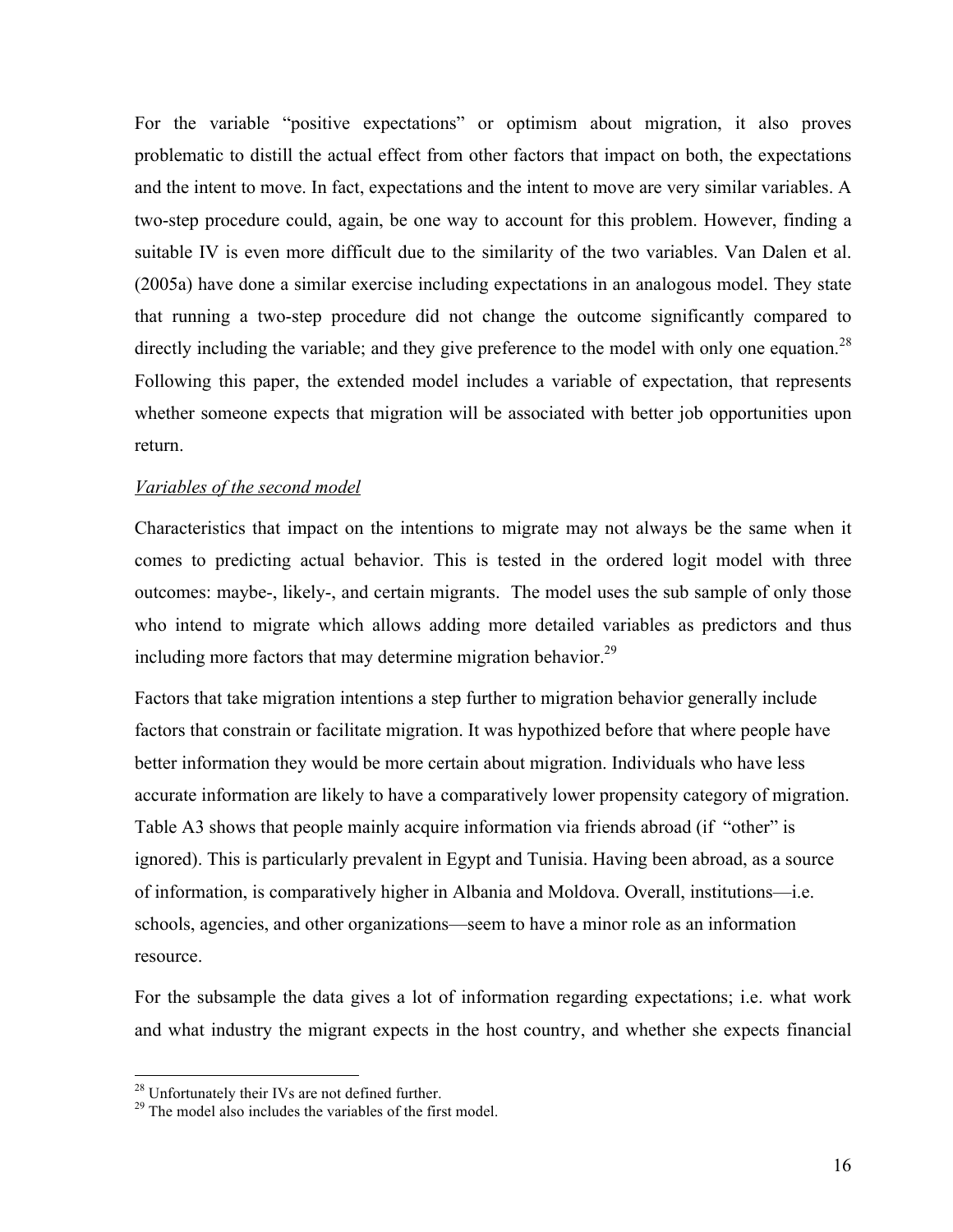improvement or to get a better job due to migration upon return. Over 40 percent of migrants expect to work in a different industry abroad than where they work in their home country (see table A4). Expectations to work in hotel, restaurant and domestic services are leading in Albania and Tunisia; public administration and utilities in Egypt; and construction in Moldova. Also, 12 percent of people expect to work in higher skill level and 10 percent in a lower. The majority (41 percent) expects to work at the same level and the remaining share does not know.

Expected participation—not only awareness—of migration programs is also included. Problems of endogeneity may still be present but less pronounced as only the subsample is used. In fact, 23 percent are aware of programs that facilitate migration (governmental and private) of whom two thirds also plan to participate in such a program.<sup>30</sup> This variable is a way to get information about the destination country and shows commitment to migrate beyond intentions. In general, this variable is very interesting for policy makers but, as the sample shows, not many seem to even be aware of such programs which consequently limits the analysis (see table A3).

Another interesting variable is the primary reason why people intend to migrate. This seems to be either to improve work options or, more generally, living conditions. By country it can be seen though that this is particularly the case in Albania and Moldova and in Tunisia and Egypt personal reasons become more relevant (see table A3).

About one third of migrants are influenced by others in their migration decision as shown. Especially in Albania, migration seems to be a joint decision including also family and possibly friends. This confirms the notion that migration is not only an individual decision but also a household decision (Stark (1991)).

<sup>&</sup>lt;sup>30</sup> The other 8 percent who were aware of programs but would not participate, often considered the programs as costly and corrupt or did not meet qualifying requirements.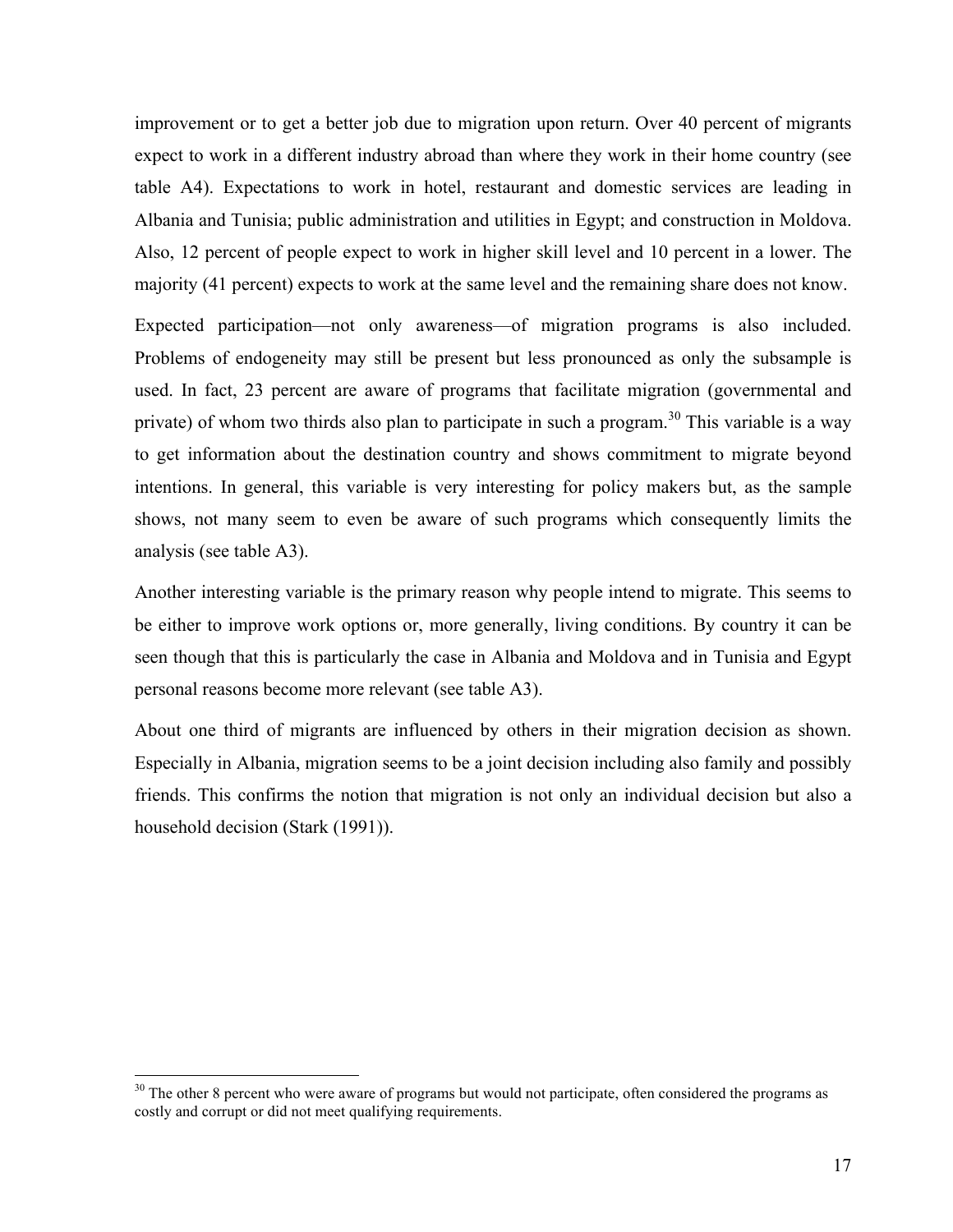## **4 RESULTS**

## *4.1 The Logit Model*

The results from the basic model are presented in table A7 columns (1) in the appendix which shows the full set of variables included in the model and it pools all four counties.<sup>31</sup> The following analysis will not look at all variables but focus on i) selection relevant variables and ii) network variables including particularly the aspect of information and expectations.

Education is the one variable which is most important with respect to selection of migrants. The probability of migration intentions significantly increases by about 11 percentage points for tertiary compared to secondary education. The effect of primary education is small and insignificant. This is in line with other studies,  $32$  but already at this point, it should be hinted at the analysis of robustness which will study this finding with more detail; it appears that education is a variable that is significantly different across countries and findings are not clear cut.

Language skills are also positively associated with the intent to migrate.<sup>33</sup> While speaking two or more foreign languages proved insignificant and is excluded from the analysis, speaking more than one language, is significant with a marginal effect of 10 percentage points.

The labor market status of a person was categorized in six different categories: being an employee (base outcome), employer, casual worker, student, unemployed and unknown or never worked.<sup>34</sup> Only unemployment seems to have an impact. Compared to employees, the odds of moving increase by 78 percent (the marginal effect is 14 percentage points). This is in line with problems identified in the labor markets of the respective countries. Many unemployed people—young ones in particular—see migration as a way (back) into employment (Castaldo et al. (2005), Zohry (2005)).<sup>35</sup> An interaction of education and labor market status reveals, in fact, that particularly higher educated people who are unemployed or

<sup>&</sup>lt;sup>31</sup> Country dummies are included to account for country specific characteristics which apparently exist as the coefficients are significant for Moldova and Tunisia (Albania is the base outcome). The issue will further be discussed in the final section of the chapter.

<sup>&</sup>lt;sup>32</sup> Van Dalen et al. (2005a), Sadiqi (2007), Goerlich and Trebesch (2008), Hay (1980) and others.

<sup>&</sup>lt;sup>33</sup> Also see Mora and Taylor (2005).

<sup>&</sup>lt;sup>34</sup> The latter is just a control for those where no answer or other information was given and has little importance for interpretation.

<sup>&</sup>lt;sup>35</sup> Running the model including an interaction of age and labor market status however, did not confirm this.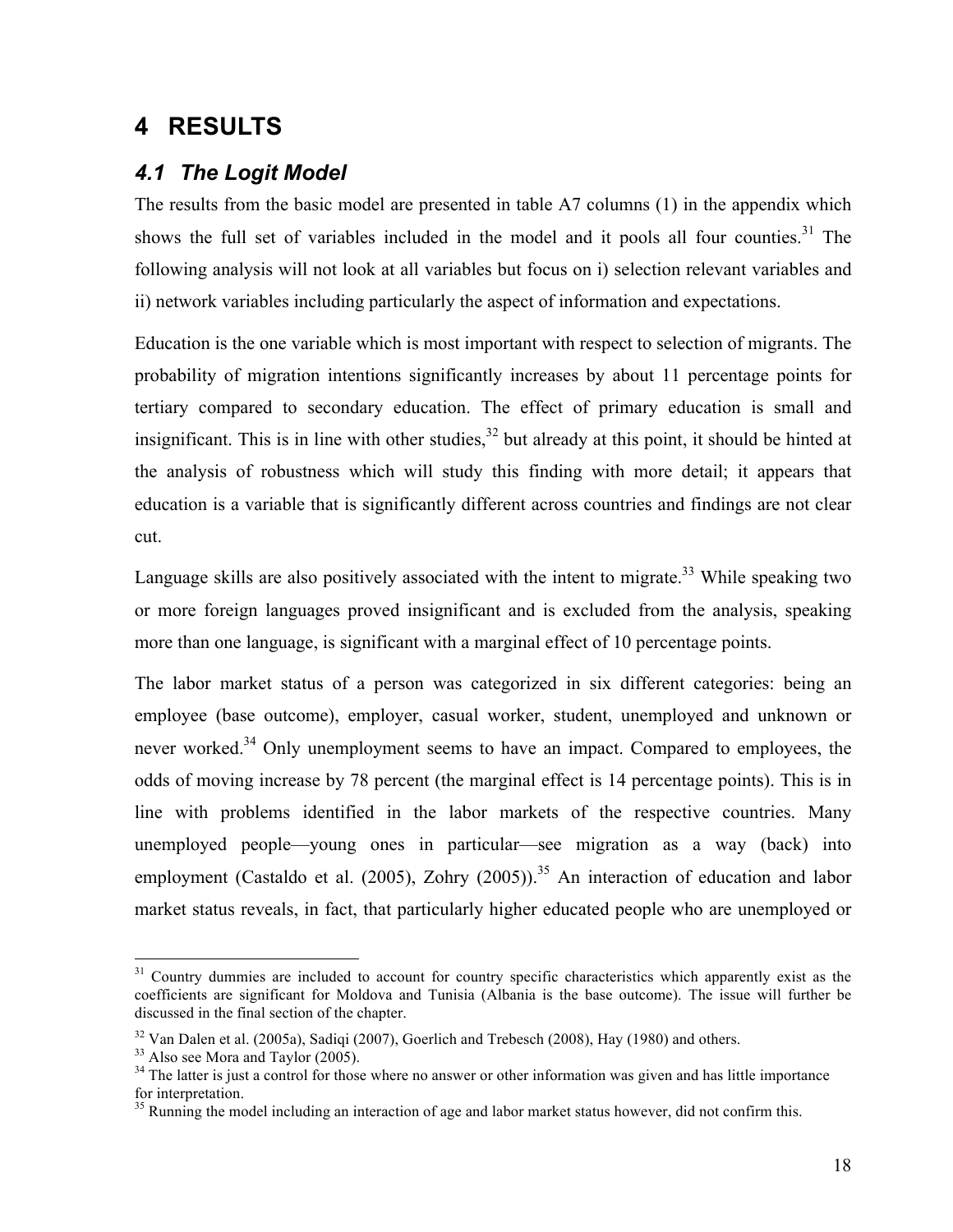have not yet worked, are more likely to be among the migrants. The result of this interaction is presented in Figure 2 showing the predicted probabilities of education grouped in two country pairs. This also adds to the notion that the education effect may not be clear-cut.

#### **Figure 2**



Predicted Probabilities: Education by employment status

Industries are said to be interrelated with migration (Mora and Taylor (2005)). The model confirms the perception of the descriptive analysis that predominantly people working in construction tend to move; followed by transport and repair industries and the hotel, restaurant and domestic services.

The work level of people is of particular interest to look at selection. People working in a higher work level seem to be less likely to move which is intuitive as they are well established in their home country and are not as much subject to emigration pressures. This finding tends to be ignored by policy makers in receiving countries who develop visa policies such as the blue card which target exactly this group. Evidence in the past has shown that while these visas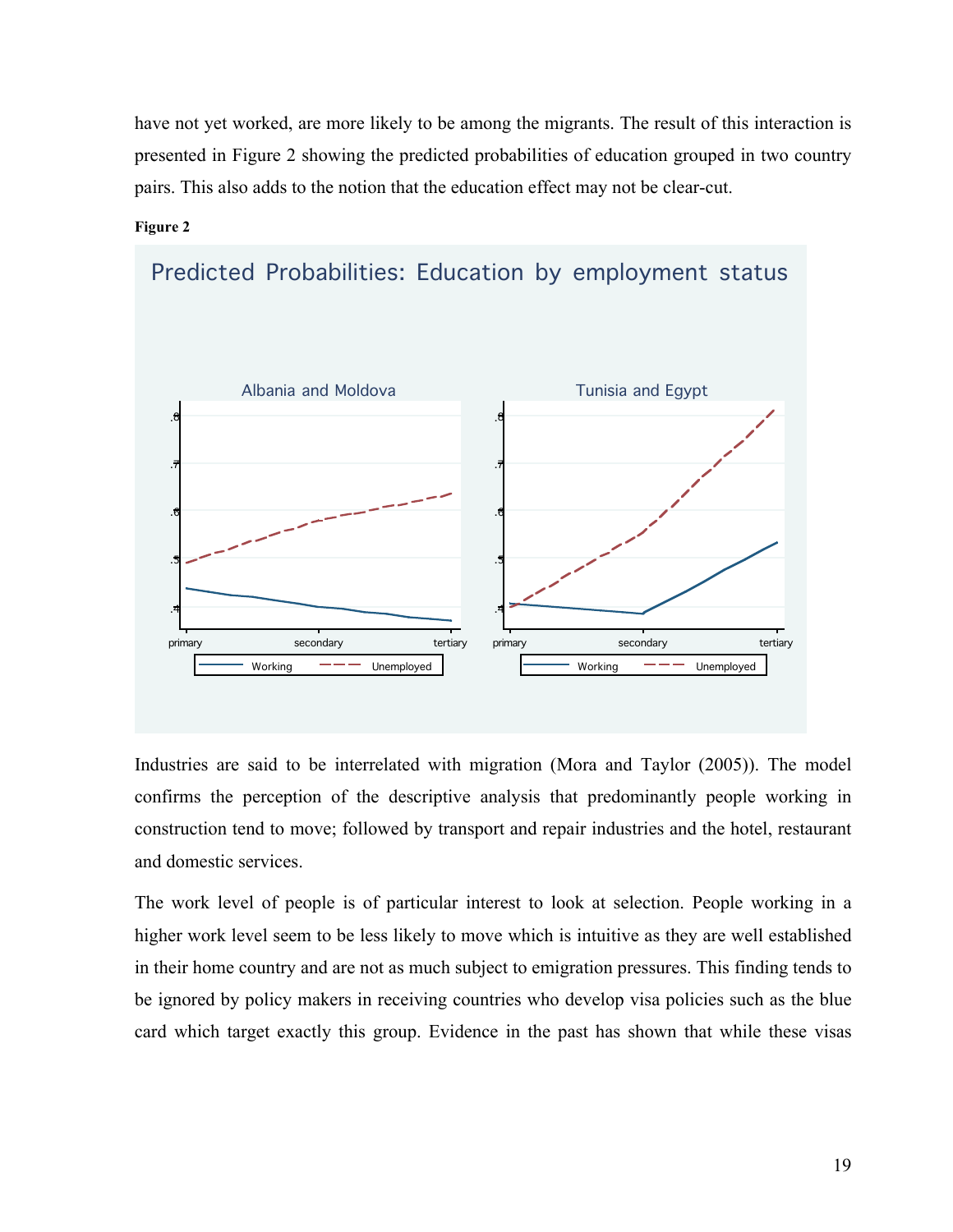sound appealing (e.g. the German "Green Card") they do not necessarily attract many migrants.<sup>36</sup> The estimates from this model confirm such evidence.

There is a variety of variables with respect to financial resources that a person has. The income variables either directly refer to higher or lower income or indirectly via income sources.<sup>37</sup> The overall tendency is that these resources are inversely related to migration intentions as previous research found, but the effect is not very large.<sup>38</sup> The big exception is income from remittances which has to do with the presence of networks that may facilitate migration. Indeed, regular and occasional income from remittances significantly increases the likelihood to move by 25 and 21 percentage points respectively.<sup>39</sup> Similar to other research, positive network effects are also confirmed in this study. In addition to the proxy of remittances for existing networks, the variable "presence of a family member abroad" increases the odds of migration by 29 percent.<sup>40</sup>

Overall, it can be said that better educated but less integrated people tend to migrate and networks are crucial factors enhancing people to consider the migration option.

The model is extended by two variables as shown in table A7 columns (2). The first may reveal important information for policy makers. The variable indicates the awareness of programs that assist with migration. In general, these could include temporary work programs, assistance by recruiting firms, pre-departure training or other services that facilitate migration. In the concrete case of the survey, these programs concern "private recruitment or governmental assistance" programs. As explained in the previous section, the potential endogeneity of tis variable could not be treated by an adequate instrument. Nevertheless, it is still important to show the positive correlation between awareness of programs that assist with migration and propensity to migrate (without causality). Also, there may indeed also be people who started actively thinking about migration in reaction to hearing about existing programs and not only people who actively search for programs to pursue their intentions.

<sup>&</sup>lt;sup>36</sup> See Focus-Migration (2005) for the German Green Card.<br><sup>37</sup> E.g. someone with income from rent has property to rent out and thus likly to have comparatively more resources than someone without this income.

<sup>&</sup>lt;sup>38</sup> Also see Stark (1991), Goerlich and Trebesch (2008), van Dalen et al. (2005b), Adams (1993), McKenzie and Rapoport (2004), (Skeldon 1997), Waddington and Sabates-Wheeler (2005). 39 Also see van Dalen et al. (2005b).

 $^{40}$  Massey et al., 1994, 1998; Munshi, 2003; Winters et al. 2001, Bauer et al. 2000, Hugo 1981, Taylor 1986, Gurak and Caces 1992, Groenewold 2001, McKenzie and Rapoport (2004).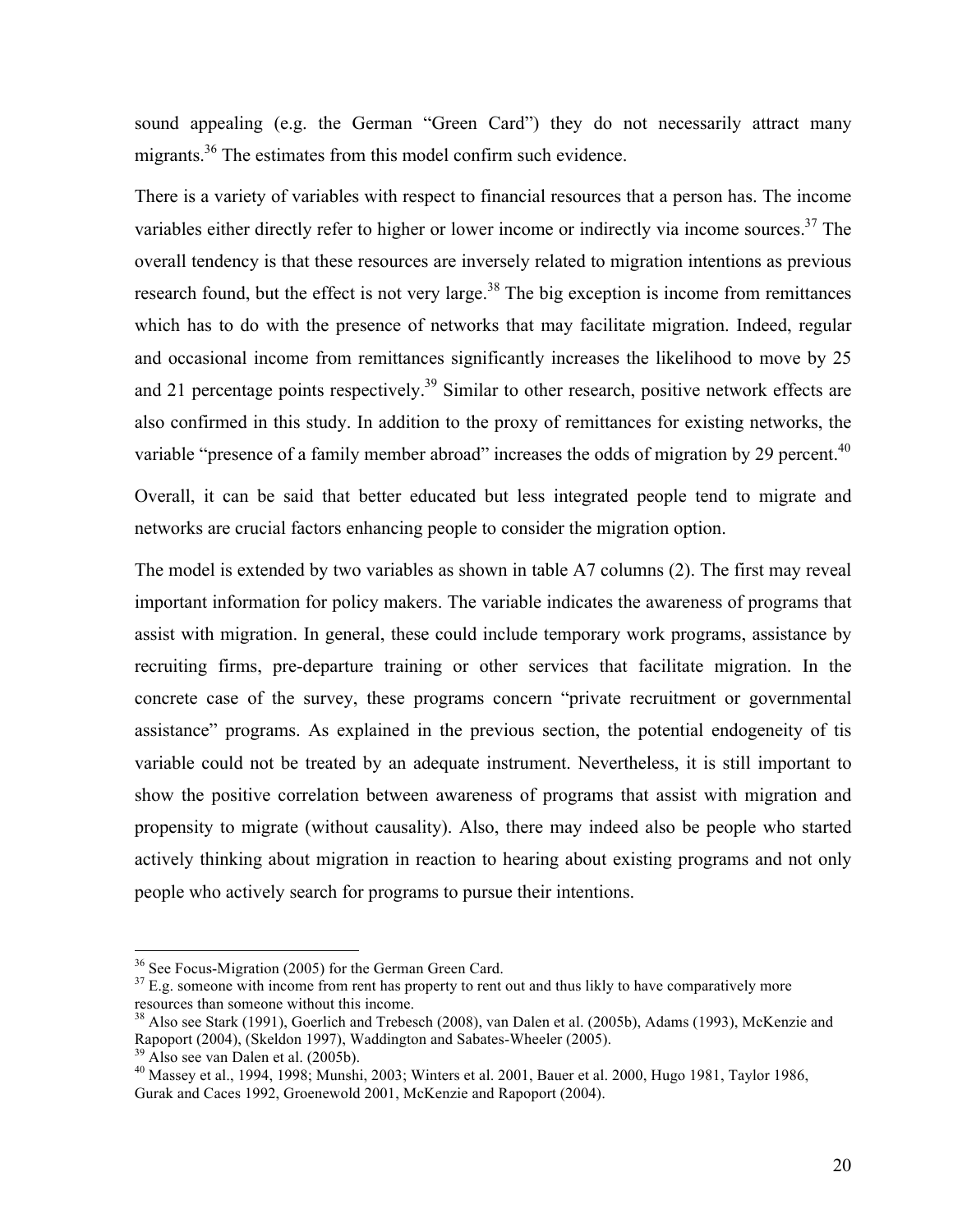As discussed, expectations play a fundamental role in the migration decision. While they may in principle go either way and over or underestimate the benefits from migration, the coefficient is surely positively associated with the odds of migrating.<sup>41</sup> How the inherent endogeneity problem is dealt with was discussed in the previous section.<sup>42</sup> Particularly interesting with this variable is to see how it changes when only the subsample is used.

Adding both, program-awareness and expectations, does not create much change in the other coefficients but increases the fit of the model. Nevertheless, the results have to be interpreted with care.

## *4.2 The Ordered Logit Model*

The ordered logit model only includes the subsample of those who intend to migrate. Due to the additional questions that respondents were asked if they intended to migrate, this model allows adding detail to the explanatory variables. The model takes migration intentions further, and identifies characteristics associated with people who are extremely likely to migrate in the near future (outcome "certain"), likely to do so (outcome "likely") or uncertain in the realization of their migration intentions (outcome "maybe"). As figure 1 shows (see above) the step from intentions to behavior may have additional determinants resulting for example from visa policy constraints. Also, it should be noted that the model is based on the "selected" subsample and the endogeneity problems with the mentioned variables is likely to be less pronounced.43 The results are reported in the appendix, table A8. The first column shows odds ratios and subsequent columns marginal effects for each outcome. The details are as follows:

Higher education has a positive impact on the propensity to migrate compared to secondary education; the proportional odds increase by 78 percent. Thus, better educated people who intend to migrate are more likely to actually do so. Given the options that more educated versus unskilled people have and selective immigration policies present in many countries, this finding makes intuitive sense. With respect to language skills, speaking the language of the country where the individual would move to fluently compared to ok does not intensify the propensity

 <sup>41</sup> Also see McKenzie et al. (2007) and van Dalen et. Al (2005a).

 $^{42}$  I is basically ignored following the research of van Dalen et al (2005a).<br> $^{43}$  Note that the subsample is indeed likely to be selected, thus it should be emphasized that the model compares within the group of intending migrants and not includes non-migrants.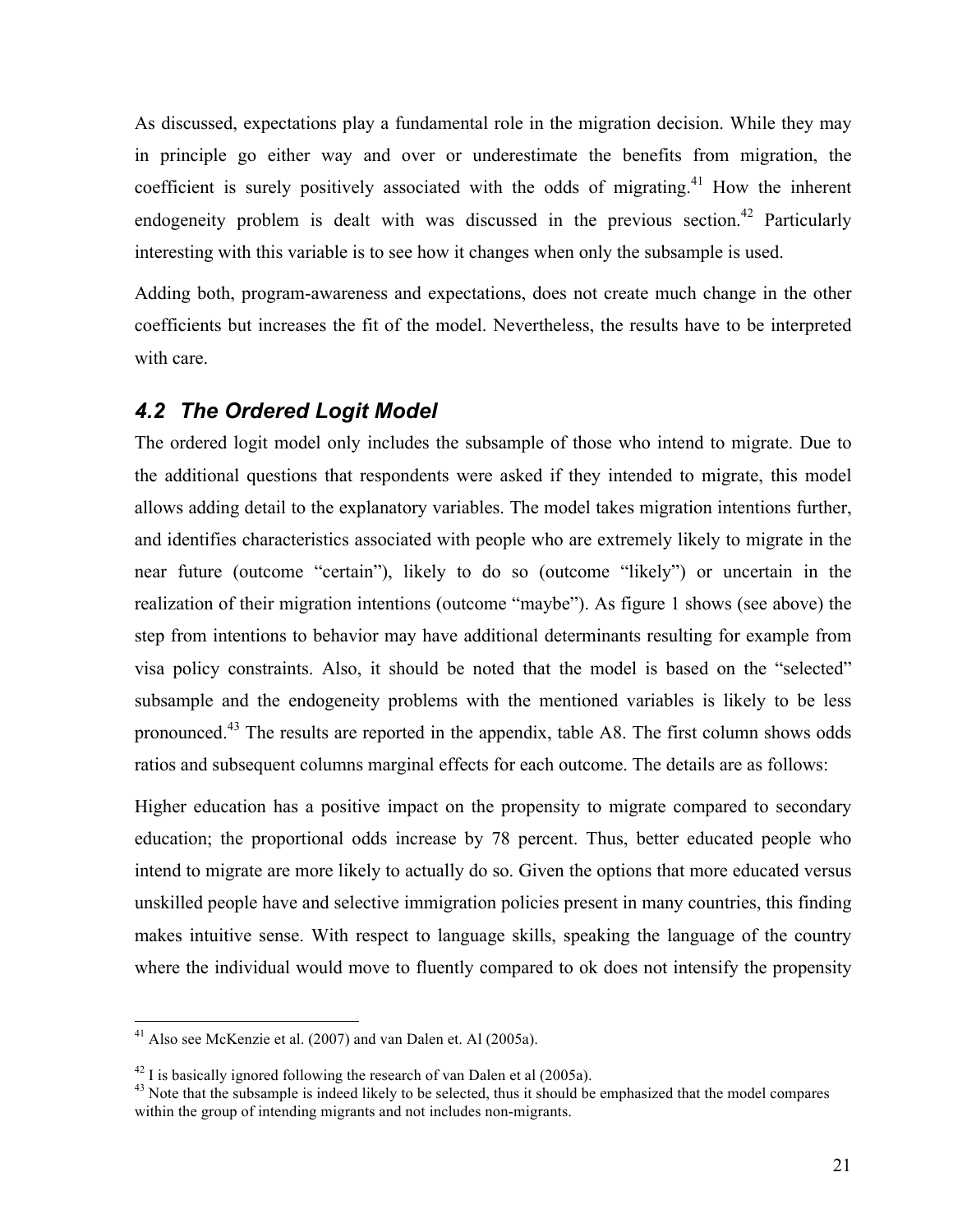to migrate; but having very poor language skills clearly seems to be an obstacle to moving. The proportional odds decrease by 34 percent compared to the reference group.<sup>44</sup>

The variable on labor market status brings new insights. The skill level of work had no significant effect. Unemployment still has a positive coefficient but is insignificant. It could be speculated that unemployed people may face more obstacles when realizing migration intentions than working people as their status may signal a lower ability to sustain in the workforce. Therefore they do have increased pressure to migrate but are not more likely to realize this.

The effect of being a student decreases the propensity to migrate significantly. The marginal effects for each category are 12 percentage points for maybe migrants, minus 4 for likely and minus 8 percentage points for certain migrants. The outcome for students could result from the possibility that students are usually still outside the labor market and at the beginning of their career. As a result, they may be less certain about their career path and consequently less sure about emigration. This is something policy makers in sending countries should keep in mind. Labor market policies that create perspective to the (skilled) work force may effectively change the mind of these students. Contrary, a slow and problematic transition of graduates into the labor market may increase migration pressures substantially.

Income seems to matter much less. While still significant, even the magnitude of the income from remittances is also much lower changing the odds by (only) 33 percent. Thus, the network effect of remittances seems to primarily work towards recipients being more familiar with the idea of migration and having ties and access to information about possible host countries rather than being associated with people who are certain about migration. Further insights into remitting motives and spending patterns would help to further elaborate on this finding which is not possible with the present data.

Subjective and relative income measures, however, seem to make more of a difference. Considering ones income as sufficient is positively associated with the intensity index of migration intentions. This may reflect the ability to better finance migration and make use of services facilitating migration. It should be stressed that this does not contradict the previous

 <sup>44</sup> Language skills are a very important factor for integration in the host country, see Chiswick and Miller (1995, 2003).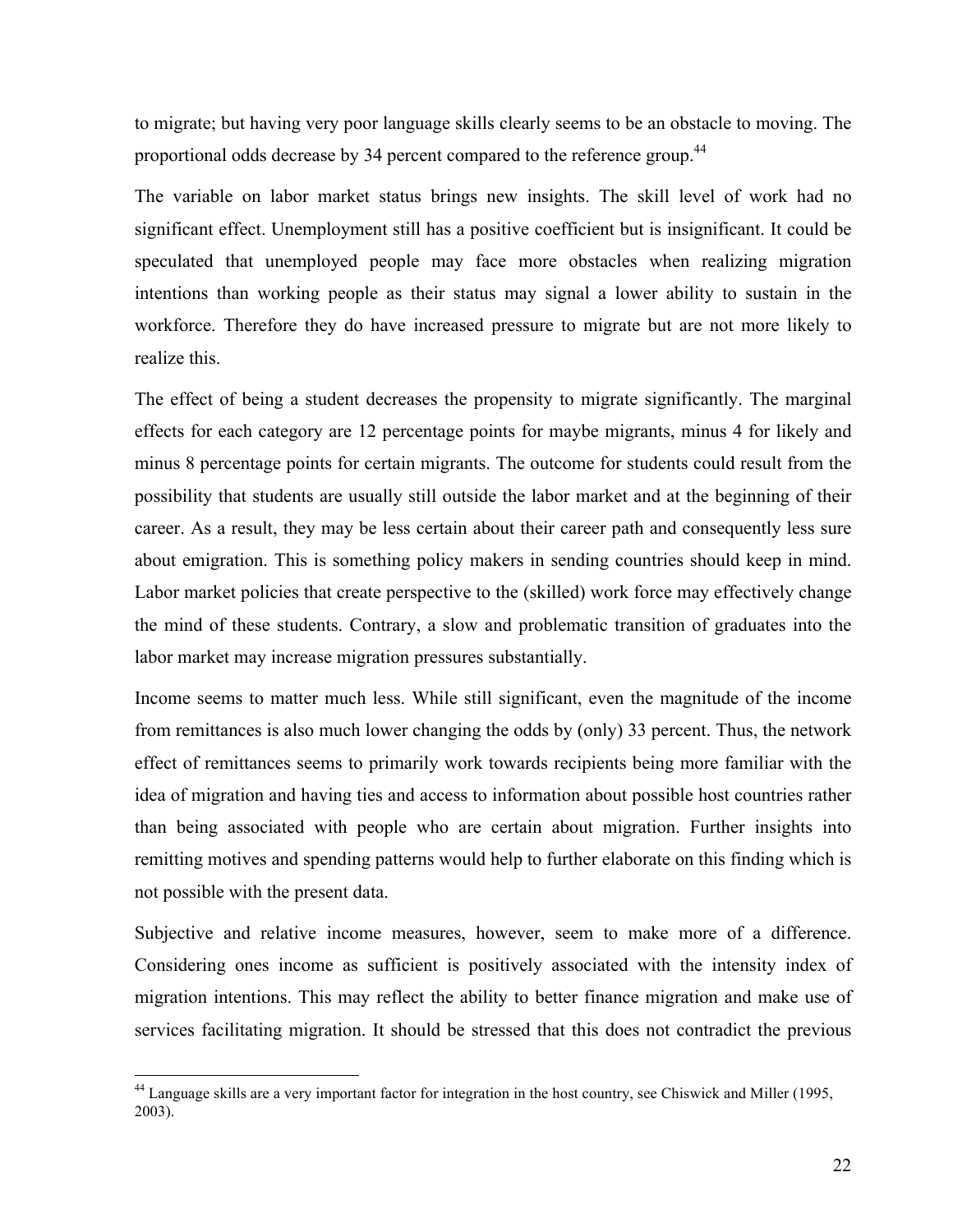finding (and that of other studies) of increased migration intentions among the less wealthy because the model addresses only those who intend to migrate.<sup>45</sup> People who feel relatively deprived compared to their neighbors seem to be more determined to actually migrate stressing the impact of the local community (Stark and Taylor (1989, 1991). Although barley significant, the odds of migrating increase by 27 percent if the person feels worse off compared to other households in the community.

An interesting variable is also whether the decision to migrate was a joint or individual decision (Stark (1991)). This had a negative effect in the model. Hence, wherever other family members take part in the migration decision the migrant herself may be less sure about it. This leads to the reason why people migrate. Personal reasons seem to be of primary importance. Personal reasons primarily include people saying they generally did not see a future in their home country, they were following their family, or left to get married. This finding confirms the trend in the EU that migration has primarily happened through channels of family reunification rather than channels explicitly designed for labor migration (refugees and asylum seekers are not considered here). Work related reasons are negatively associated with the propensity to migrate (compared to personal reasons) but insignificant. Living conditions related reasons have a negative and significant impact compared to personal reasons. But it should also not imply that economic reasons (better work and eventually better living) are not major reasons for people to migrate.

A crucial variable in this study concerns how potential migrants gather information about the destination countries and how this affects their migration decision. Comprehensive information is important to fully evaluate the migration option, hence, may replace diffuse expectations about migration (not general positive or negative expectations per se) by more objective considerations. This would result in more predictable and stabilized migration flows that attribute the economic purpose of migration. The variable of information source in the model has seven categories: information from news, institutions, friends abroad, immediate family abroad, having been abroad, and other. It is assumed that the information from institutions, family abroad and having been abroad results in "better" information (also see McKenzie et al. (2007)). Indeed, compared to news which is the base outcome, these three categories have a

 <sup>45</sup> See Adams (1993), Burda et al. (1998) and McKenzie and Rapoport (2004).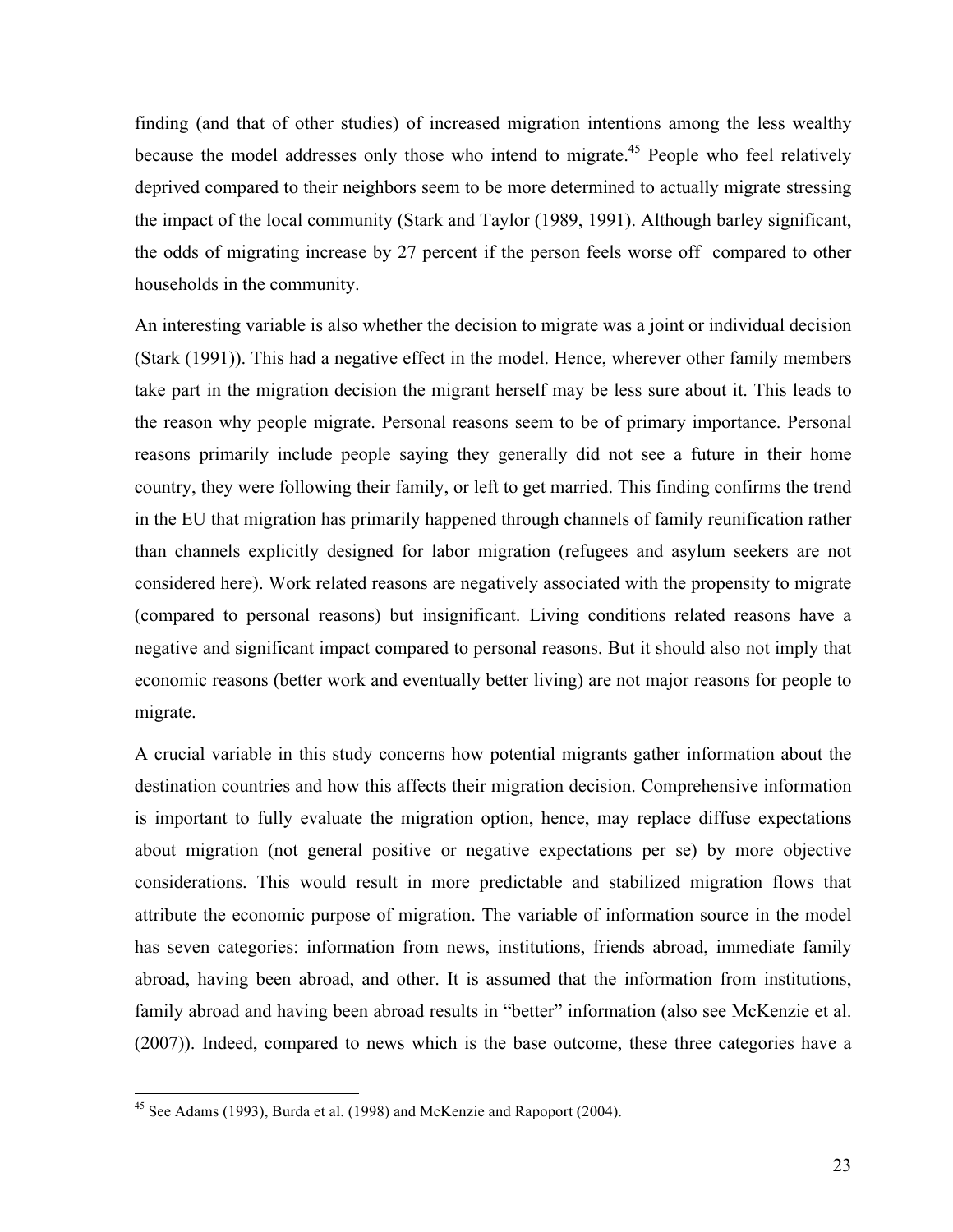significant positive effect. Having been abroad has the strongest impact and increases the odds by 120 percent. It should be noted that the share of return migrants in this group is likely to be very small due to the survey design, so these people are mostly visitors.<sup>46</sup> The conclusion from the variable is that this better information results in the migrant being better able to form realistic migration intentions. Thus, where sound incorporation is present migration intentions better predict migration behavior. This finding should strengthen policy options for predicting migration flows. Governments in both sending and receiving countries may engage in policies that address information frictions and generally increase information in this respect. This may support more stable and targeted migration flows as migrants are more capable of evaluating potential benefits from migration in their decision-making.

Information about migration assistance programs can be distinguished between those who actually plan to participate in the program and those who are only aware of them. It should be added that these programs also play into the information hypothesis as such programs transmit knowledge—at least theoretically—about the migration process and perspectives in the host country. The coefficients are positive and significant only for the potential participants which is intuitive and in line with the previous discussion. Endogeneity may again be a problem in this variable, which is not accounted for. In fact, it may be interesting to model program participation itself in a separate model—one idea to extend this research.

There are more variables available describing the expectations of migrants—though not all are included in the extended model (see table A9). With regard to the skill level that people expect to work in, those who expect a medium level work compared to low, have increasing odds by 1.4. The high level dummy is insignificant. The variable measuring whether someone expected a higher, same or lower level than the present level which could be seen as a sign of unrealistic expectations was tested and proved insignificant and was excluded. Including the expected industry and whether it differs from the current industry was tested, proved insignificant and excluded. Expectations about better work opportunities upon return also turned out insignificant.<sup>47</sup> The only significantly positive variable with respect to expectations is the belief

<sup>&</sup>lt;sup>46</sup> In fact, respondents were asked whether the had been abroad for more than six months and had returned more than 3 months and less than 10 years ago; if this was the case they were asked the "partner" survey on return migrants which is not touched upon in this paper.

<sup>&</sup>lt;sup>47</sup> Note that against the notion that all people who intend to migrate would also have these positive expectations the variable also has many cases of zero (for people who intend to migrate).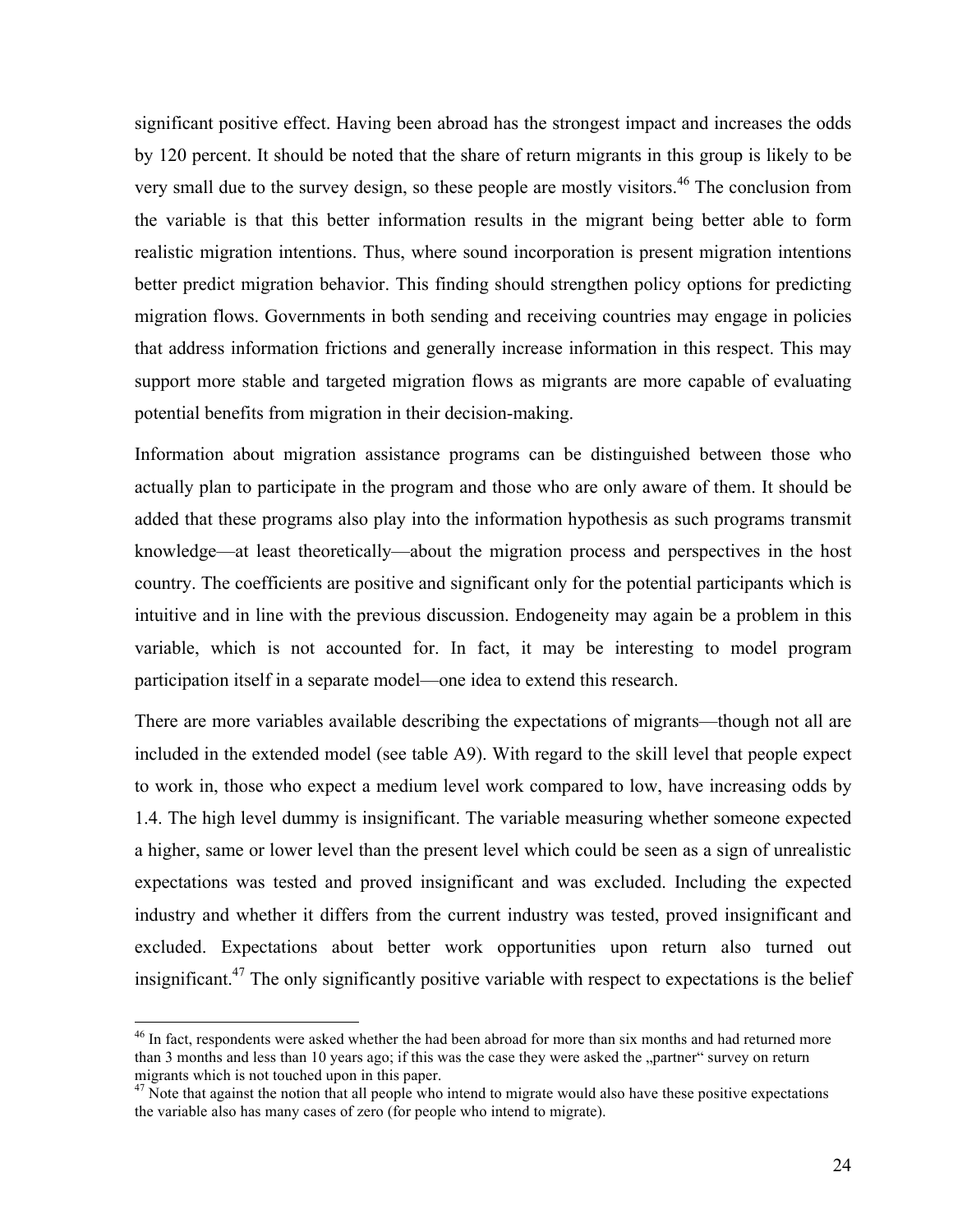to improve financially by migrating. While it is interesting to look at descriptive outcomes for these expectations, they seem to be rather irrelevant for determining how certain someone is about migrating. This supports the argument of information replacing expectations when intentions are further evaluated towards migration behavior.

Interestingly, the country dummies are significant in all models which implies that there are country specific characteristics that play a role in the likelihood of migration. Compared to Albania, the odds ratios for Egypt and Moldova are larger than one and smaller for Tunisia. There may be many different factors that play into these outcomes. It is beyond the scope of this study to speculate or further investigate all these factors. Nevertheless, the following section will analyze country level differences in education specifically. Models estimated for separated samples by country have shown that countries primarily differ in this variable and that the impact of education is more ambiguous when differentiating between the countries.

## *4.3 Robustness of Results*

In fact, it seems that the previous finding on education is very much driven by the sample from Egypt. For all the other countries the variable becomes insignificant and even has a negative sign in the case of Moldova.<sup>48</sup> For Egypt the model returns with an extremely large coefficient for education. On the one hand the explanation may lie within the survey design, i.e. the special problems that interviewers faced in Egypt which do not rule out that highly skilled people intending to migrate were systematically over-represented. Moreover, Egypt has a selection rate<sup>49</sup> of almost 60 percent in OECD destinations (Docquier and Marfouk (2006)). Consequently, the large effect in tertiary education may also be a special feature of emigration from Egypt.

A model with interactions has been added to further investigate the effect of education which is based on the pooled sample (see table A10). This allows to specifically look at the problem that education may be driven by the sample from Egypt and simultaneously keep the larger sample size.<sup>50</sup>

 $48$ <sup>48</sup> The estimations by countries are not shown.<br> $49$  Share of skilled emigrants among all emigrants.

 $50$  Sample size became more critical in the by country models.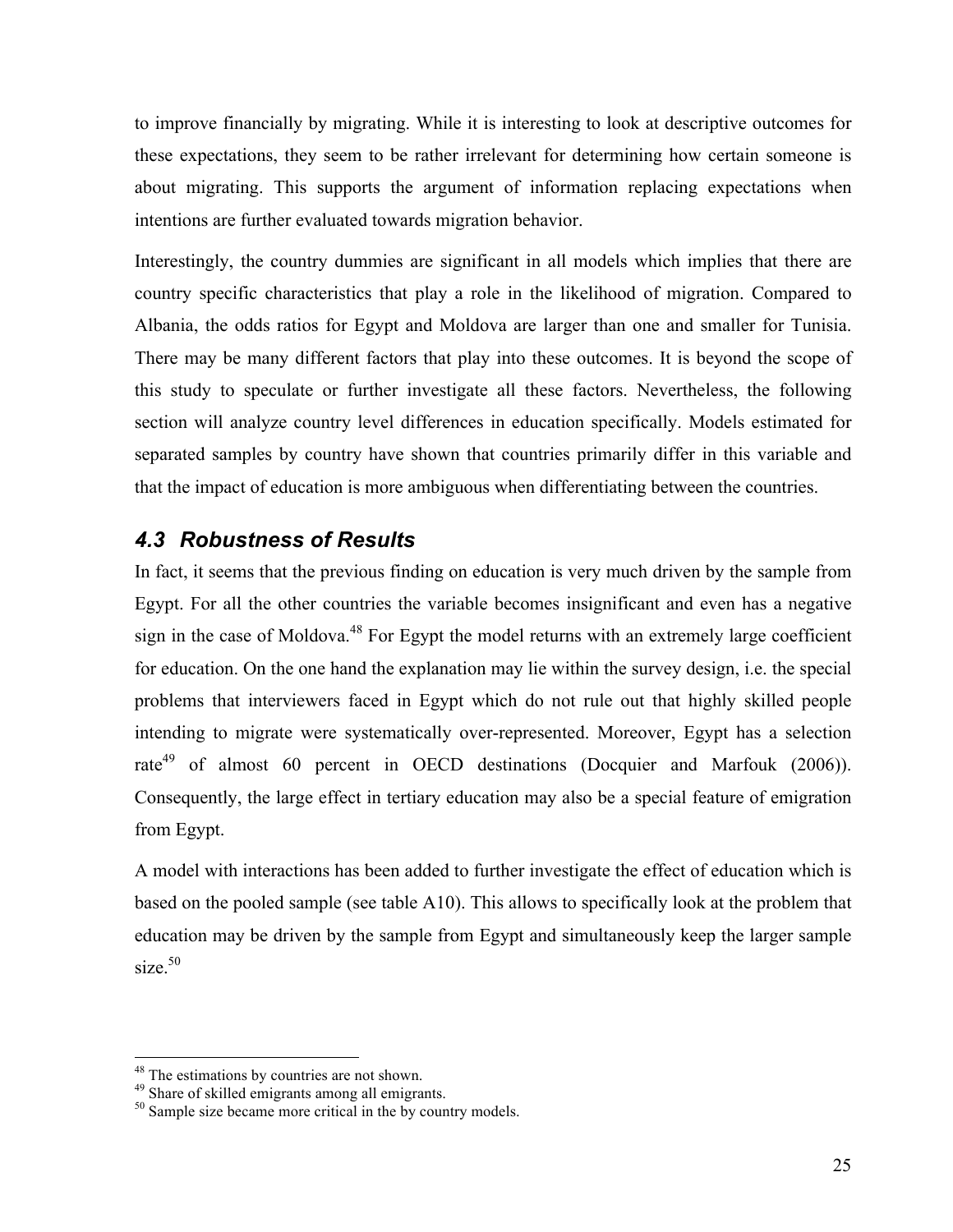



The results show that the effect on the probability to move of tertiary compared to secondary education is positive and significant. As Albania is the base outcome for the countries, this positive effect concerns tertiary educated Albanians. The country dummy for Egypt is insignificant; for Moldova negative and significant; and positive and significant for Tunisia. The interaction effect of Egypt with tertiary education is positive but insignificant and with primary education negative and significant. Moldova has significant and negative interaction effects with both primary and tertiary education. There are no significant interaction effects for Tunisia. What all this means for the predicted probability to move is shown in figure 3 which visualizes the effects of education by country.

This leads to the conclusion that the positive impact in the sample is not only driven by Egypt, but also by Albania. While in Tunisia the predicted probability does not really change in education, it becomes smaller for tertiary educated people in Moldova.

A similar exercise has been done for the ordered logit model which is graphically documented in figure 4 showing the predicted probabilities of education levels by country for each outcome. The curves indicate that the effect of education is also ambiguous in the ordered logit model.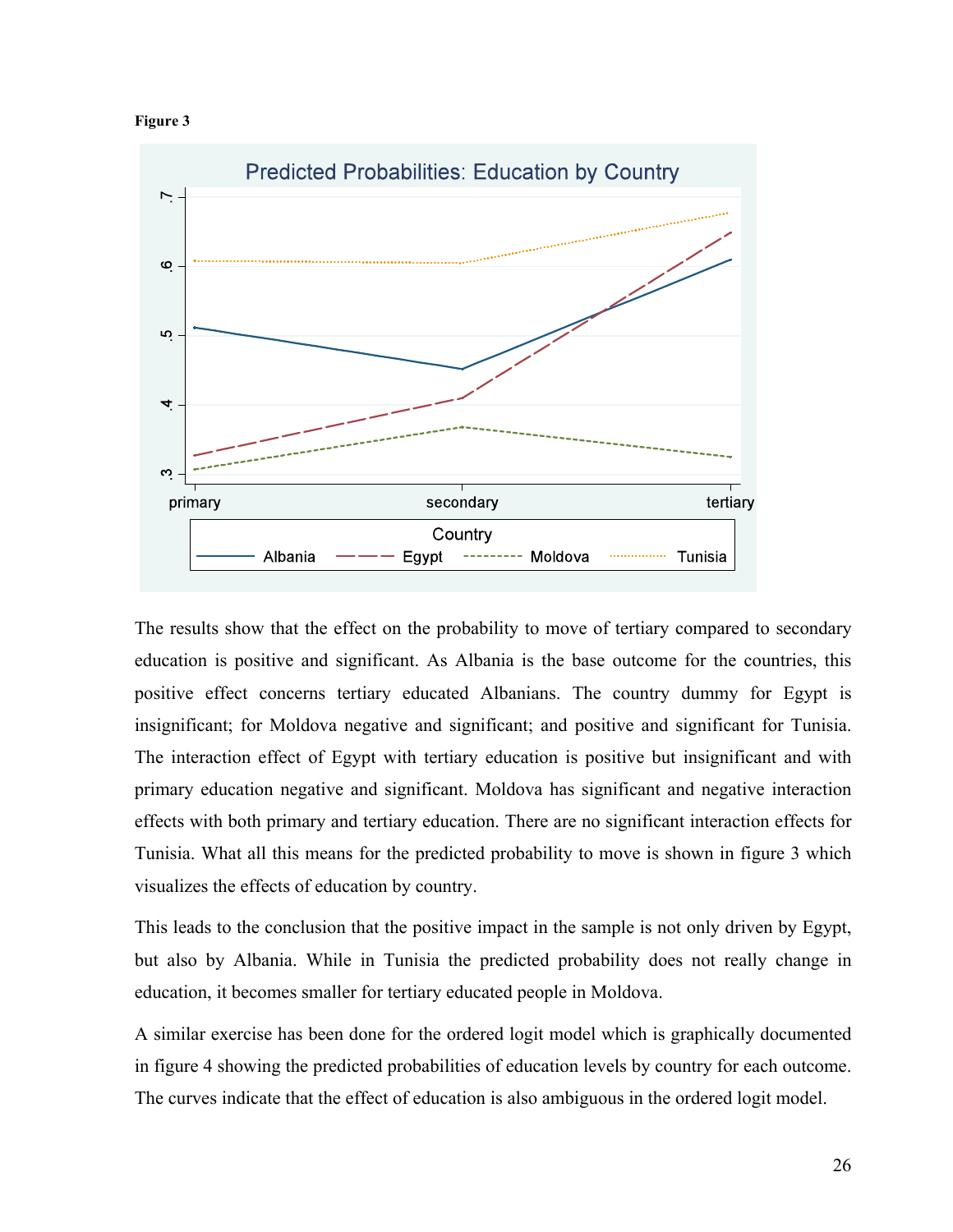



The main effect of tertiary education is insignificant and of primary education it is negative and significant. Only the main effect of Tunisia is significant and negative. Interaction effects for primary education are positive and significant for Egypt and Moldova (compared to Albania). The same applies to the tertiary interaction effects but the effect is even larger. Overall, it seems that education level affect migration very differently in each country. Thus, the previous finding of education in both models has to be looked at carefully as findings are not unambiguously clear. Egypt seems the most problematic country.

Consequently the next model drops the cases from Egypt and reruns both types of models.<sup>51</sup> Results are shown in table A11. The first model indeed returns with insignificant variables for education. In the second model though the odds ratio still increases significantly by a factor of 1.9 for tertiary versus secondary educated people. From the analysis above, it is likely that this is particularly driven by Moldova and on a macro level Moldova has indeed a high selection

<sup>&</sup>lt;sup>51</sup> The basic model for the logit and the extended model for the ordered logit.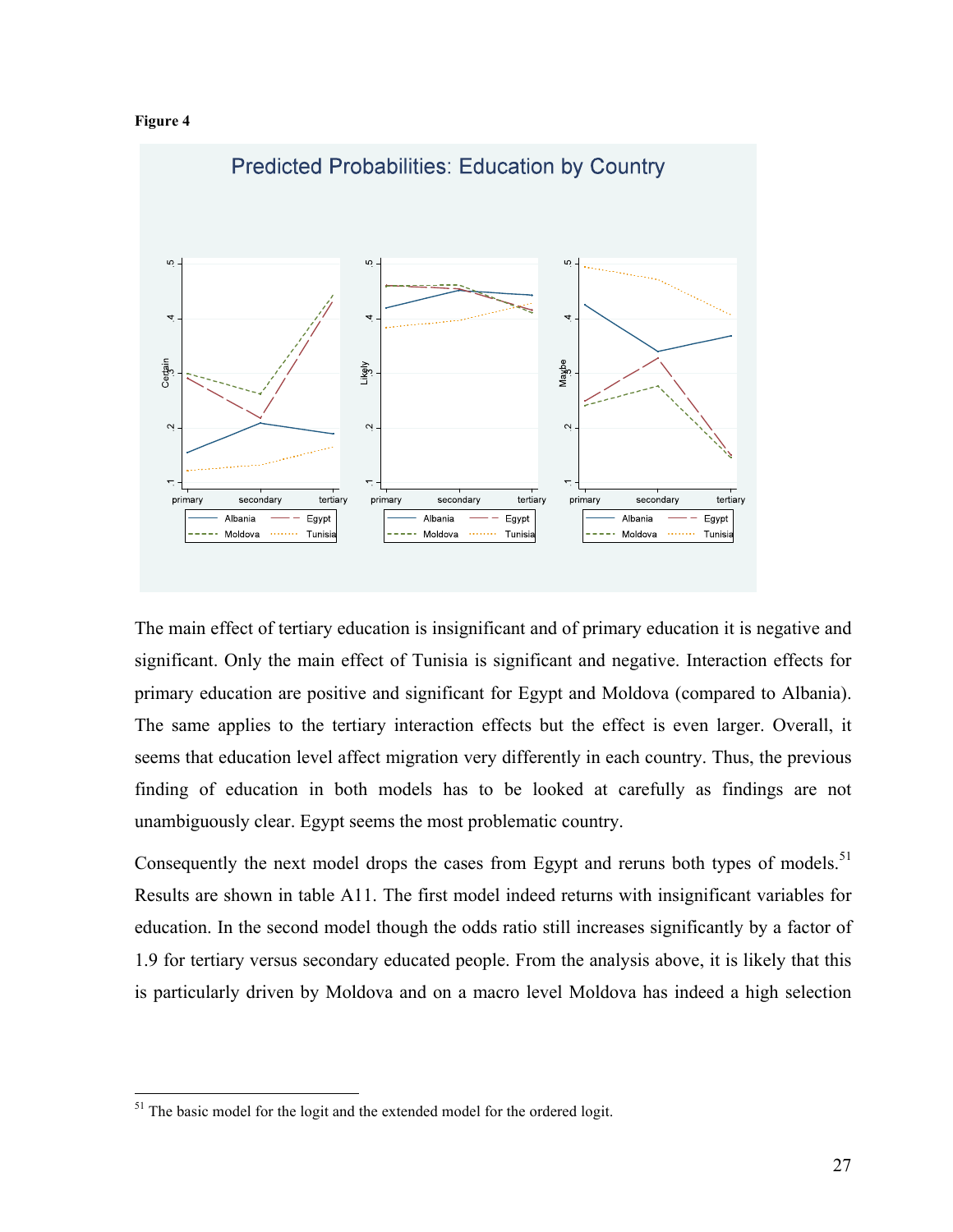rate, but it is not clear why the predicted probabilities in figure 4 are as different as they are for each outcome.<sup>52</sup>

The final section will summarize the findings from the study and develop policy implications for sending and receiving countries.

## **5 CONCLUSION**

The purpose of this paper was to bring more insights about the migration decision and to find factors that may increase migration pressure. With respect to the self-selection of migrants the paper finds an ambiguous effect of education on the intent to migrate. In the respective countries education is likely to be less important for the initial formation of intentions (except for Egypt). However, when it comes to taking actual steps toward migration the education effect is positive. Furthermore, unemployed, low skilled workers and poorer people are more likely to migrate but more resources help to ultimately realize these migration intentions.

The migration decision is based on expected benefits that are evaluated using available information. As migrants are usually not fully informed, their expectations are subjective and may eventually lead to inefficient migration flows. Findings in this study suggest that people are indeed more likely to realize migration intentions if they have better information and thus, information may help to adjust expectations to be more objective. This in turn may improve matching migrant demand and supply and ultimately reduce migration pressure in receiving countries.

Overall, the migration decision has to be understood in two steps; in the first people feel the push factors in their home country which cause them to look for places where they expect improvement. In the second step, the pull factors play an additional role, and the skills and resources of the migrant help to realize migration. This is also where the selective immigration policies come into play. Still, it should be kept in mind that while the more skilled and

<sup>&</sup>lt;sup>52</sup> Another modification that has been applied to the models is a modification of the dependent variable. The survey has two variables based on the questions whether it is likely that the person emigrates within the next 6 months or two years. Respondents could choose from a scale of 5 likelihoods. Models assuming a negative binomial distribution were estimated for the full and the subsample. They very much confirm previous results and especially the strong effect of tertiary education for Egypt.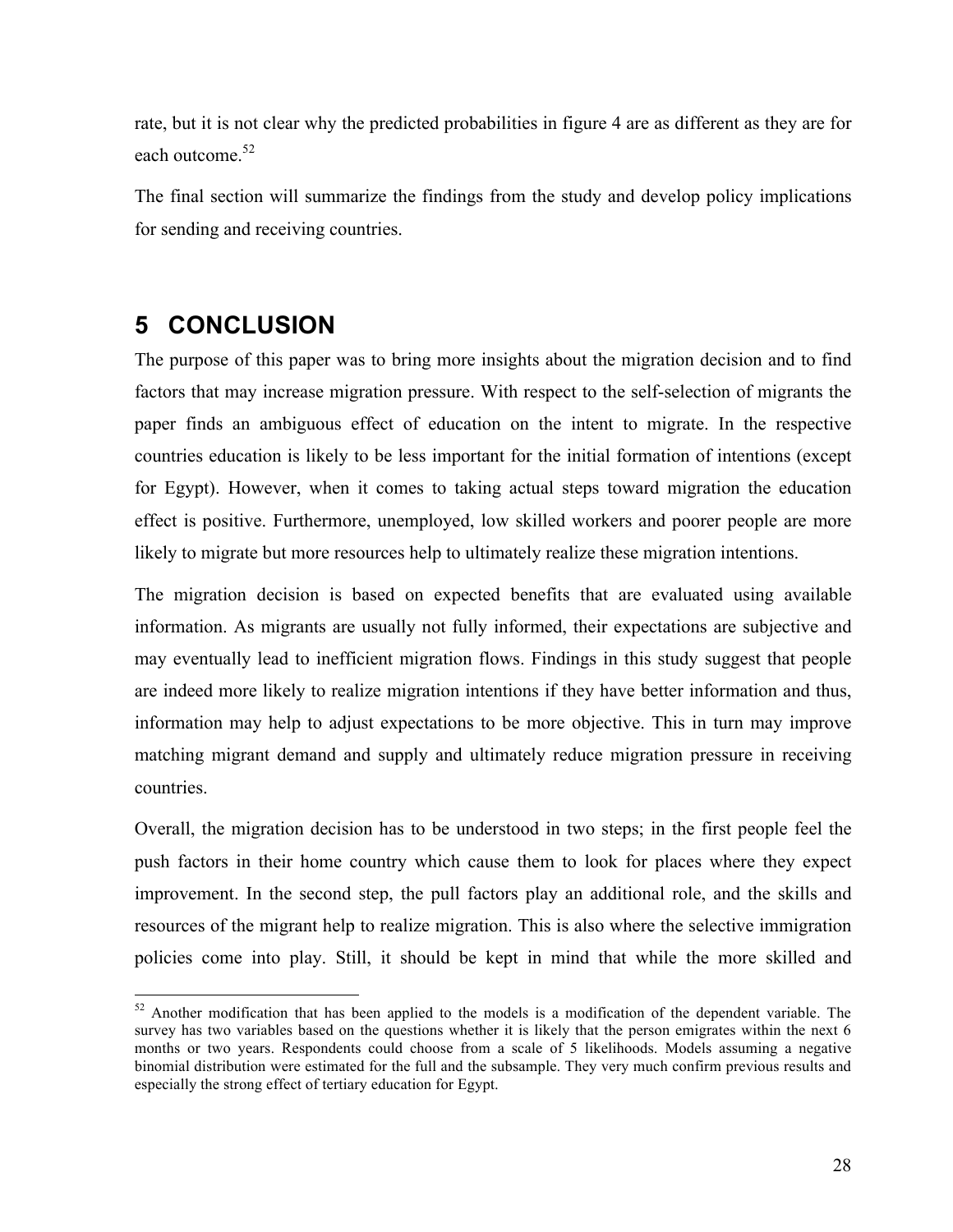wealthier people have an advantage to realize migration, this does not mean that other people will not migrate. Intentions have indeed been identified as a good predictor for migration behavior, so eventually many will find their way to do so. There are several policy implications from this study and recommendations that may help to better manage these flows.

First of all, from looking at migration pressures it is unlikely that the EU will be successful in effectively receiving primarily migrants from her "wish-list" of skills. Selective migration policies will help to influence the composition of migrants but they also ignore the characteristics of migration pressures in neighboring countries from less skilled and unemployed people.

For the sending countries the study confirms that it is mostly the problems in the labor markets and the resulting conditions that push people to migrate. The primary fear of sending countries is that they loose especially skilled people and the hope is that they at least get compensated for this loss. This study shows that migration may in fact be beneficial for those countries. In the short term, it relieves unemployment and migrants may generate benefits via remittances and skill transfer. The sending country should therefore have an interest to make their emigration successful. With respect to the emigration of skilled people in particular, governments should take advantage of the time span where people put their migration intentions into action. For example, the study showed that students who intend to migrate may not be as sure about it, so if governments manage (in the medium to long term) to support a smooth transition of graduates into the labor market, they may as well stay in their home country, integrate well and in turn not develop migration intentions.

Overall, for both sending and receiving country the main task is to shape the flow of migrants to make it economically more beneficial. The key recommendation from this study is to ensure this through improving the quality and access of information. If good information about migration and the destination country is made available, migrants can form their expectations more rationally based on facts, thereby increasing the efficiency of migration flows. While to a substantial degree access to information is already being facilitated in a globalized world via the Internet, easier and cheaper international travel, and migrant networks, governments could play a productive role in specifically targeting the flow of information as to enhance the formation of solid expectations about migration.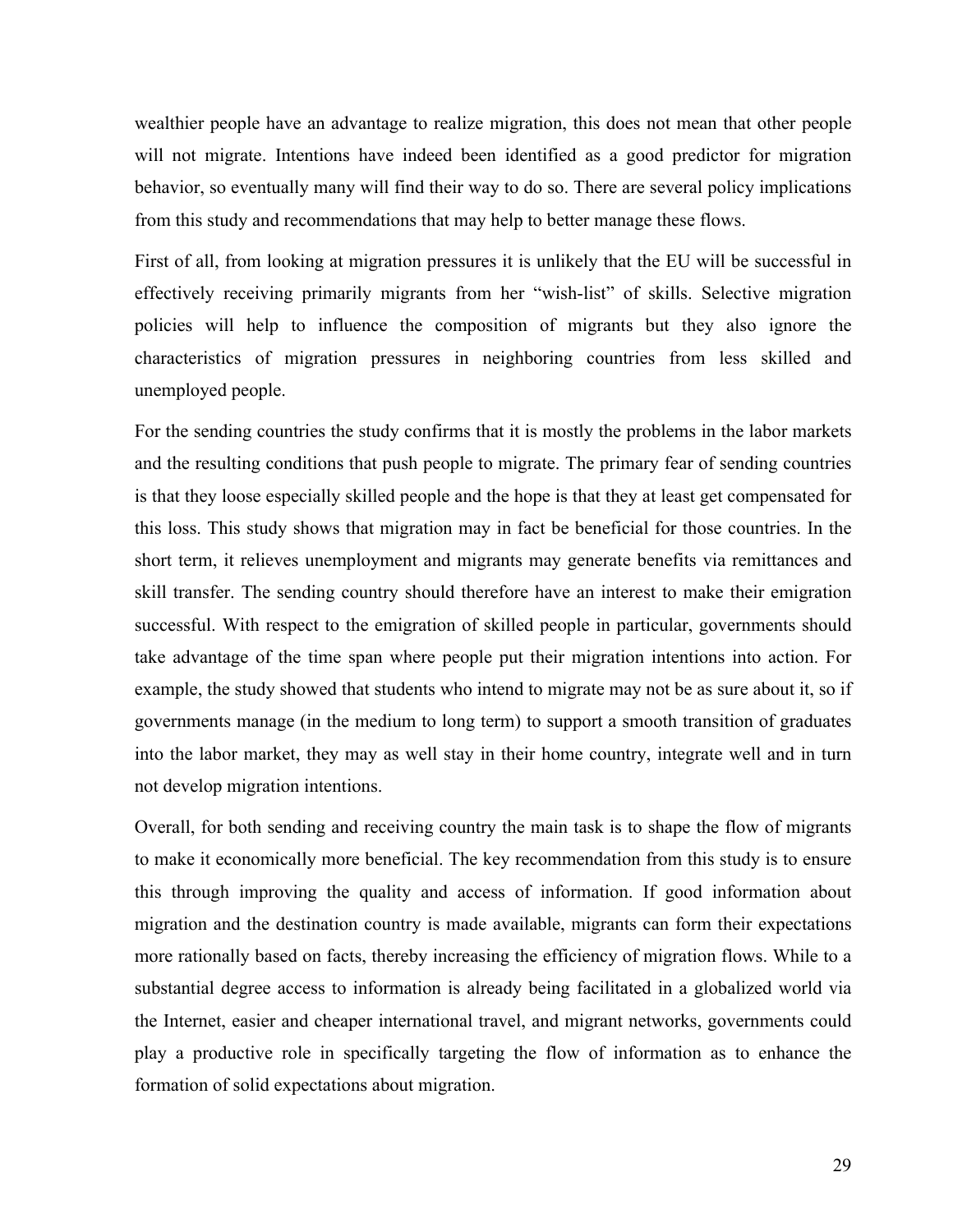For the host countries such policy requires that it tracks the skills that are in demand and honestly communicates them. In the past, policy makers have tended to focus almost exclusively on high-skilled skills gaps while largely ignoring that a large part of unskilled jobs are actually done by migrant workers. While political reasons for this are obvious, economically there is a strong case for more honesty in this debate. As many less than successful high-skilled visa programs, e.g. in Germany, have demonstrated, high-skilled skills gaps are difficult to fill through migration. With this in mind, policy makers should make efforts to better define labor demand in their countries, attempt to understand incentives and motivations to migrate and to communicate regularly on these topics with sending countries. This information should be accompanied by information on the social and cultural aspects in the country and on challenges of integration that the migrant may be confronted with.

Sending countries will have to come to terms with the fact that emigration will continue. Consequently, they have to make the best out of it. On the one hand, this means creating attractive options for their workforce to reduce incentives to emigrate. On the other hand, they have to help prepare those migrants who intend to leave to be successful. In any case, they should be actively involved in the migration process and promote policies that facilitate return flows of resources and skills (e.g. dual citizenship, improvement n financial sector to reduce remitting costs etc.) and ensure their interests and the wellbeing and success of the migrant in this process.

Programs that facilitate migration through information could be of various natures. They can be governmental lead or private; focus on information transfer only or also provide practical information, or facilitate skills recognition. They could provide pre-migration training or assist contracts between employers and migrants. Lots of options may be possible; for all of them it would be important for governments to ensure that the services provided are well balanced and reflect the interest of both countries. Overall, people will certainly keep migrating; host and origin governments have to look beyond their borders and work together if they want to manage and maximize benefits from these labor flows.

#### **References**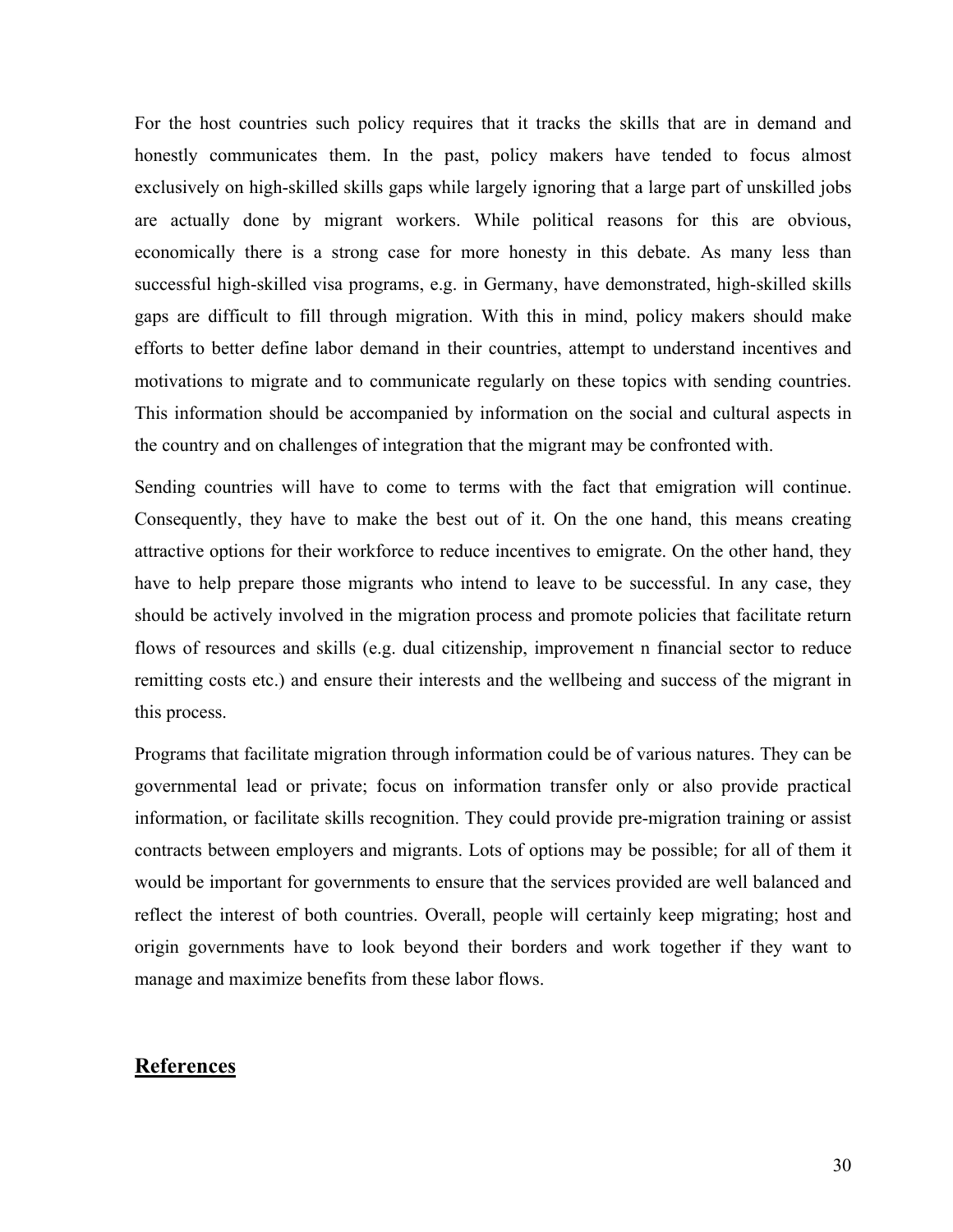- Adams, R. H. (2005). Remittances, Poverty, and Investment in Guatemala. In Ç. Özden and M. Schiff (Eds.). *International Migration, Remittances, and the Brain Drain*. Washington D.C.: World Bank/Palgrave Macmillan.
	- \_\_\_\_\_. 1993 "The Economic and Demographic Determinants of International Migration in Rural Egypt." *The Journal of Development Studies*, 30(1): 146-67.
- Ahn, M, de la Rica, S. and A.Ugidos. 1999. "Willingness to Move for Work and Unemployment Duration." *Economica* 66: 335 – 358.
- Ajzen, I. 1988. *Attitudes, Personality, and Behaviour*. Open University Press, Milton Keynes.
- Bauer, T.K. and K.F. Zimmermann. 1998. "Causes of International Migration: A Survey." in: Gorter, C., Nijkamp, P., Poot, J. (eds), Crossing Borders: Regional and Urban Perspectives on International Migration. Ashgate: Aldershot: 95-127.
- Beenstock, M. 1996. "Failure to Absorb: Remigration by Immirants Into Israel." *Interantional Migration Review*. 30:950-978.
- Berninghaus, Siegfried and Hans G. Seifort-Vogt. 1991. *International Migration Under Incomplete Information.* Berlin: Springer Verlag.
- Bertrand, M., and S. Mullainathan. 2001. "Do People Mean What They Say? Implications for Subjective Survey Data." *The American Economic Review* 91(2): 67-72.
- Bilsborow, R., T. McDevitt, S. Kossoudji and R. Fuller. 1987. "The Impact of Origin Community Characteristics on Rural-Urban Out-Migration in a Developing Country." *Demography*, 24(2): 191-210.
- Borjas, G.J. 1994, The Economics of Immigration, *Journal of Economic Literature*, 32:1667- 1717.
- \_\_\_\_\_. 1991. "Immigration and Self-Selection." in: J. Abowd and R. Freeman (Eds.), *Immigration, Trade and the Labor Market*, Chicago University Press, Chicago, 29-76..
- \_\_\_\_\_. 1987. "Self-Selection and the Earnings of Immigrants." *American Economic Review*, 77: 531-553.
- Borjas, G. and B. Bratsberg. 1996." Who leaves? The Outmigration of the Foreign-Born." *Review of Economics and Statistics*. 78: 165-176.
- Boyd, M., Grieco, E.M. 2004. "Women and Migration: Incorporating Gender into International Migration Theory." Migration Information Source Washington, D.C.: Migration Policy Institute.
- Burda, M.C., W. Härdle, M. Müller, and A. Werwartz. 1998. "Semiparametric Analysis of German East-West Migration Intentions: Facts and Theory." *Journal of Applied Econometrics*, 13: 525-541.
- Burda, M.C. 1995. "Migration and the Option Value of Waiting." Mimeo, Institute for International Economic Studies.
- Castaldo, Adriana, Julie Litchfield and Barry Reilly. 2005. "Who is Most Likely to Migrate from Albania? Evidence from the Albanian Living Standards Measurement Survey." Sussex Centre for Migration Research, Working Paper T11, Development Research Centre on Migration , Globalisation and Poverty.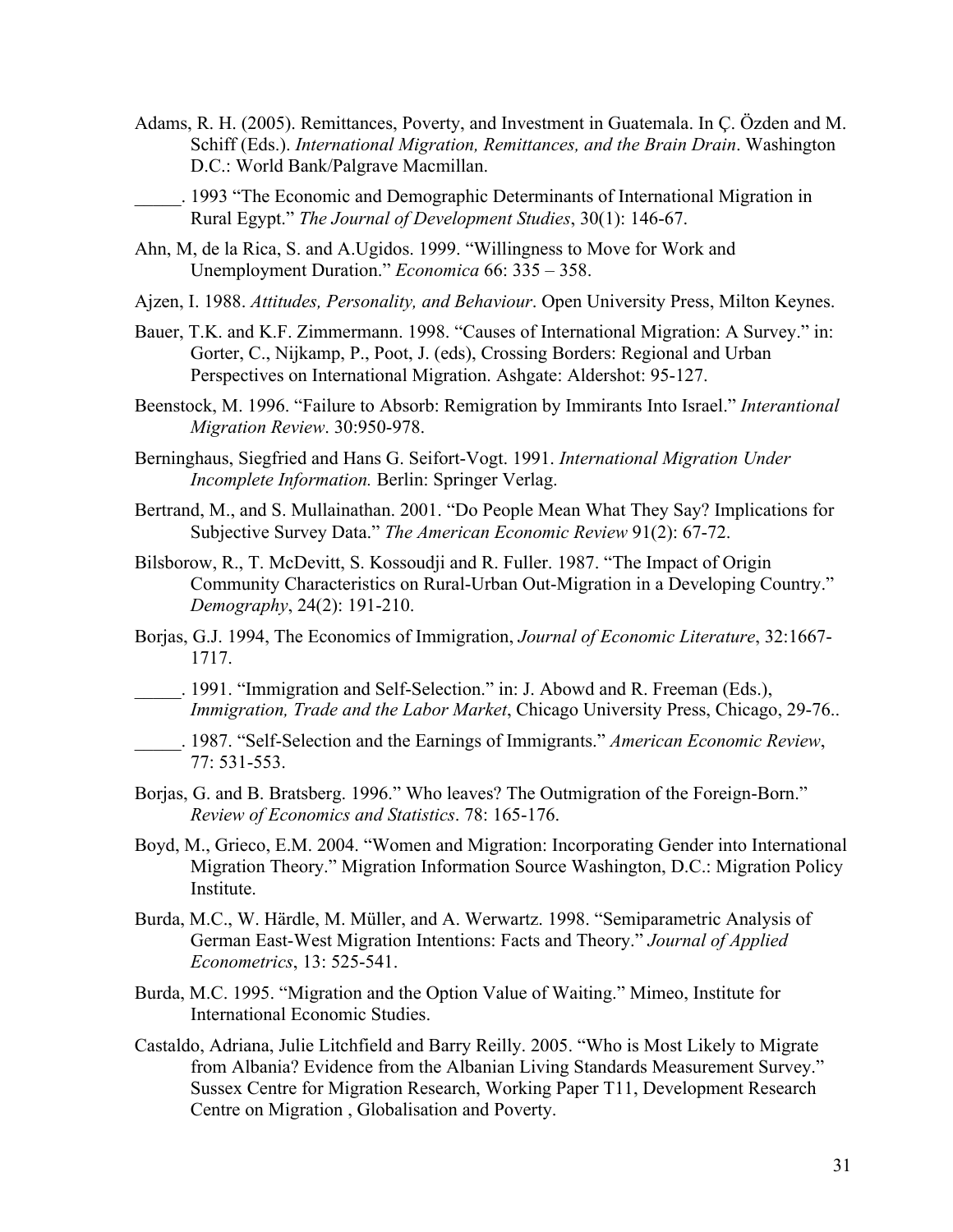- Castles, S. 2007. "Twenty-First-Century Migration as a Challenge to Sociology." *Journal of Ethnic and Migration Studies*, 33(3): 351-371.
- CBS AXA. .2005. *Moldova Migration and Remittances*. Report by the International Organization for Migration, Moldova.
- Chau, Nancy and Oded Stark. 1999. "Migration under Asymmetric Information and Human Capital Formation." *Review of International Economics*, 7(3): 455-483.
- Chiquiar, D. and G. Hanson. 2002. "International Migration, Self-Selection , and the Distribution of Wages: Evidence form Mexico and the United States." Working Paper No. 9242, NBER.
- Chiswick, Barry. 2000. "Are Immigrants Favorable Self-Selected? An Economic Anlaysis." in: Brettell, C and J. Hollifield (eds.) Migration Theory: Talking Across Disciplines. New York: Routledge: 61-76.
- \_\_\_\_\_. 1978."The Effect of Americanization on the Earnings of Foreign-Born Men" *Journal Political Econ*omy, *86*(5): 897–921.
- \_\_\_\_\_. 1999. "Are Immigrants Favorably Self-Selected?." *American Economic Review, Papers and Proceedings*, 89: 181-185.
- Chiswick, B. R., and Miller, P. W. 2003. "The Complementarity of Language and Other Human Capital: Immigrant Earnings in Canada." *Economics of Education Review*, Vol. 22, pp. 469-80.

\_\_\_\_\_. 1995. "The Endogeneity Between Language and Earnings: An International Analysis." *Journal of Labor Economics*, 13(2): 246-88.

- Constant, A. and D. Massey. 2002. "Self-Selection, Earnings and Out-Migration: A Longitudinal Study of Immigrants to Germany." Discussion Paper No. 672, IZA, Bonn.
- Danzer, Alexander and Barbara Dietz. 2008. "Economic Migration, Networks and Human Capital Transferability from the New European Borderlands. A comparison of Five Eastern European Countries." Paper presented at the ESPE Conference 2008.
- De Jong, G.F., K. Richter, and P. Isarabhakdi. 1996. "Gender, Values, and Intentions to Move in Rural Thailand." *International Migration Review*, 30: 748-770.
- De Jong, G.F.. 2000. "Expectations, Gender, and Norms in Migration Decision-Making." *Population Studies*, 54: 307-319.
- Docquier, F. and A. Marfouk. 2006. "International migration by educational attainment (1990- 2000)." In C. Ozden and M. Schiff (eds). International Migration, Remittances and Development, Palgrave Macmillan: New York.
- Douglas S. Massey, Joaquin Arango, Graeme Hugo, Ali Kouaouci, Adela Pellegrino and J. Edward Taylor. 1993. "Theories of International Migration: A Review and Appraisal." *Population and Development Review,* 19(3): 431-466
- Drinkwater, S. 2003. "Go West? Assessing the Willingness to Move from Central and Eastern European Countries." Mimeo, University of Surrey.
- European Training Foundation (ETF). 2007. "The Contribution of Human Resource Development to Migration Policy in Tunisia". Turin.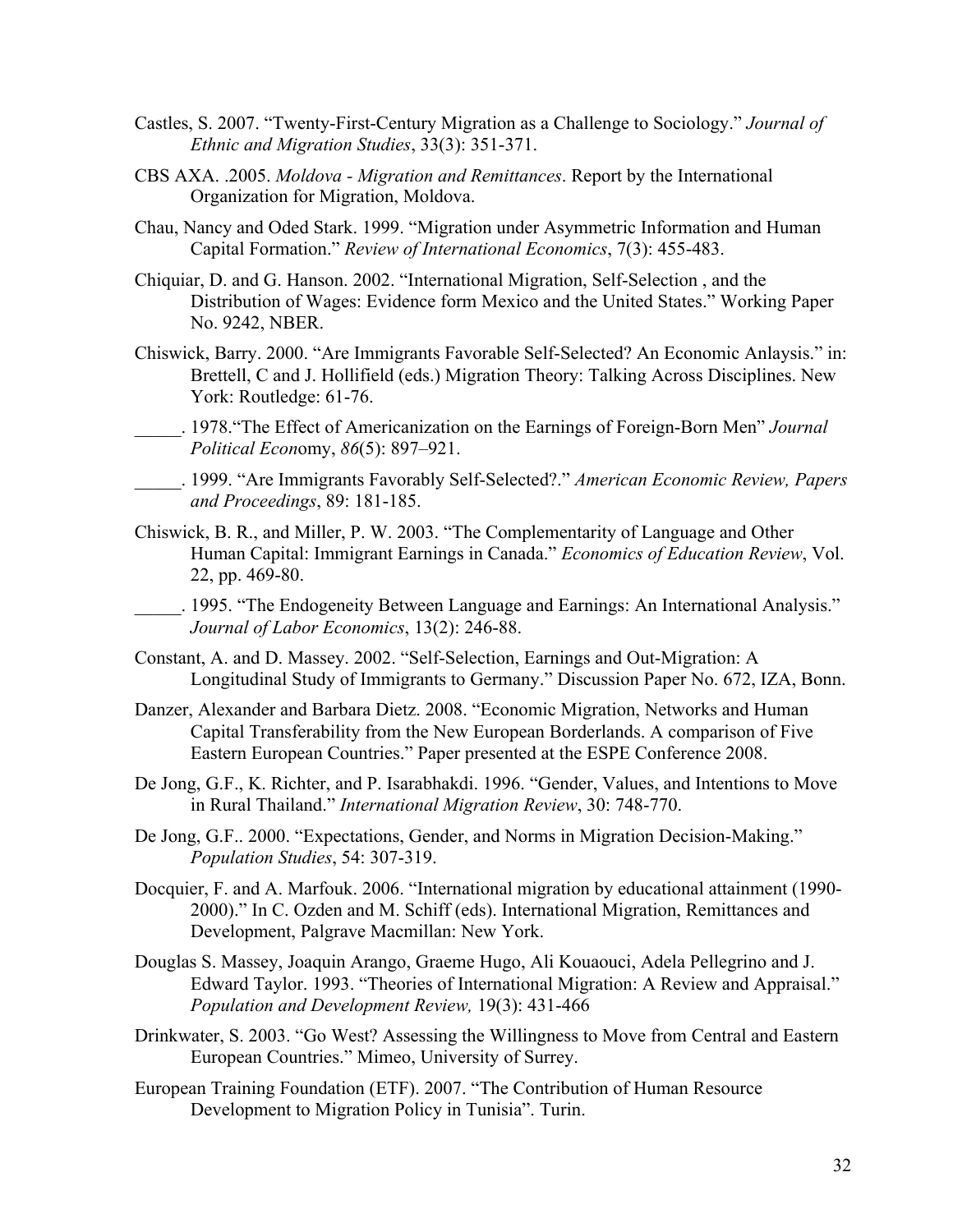[http://www.etf.europa.eu/pubmgmt.nsf/(getAttachment)/5CD26BB43A026CD8C1257 3DB004D8AD2/\$File/NOTE7B7KG6.pdf]

- Findley, S.E. 1987. "An Interactive Contextual Model of Migration in Ilocos Norte, the Philippines." *Demography*, 24:163-190.
- Fuller, T., P. Lightfoot and P Kamnuansilpa. 1986. "Mobility Plans and Mobility Behavior: Convergence and Divergences in Thailand." *Population and Environment*, 8:15-40.
- Ghenacea, B. and I. Gudumac. 2004. *Labour Migration and Remittances in the Republic of Moldova* (Report). Chisinau: Moldova Microfinance Alliance.
- Ghencea, Boris and Igor Gudumac. 2004. "Labor Migration and Remittances in the Republic of Moldova." Marketing and Research Department, Moldova Microfinance Alliance.
- Giubilaro, D. 1997. "Migration from the Maghreb and migration pressures: current situation and future prospects." ILO Migration Branch, Geneva.
- Goerlich, Dennis and Christoph Trebesch. 2008. "Mass Migration and Seasonality Evidence on Moldova's Labour Exodus." *Review of World Economics*, 144(1):107-133.
- Gordon, Ian R. and Roger W. Vickerman. 1982. "Opportunity, Preference and Constraint: An Approach to the Analysis of Metropolitan Migration." Urban Studies, 19: 247-261.
- Grasmuck, S. and P.R. Pessar. 1991. "Between Tow Islands: Dominican Interantional Migration." Berkley: University of California Press.
- Greenwood, Michael J. 1975. "Research on Internal Migration in the United States: A Survey." Journal *of* Economic Literature, 13: 397-433.
- Greenwood, Michael J. 1985. "Human Migration: Theory, Models and Empirical Studies," Journal *of* Regional Journal *of* Economic Literature, 13:397-433.
- Groenewold, G. 2001. "Migrant Network Effects: Remittances, Deprivation and Migration Intentions in Turkey, Egypt and Morocco." NIDI working paper.
- Groenewold, G., and T. Fokkema. 2002. "Receipt of Remittances and Their Effects on Emigration Intentions in Egypt, Morocco and Turkey." Report for the Dutch Ministry of Foreign Affairs, NIDI, The Hague.
- Gurak, Douglas and Fe Caces. 1992. "Migration networks and the shaping of migration systems." in Mari Kritz, Lin Lean Lim, and Hania Zlotnik (eds.), International Migration Systems: A Global Approach. Oxford: Clarendon Press, pp 150-176.
- Harris, John and Michael Todaro. 1970. "Migration, Unemployment and Development: A Two-Sector Analysis", *American Economic Review* 60(1): 126-142.
- Hart, Robert A. 1975. "Inter-Regional Migration: Some Theoretical Considerations (Part 2)" *Journal Regional Science*, 15: 289-305.
- Hatton, T.J. and J.G. Williamson. 2005. "What Fundamentals Drive World Migration?." In G. J. Borjas and J. Crisp (eds.), Poverty International Migration and Asylum, Palgrave-Macmillan: 15-38.

\_\_\_\_\_. 2003. "Demographic and Economic Pressure on Emigration out of Africa." *Scandinavian Journal of Economics*, 105: 465-486.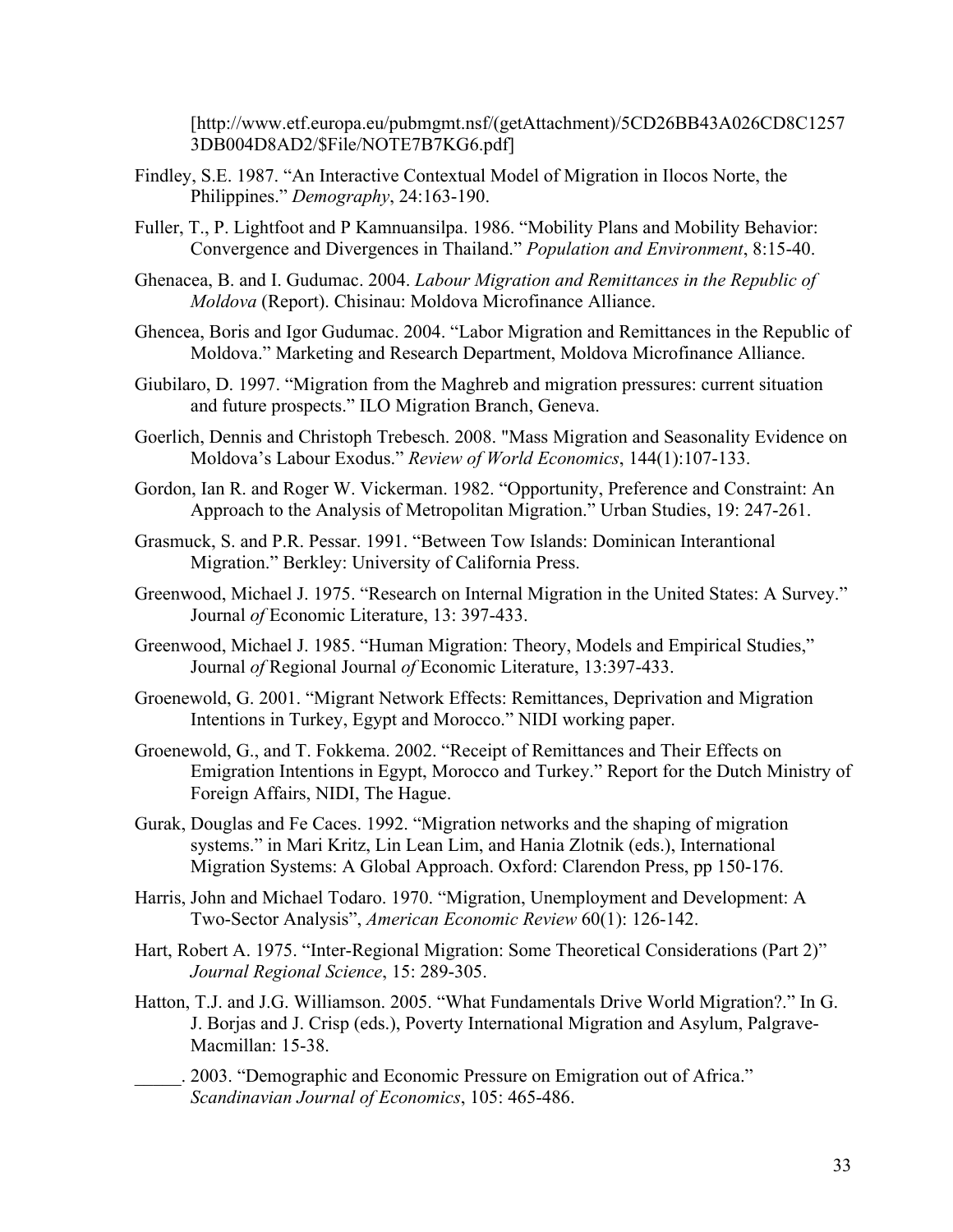- \_\_\_\_\_. 2002. "What Fundamentals Drive World Migration?." NBER Working Paper, no. 9159, Cambridge, MA.
- \_\_\_\_\_, 1998. *The Age of Mass Migration: Causes and Economic Effects,* New York: Oxford University Press.
- Hay, Michael. 1980. "A Structural Equations Model of Migration in Tunisia." *Economic Development and Cultural Change*, 28(2): 345-358.
- Herzog, H. W. and Schlottmann, A. M. (1983), "Migrant information, job search and the remigration decision", *Southern Economic Journal*, 9: 43-56.
- Hughes, G. and B.McCormick. 1985. "Migration Intentions in the UK: Which Households Want to Migrate and Which Succeed." *Economic Journal*, Vol.95: 113-123.
- Hugo, Graeme. 1981. "Village-community ties, village norms, and ethnic and social networks: A review of evidence from the Third World." in Gordon F DeJong and Robert W. Gardner (eds.), *Migration Decision Making: Multidisciplinary Approaches to Microlevel Studies in Developed and Developing Coutnries*. New York: Pergamon Press, pp 186-225.
- Jasso, G and M. Rosenzweig. 1988. "How Well Do U.S. Immigrants Do? Vintage Effects, Emigration Selectivity, and Occupational Mobility." *Research in Human Capital and Development*. 6: 229-253.
- Jasso, G., M. Rosenzweig and J. Smith (2000). The Changing Skill of New Immigrants to the United States: Recent Trends and Their Determinants." in Borjas, G. (ed.) *Issues in Economics of Immigratio*n, NBER Conference Report. Chicago and London: University of Chicago Press, 185-255.
- Kahneman, Daniel, and Alan Krueger. 2006. "Developments in the Measurement of Subjective Well-Being." *Journal of Economic Perspectives* 20, no. 21: pp. 3-24.
- Katz, E., and O. Stark. 1987. "International Migration under Asymmetric Information." *Economic Journal*, 97: 718-726.
- Katz, Eliakim and Oded Stark. 1986. "Labor Migration and Risk Aversion in Less Developed Countries". *Journal of Labor Economics*, 4(1): 134-149.
- Knight, John and Lina Song. 1997. "Chinese peasant choices: migration, rural industry or farming." Applied Economics Discussion Paper Series no 1888, Institute of Economics and Statistics, University of Oxford, 1-29.
- Krissman, F. 2005. "Sin coyote ni patrón: Why the migrant network fails to explain international migration." *The International Migration Review*, 39(1): 4-44.
- Lakshmansamy, T. 1990 "Family Survival Strategy and Migration: An Analysis of Returns to Migration." *The Indian Journal of Social Work*, Vol.51(3): 473-85.
- Langley, Paul C. 1974. "The Spatial Allocation of Migrants in England and Wales: 1961-66." *Scottish Journal of Political Economy*, 21: 259-277.
- Liebig, T., and A. Sousa-Poza. 2004. "Migration, Self-Selection and Income Inequality: An International Perspective." *Kyklos*, 57: 125-146.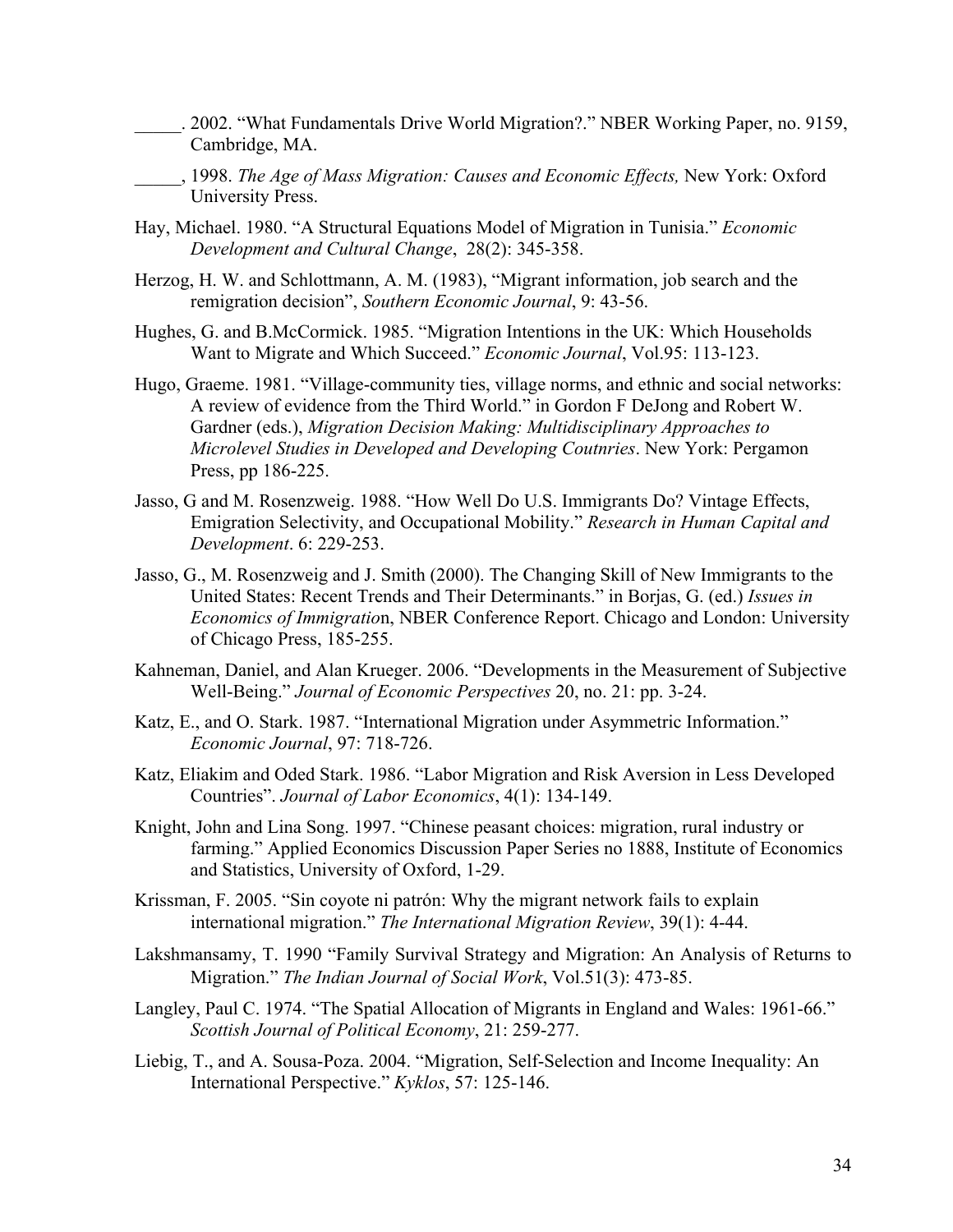- Maier, Gunther. 1985. "Cumulation Causation and Selectivty in Labour Market Oriented Migration Caused by Imperfect Information" Regional Studies, 19: 231-241.
- Manski, C.F. 1990. "The Use of Intentions Data to Predict Behavior: A Best-Case Analysis." *Journal of American Statistical Association*, 85: 934-940.
- Massey, D.S. 2005. "Five Myths about Immigration: Common Misconceptions Underlying U.S. Border-Enforcement Policy" *Immigration Policy in Focus*, 4(6).
- Massey, D.S., Arango, J., Hugo, G., Kouaouci, A., Pellegrino A., Taylor J. E. 1998. *Worlds in Motion. Understanding International Migration at the End of the Millennium*. Oxford: Clarendon Press
- Massey, D.S., L. Goldring and J. Durand. 1994. "Continuities in Transnational Migration: an Analysis of Nineteen Mexican Communities." *American Journal of Sociology, 99*: 492- 533.
- McKenzie, David, John Gibson and Steven Stillman. 2007. "A land of milk and honey with streets paved with gold: Do emigrants have over-optimistic expectations about incomes abroad?." CReAM Discussion Paper, no 09/07.
- McKenzie, D. and Rapoport, H. 2004. "Network Effects and the Dynamics of Migration and Inequality: Theory and Evidence from Mexico." BREAD Working Paper No 063.
- Molho, Ian. 1986. "Theories of Migration: A Review." Scottish Journal of Political Economy, 33: 396-419.
- Mora, J. and J. E. Taylor. 2005.. "Determinants of Migration, Destination, and Sector Choice: Disentangling Individual, Household, and Community Effects." In Ç. Özden and M. Schiff (Eds.), *International Migration, Remittances, and the Brain Drain*. Washington D.C.: World Bank/Palgrave Macmillan.
- Munshi, K. 2003. "Networks In The Modern Economy: Mexican Migrants In The U.S. Labor Market." *The Quarterly Journal of Economics, 118*(2): 549-599.
- O'Connell, P.G.J. 1997. "Migration Under Uncertainty: "Try Your Luck" or "Wait and See"". *Journal of Regional Science*, 37: 331-347.
- Okólski, M. 2004. "Migration trends in Central and Eastern Europe on the eve of the European Union enlargement: an overview." In Gorny A. and Ruspini P. (eds.) *Migration in the New Europe: East-West Revisited*, Houndmills/Basingstoke/Hampshire: Palgrave Macmillan, pp. 23-48
- Orrenius, P.M., and M. Zavodny. 2005. "Self-selection among undocumented immigrants from Mexico." *Journal of Development Economics* 78: 215–240.
- Papapanagos, H., and P. Sanfey. 2001. "Intention to Emigrate in Transition Countries: The Case of Albania." *Journal of Population Economics*, 14: 491-504.
- Parsons, Christopher R., Ronald Skeldon, Terrie L. Walmsley, and L. Alan Winters. 2007. "Quantifying International Migration: A Database of Bilateral Migrant Stocks." In Caglar Ozden and Maurice Schiff, (eds.), *International Migration, Economic Development and Policy.* Washington, DC: World Bank.

Poirine, B. 1997. A Theory of Remittances as an Implicit Family Loan Arrangement." *World*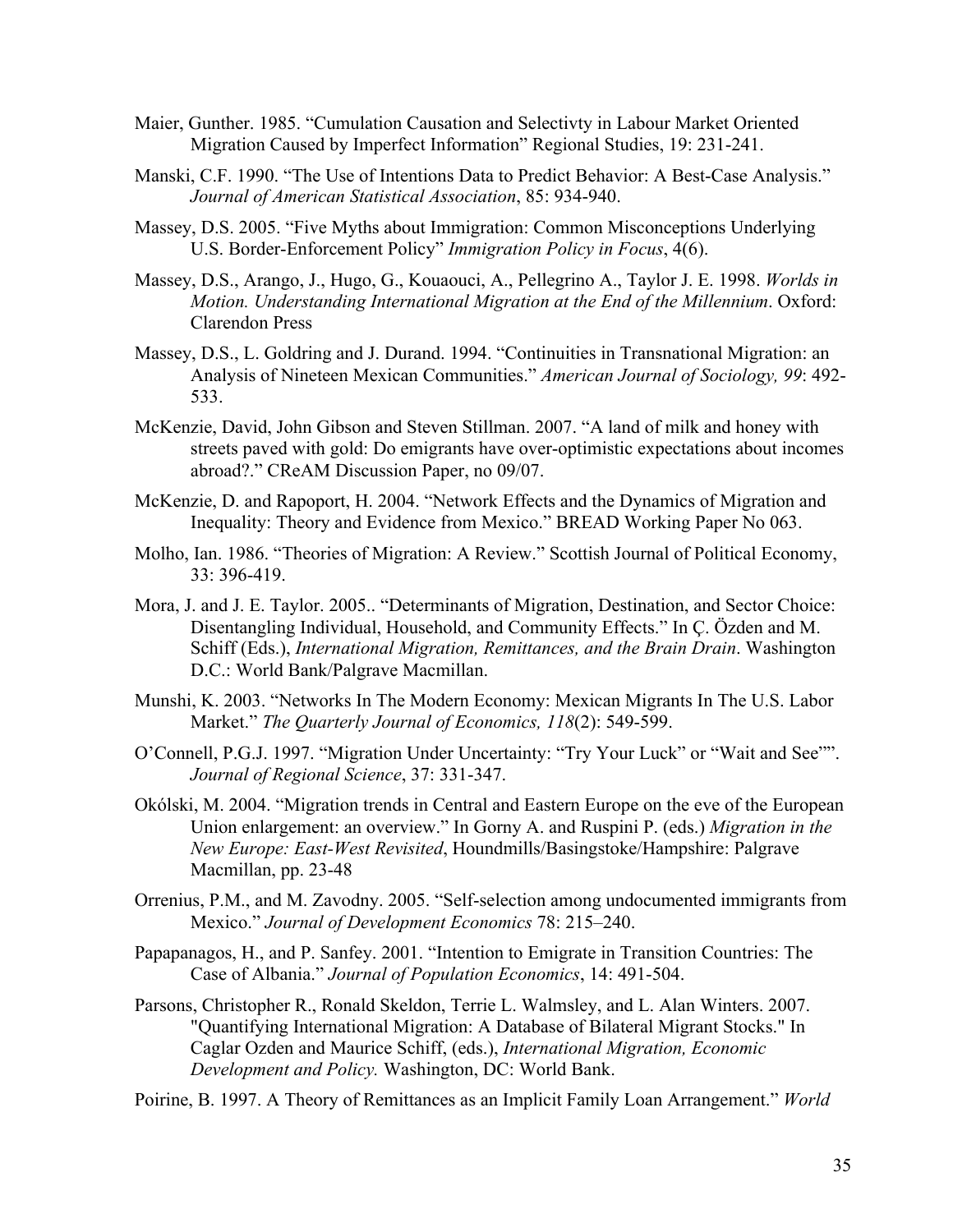*Development*, 25(4): 589-611.

- Rapoport, H., and F. Docquier. 2006. "The Economics of Migrants' Remittances." in G. Varet, S. Kolm and M. Ythier (Eds.), *Handbook on the Economics of Reciprocity, Giving and Altruism*, Amsterdam: North Holland.
- Roberts, K.D. 1997. "China's "Tidal Wave" of Migrant Labour: What Can We Learn From Mexican Undocumented Migration to the United States?." *International Migration Review*, 31(2): 249-93.
- Sadiqi, Fatima. 2007. "Intentions, Causes, and Consequences of Moroccan Migration." Analytic and Synthetic Notes 2007/04- Political and Social Module: European University Institute, RSCAS.
- Sjaastad, L.A.. 1962. "The Costs and Returns to Human Migration." *Journal of Political Economy*, 70: 80-93.
- Skeldon, Ronald, 1997, 'Rural-Urban Migration and Its Implications for Poverty Alleviation', *Asia-Pacific Population Journal***,** Vol.12 No.1, pp.3-16.
- Stark, O. 1999. *Altruism and Beyond*. Cambridge: Cambridge University Press.

\_\_\_\_\_. 1991. *The Migration of Labor*, Basil Blackwell, Oxford.

- Stark, O. and D.E. Bloom. 1985. "The new economics of labor migration." *American Economic Review*, 75(1):1991-196.
- Stark, O. and J.E. Taylor. 1991. "Migration Incentives, Migration Types: The Role of Relative Deprivation." *The Economic Journal*, 101: 1163-1178.

\_\_\_\_\_. 1989. "Relative Deprivation and International Migration." *Demography*, 26(1): 1-14.

- Taylor, J. Edward. 1986. "Differential migration, networks, information and risk." in Oded Stark (ed.) Research in Human capital and Development, Greenwich, Conn: JAI Press, pp. 147-171.
- Taylor, J.E., Rozelle, S. and De Brauw, A. 2003. Migration and Incomes in Source Communities: A New Economics of Migration Perspective from China. *Economic Development and Cultural Change, 52*(1), 75-101.
- Todaro, Michael P. 1969. "A Model of Labor Migration and Urban Unemployment in Less Developed Countries." *American Economic Review* 59(1):138–48.
- UNESCO and International Association of Universities. World Higher Education Database, various years. [http://www.unesco.org/iau/onlinedatabases/index.html]
- Van Dalen, H.P., G. Groenewold, and J.J. Schoorl. 2005a. Out of Africa: What Drives the Pressure to Emigrate?, *Journal of Population Economics*, 18(4): 741-778.
- Van Dalen, H.P. van, G. Groenewold & T. Fokkema. 2005b. "The effect of remittances on emigration intentions in Egypt, Morocco, and Turkey." *Population Studies* 59 (3): 375- 392.
- Van der Erf, R., and L. Heering. 2002. "Moroccan Migration Dynamics: Prospects for Future." IOM Migration Research Series, no. 10, Geneva.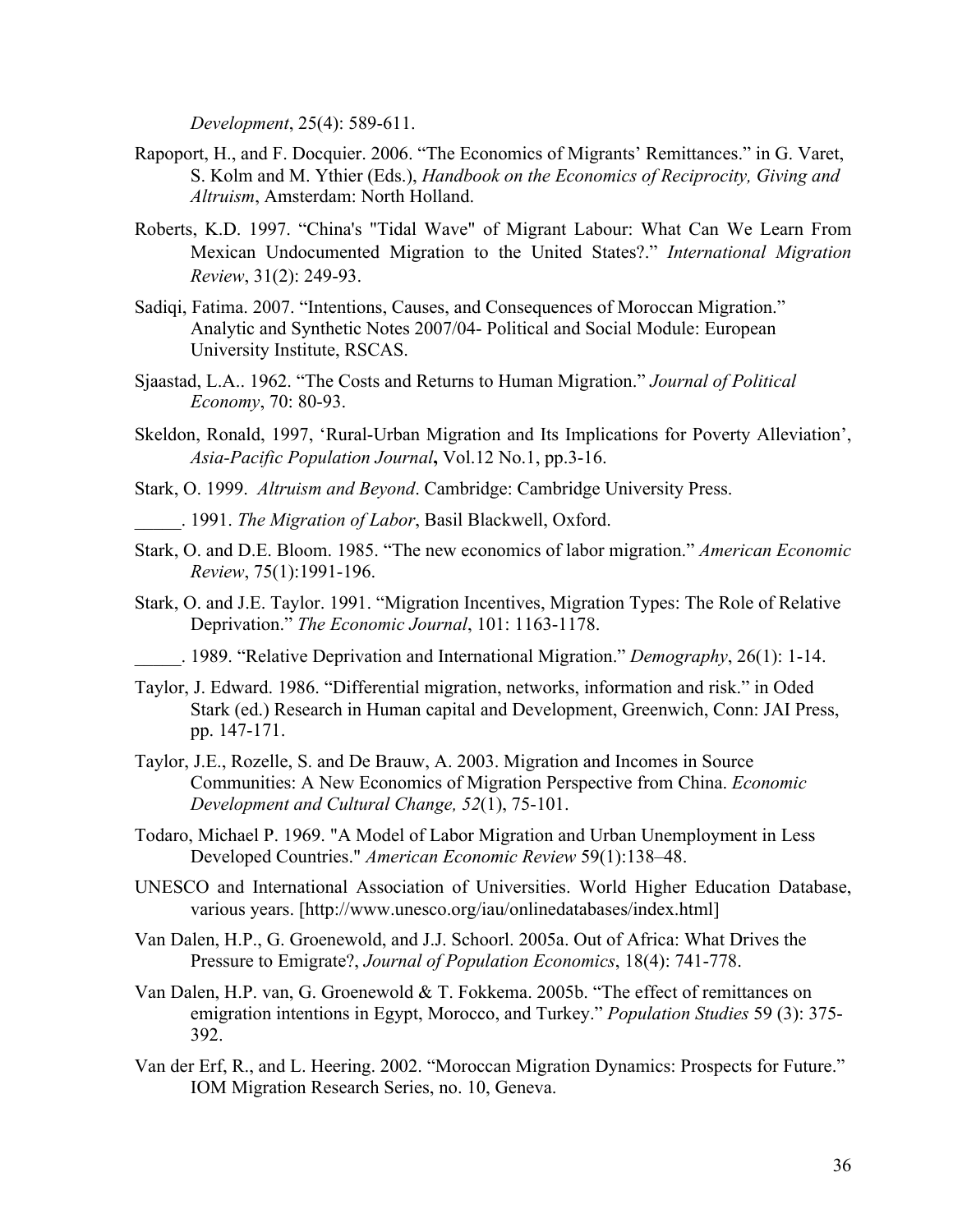- VanWey, L.K. 2004. "Altruistic and Contractual Remittances between Male and Female Migrants and Households in Thailand." *Demography* 41(4): 739-756.
- Waddington, Hugh and Rachel Sabates-Wheeler. 2005. "How Does Poverty Affect Migration Choice? A Review os Literature." Working Paper T3, Development Research Centre on Migration, Globalisation and Poverty. University of Sussex.
- White, H. 1980. "A Heteroskedasticity-Consistent Covariance Matrix Estimator and a Direct Test for Heteroskedasticity." *Econometrica*, 48: 817-830.
- Winters, Paul, Alain de Janvry, and Elisabeth Sadoulet. 2001. "Family and Community Networks in Mexico-U.S. Migration." *Journal of Human Resources* 36(1): 159–84.
- Zohry, Ayman. 2005. "Interrelationships between Internal and International Migration in Egypt: A Pilot Study." Development Research Centre on Migration, Globalisation and Poverty, University of Sussex.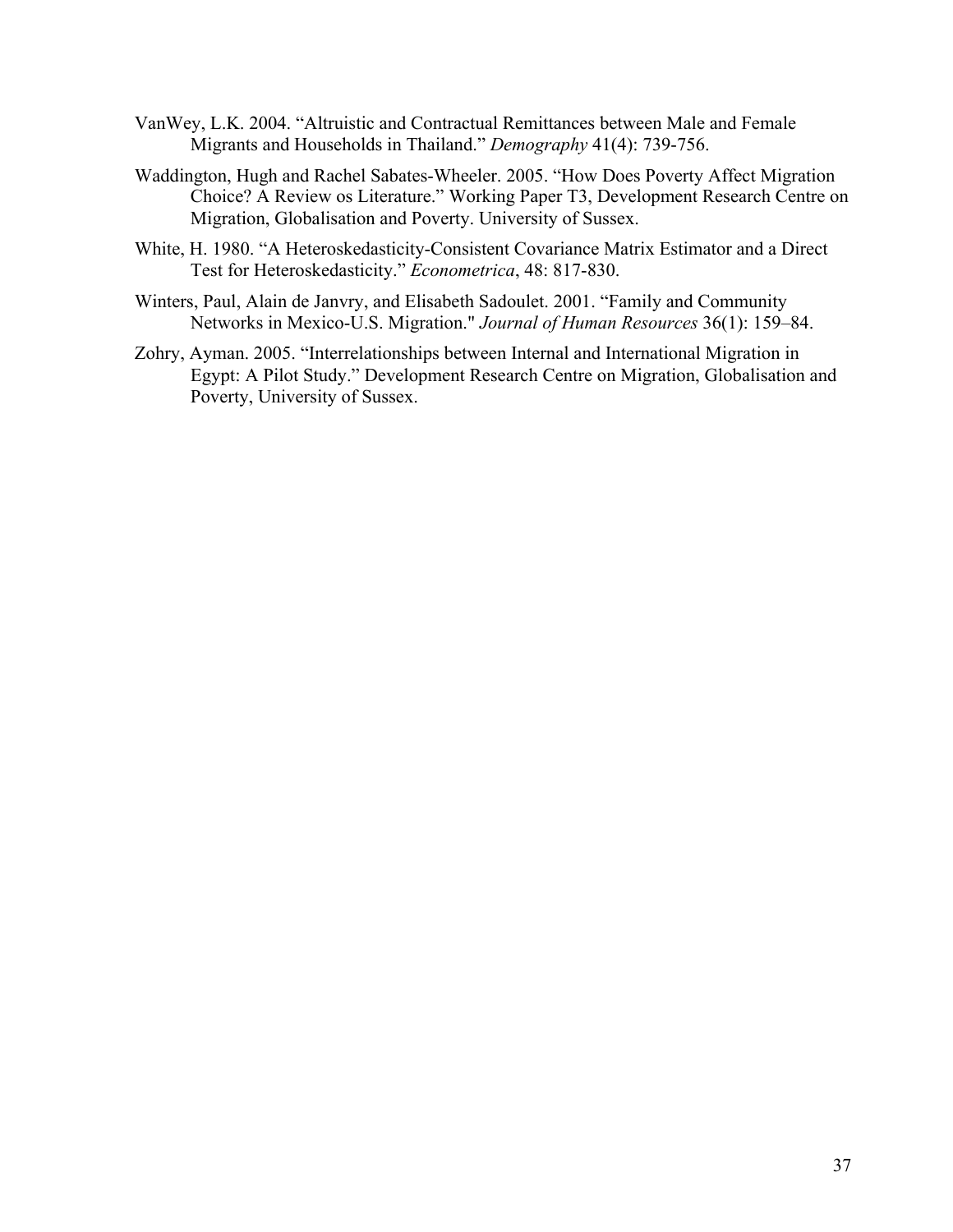## **Appendix:**

#### **The ETF Survey**

The survey is designed to represent the national population in the age range of the 18 to 40 year-old people. In each country, a 2-stage cluster sample was selected, in which first-stage clusters were a minimum of 4-6 regions chosen to represent the geographical diversity of the country, and second-stage clusters were villages, communes or municipalities chosen to represent the geographical diversity of the selected regions. The detail of this cluster selection had been agreed with the respective local service providers who carried out the interviews, such that at both stages (selection of regions, and selection of villages, communes or municipalities), areas with high and low levels of development, areas of high and low levels of international migration, and both rural and urban areas were included. Initially, it was anticipated that 1000 interviews would be conducted in each country with interviewers following random routes for their interviews and certain procedures in choosing the interviewee within the respective households to minimize any selection bias.

The analysis of representation of the respective national population in the survey data was undertaken by comparing the data to other data sources from the country (Census and Surveys) and UN population data. For Egypt comparison with other data shows that men are highly overrepresented – a problem already mentioned. Further young people are strongly overrepresented for both men and women. With respect to Tunisia men in general are highly overrepresented compared to the Tunisian population. Further, based on UN data, men are overrepresented in their mid 20s and women in the early 20s while census data shows comparable ages for men and only women tend to be younger. Education was not possible to assess (due to lack of comparable data) accept that the illiteracy rate in the census is much higher than in the sample indicating that the people in the sample are better educated.

 Also, the sample of Albanians differs from its population but not to such an extent. The analysis shows that men are overrepresented in the sample. The comparison of the agedistribution illustrates that individuals in the sample tend to be younger than the national population. This is caused by a high overrepresentation of young men in the sample; women are slightly older than the national population. With respect to education primary educated men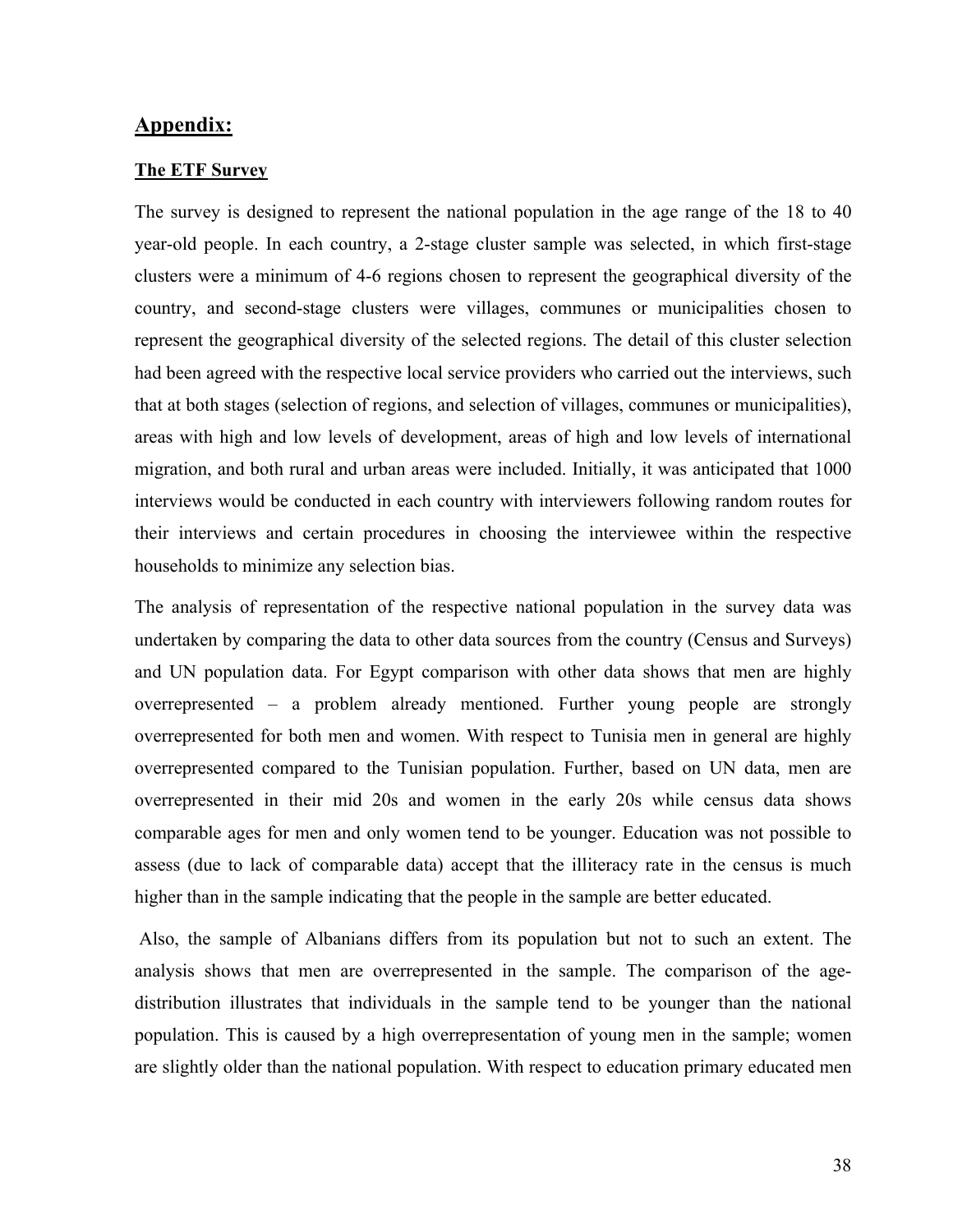and especially women are underrepresented, hence the individuals in the survey are better educated than the Albanian population of the respective age group.

Representation in the sample from Moldova is much better with respect to age and gender and more questionable when it comes to education. Educated people are overrepresented and individuals with general secondary education are underrepresented. Splitting by gender reveals that men with vocational education are highly oversampled and that females are highly underrepresented in primary education and overrepresented in vocational and university education

## **Tables**

| Table A 1                                                   |  |
|-------------------------------------------------------------|--|
| Top 20 Host Countries of Migrants from the Survey Countries |  |
|                                                             |  |

| Host country                       | Albania | Host country                       | Moldova | Host country                         | Egypt   | Host country                       | Tunisia |
|------------------------------------|---------|------------------------------------|---------|--------------------------------------|---------|------------------------------------|---------|
| Greece                             | 403856  | Russian<br>Federation              | 277527  | Saudi Arabia                         | 1015124 | France                             | 364498  |
| Italy                              | 167439  | Ukraine                            | 222478  | Jordan                               | 127018  | Germany                            | 61508   |
| Germany                            | 92415   | Romania                            | 27679   | <b>United States</b><br>of America   | 123192  | Libyan Arab<br>Jamahiriya          | 15689   |
| <b>United States</b><br>of America | 39861   | <b>United States</b><br>of America | 20674   | Occupied<br>Palestinian<br>Territory | 103457  | Israel                             | 9949    |
| <b>TFYR</b><br>Macedonia           | 25001   | Germany                            | 14845   | Libyan Arab<br>Jamahiriya            | 55681   | Saudi Arabia                       | 9545    |
| Serbia and<br>Montenegro           | 13451   | Israel                             | 14305   | <b>United Arab</b><br>Emirates       | 48652   | Serbia and<br>Montenegro           | 8851    |
| Pakistan                           | 8568    | Kazakhstan                         | 9531    | Lebanon                              | 45602   | Syrian Arab<br>Republic            | 8509    |
| Canada                             | 6281    | Pakistan                           | 7941    | Oman                                 | 42090   | <b>United States</b><br>of America | 8458    |
|                                    |         |                                    |         |                                      |         | Democratic<br>Republic of          |         |
| Kuwait                             | 4158    | Greece                             | 6358    | Germany                              | 40852   | the Congo                          | 8167    |
| Switzerland                        | 3426    | Latvia                             | 6216    | Italy                                | 38706   | Belgium                            | 7995    |
| Turkey                             | 3313    | Italy                              | 4496    | Canada                               | 36924   | Switzerland                        | 6978    |
| South Africa                       | 3206    | Kuwait                             | 3805    | Syrian Arab<br>Republic              | 34828   | Pakistan                           | 6250    |
| United<br>Kingdom                  | 3130    | Jordan                             | 3303    | Australia                            | 33432   | Algeria                            | 5735    |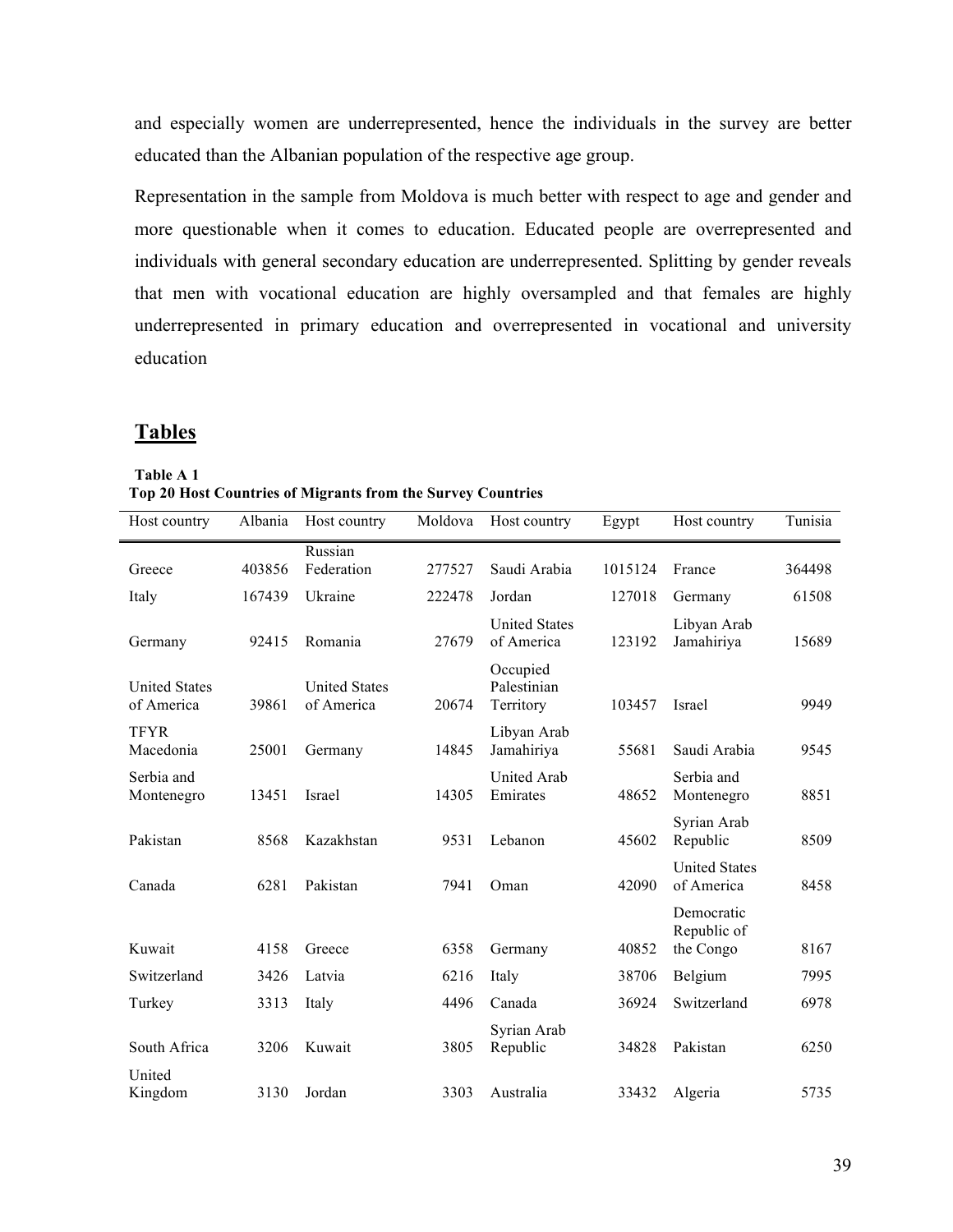| Host country                           | Albania | Host country                           | Moldova | Host country                           | Egypt | Host country                         | Tunisia |
|----------------------------------------|---------|----------------------------------------|---------|----------------------------------------|-------|--------------------------------------|---------|
| Philippines                            | 3105    | Portugal                               | 3040    | Greece                                 | 32697 | Canada                               | 5551    |
| France                                 | 2852    | <b>Belarus</b>                         | 2994    | Democratic<br>Republic of<br>the Congo | 29088 | Italy                                | 5384    |
| Russian<br>Federation                  | 2577    | South Africa                           | 2971    | United<br>Kingdom                      | 26946 | Côte d'Ivoire                        | 5081    |
| Argentina                              | 2330    | Canada                                 | 2487    | Sudan                                  | 24706 | Ghana                                | 5058    |
| Jordan                                 | 2244    | Turkey                                 | 2333    | France                                 | 23148 | Occupied<br>Palestinian<br>Territory | 4905    |
| Democratic<br>Republic of<br>the Congo | 2165    | Spain                                  | 2272    | Pakistan                               | 22261 | Jordan                               | 4603    |
| Austria                                | 2149    | Democratic<br>Republic of<br>the Congo | 1982    | Israel                                 | 21700 | United<br>Kingdom                    | 4159    |

**Top 20 Host Countries of Migrants from the Survey Countries**

Source: Parsons, Skeldon, Walmsley and Winters (2007).

#### **Table A 2 Skills and labor market status by country and intent to move**

|                            |      | Moldova<br>Albania<br>Egypt |      |      | Tunisia |      | Total |      |       |       |
|----------------------------|------|-----------------------------|------|------|---------|------|-------|------|-------|-------|
|                            | stay | move                        | stay | move | stay    | move | stay  | move | stay  | move  |
| <b>Education</b>           |      |                             |      |      |         |      |       |      |       |       |
| primary                    | 162  | 159                         | 76   | 45   | 151     | 139  | 101   | 154  | 490   | 497   |
| secondary                  | 310  | 224                         | 235  | 189  | 318     | 249  | 125   | 233  | 988   | 895   |
| tertiary                   | 86   | 57                          | 117  | 150  | 94      | 58   | 147   | 255  | 444   | 520   |
| <b>Language Skills</b>     |      |                             |      |      |         |      |       |      |       |       |
| One language               | 223  | 154                         | 172  | 144  | 73      | 38   | 77    | 60   | 545   | 396   |
| More than one<br>language  | 335  | 286                         | 256  | 240  | 490     | 408  | 296   | 582  | 1,377 | 1,516 |
| up to two<br>languages     | 387  | 339                         | 391  | 348  | 412     | 302  | 218   | 306  | 1,189 | 1,091 |
| More than two<br>language  | 171  | 101                         | 37   | 36   | 151     | 144  | 155   | 336  | 733   | 821   |
| <b>Labor Market Status</b> |      |                             |      |      |         |      |       |      |       |       |
| employed                   | 215  | 175                         | 168  | 115  | 234     | 162  | 130   | 163  | 747   | 615   |
| employer                   | 170  | 72                          | 60   | 45   | 40      | 27   | 81    | 68   | 351   | 212   |
| casual worker              | 6    | 13                          | 48   | 66   | 86      | 77   | 30    | 88   | 170   | 244   |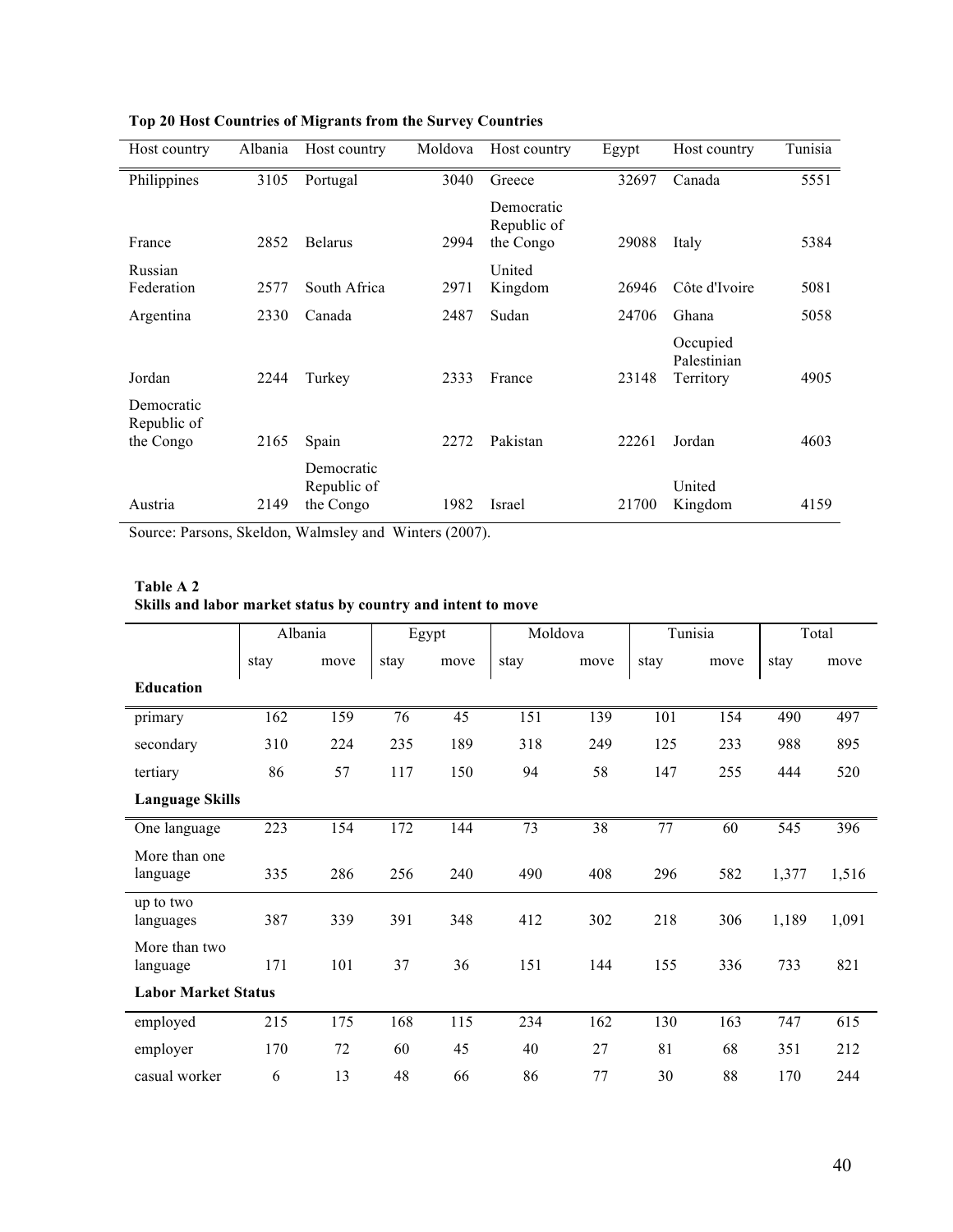|                             | Albania |      |      | Egypt | Moldova |      | Tunisia |      |      | Total |
|-----------------------------|---------|------|------|-------|---------|------|---------|------|------|-------|
|                             | stay    | move | stay | move  | stay    | move | stay    | move | stay | move  |
| student                     | 66      | 33   | 95   | 83    | 53      | 53   | 59      | 139  | 273  | 308   |
| unemployed                  | 65      | 113  | 57   | 75    | 102     | 95   | 31      | 134  | 255  | 417   |
| never worked<br>and unknown | 36      | 34   |      |       | 48      | 32   | 34      | 20   | 118  | 86    |
| <b>Work level</b>           |         |      |      |       |         |      |         |      |      |       |
| high                        | 81      | 38   | 138  | 87    | 61      | 39   | 140     | 93   | 420  | 257   |
| medium                      | 139     | 109  | 87   | 121   | 178     | 137  | 70      | 156  | 474  | 523   |
| low                         | 211     | 189  | 63   | 49    | 208     | 179  | 42      | 148  | 524  | 565   |
| never worked                | 127     | 104  | 140  | 127   | 116     | 91   | 112     | 220  | 495  | 542   |

#### **Skills and labor market status by country and intent to move**

#### **Table A 3 Migration Decision**

|                                                                            | Albania                                        | Egypt | Moldova | Tunisia | Total            |  |  |  |  |
|----------------------------------------------------------------------------|------------------------------------------------|-------|---------|---------|------------------|--|--|--|--|
|                                                                            | Reason for leaving the home country by country |       |         |         |                  |  |  |  |  |
| Improve living conditions                                                  | 160                                            | 91    | 170     | 254     | 675              |  |  |  |  |
| Personal                                                                   | 85                                             | 87    | 71      | 185     | 428              |  |  |  |  |
| Work related                                                               | 128                                            | 189   | 142     | 140     | 599              |  |  |  |  |
| Other                                                                      | 67                                             | 17    | 61      | 54      | 199              |  |  |  |  |
| Did others influence the migration decision?                               |                                                |       |         |         |                  |  |  |  |  |
| No                                                                         | 224                                            | 262   | 272     | 523     | 1,281            |  |  |  |  |
| Yes                                                                        | 216                                            | 122   | 174     | 115     | 627              |  |  |  |  |
| Way of getting information about the destination country by origin country |                                                |       |         |         |                  |  |  |  |  |
| <b>News</b>                                                                | $\overline{13}$                                | 38    | 30      | 134     | $\overline{215}$ |  |  |  |  |
| Institution                                                                | 9                                              | 8     | 16      | 17      | 50               |  |  |  |  |
| Family at home                                                             | 11                                             | 26    | 50      | 24      | 111              |  |  |  |  |
| Friends abroad                                                             | 131                                            | 180   | 55      | 129     | 495              |  |  |  |  |
| Been abroad                                                                | 49                                             | 15    | 71      | 28      | 163              |  |  |  |  |
| Family abroad                                                              | 58                                             | 22    | 22      | 34      | 136              |  |  |  |  |
| Other                                                                      | 169                                            | 95    | 202     | 276     | 742              |  |  |  |  |
| Awareness and participation in migration assistance programs               |                                                |       |         |         |                  |  |  |  |  |
| Not aware                                                                  | 357                                            | 302   | 358     | 443     | 1,460            |  |  |  |  |
| Aware but would not participate                                            | 15                                             | 49    | 31      | 62      | 157              |  |  |  |  |
| Would participate                                                          | 68                                             | 33    | 57      | 137     | 295              |  |  |  |  |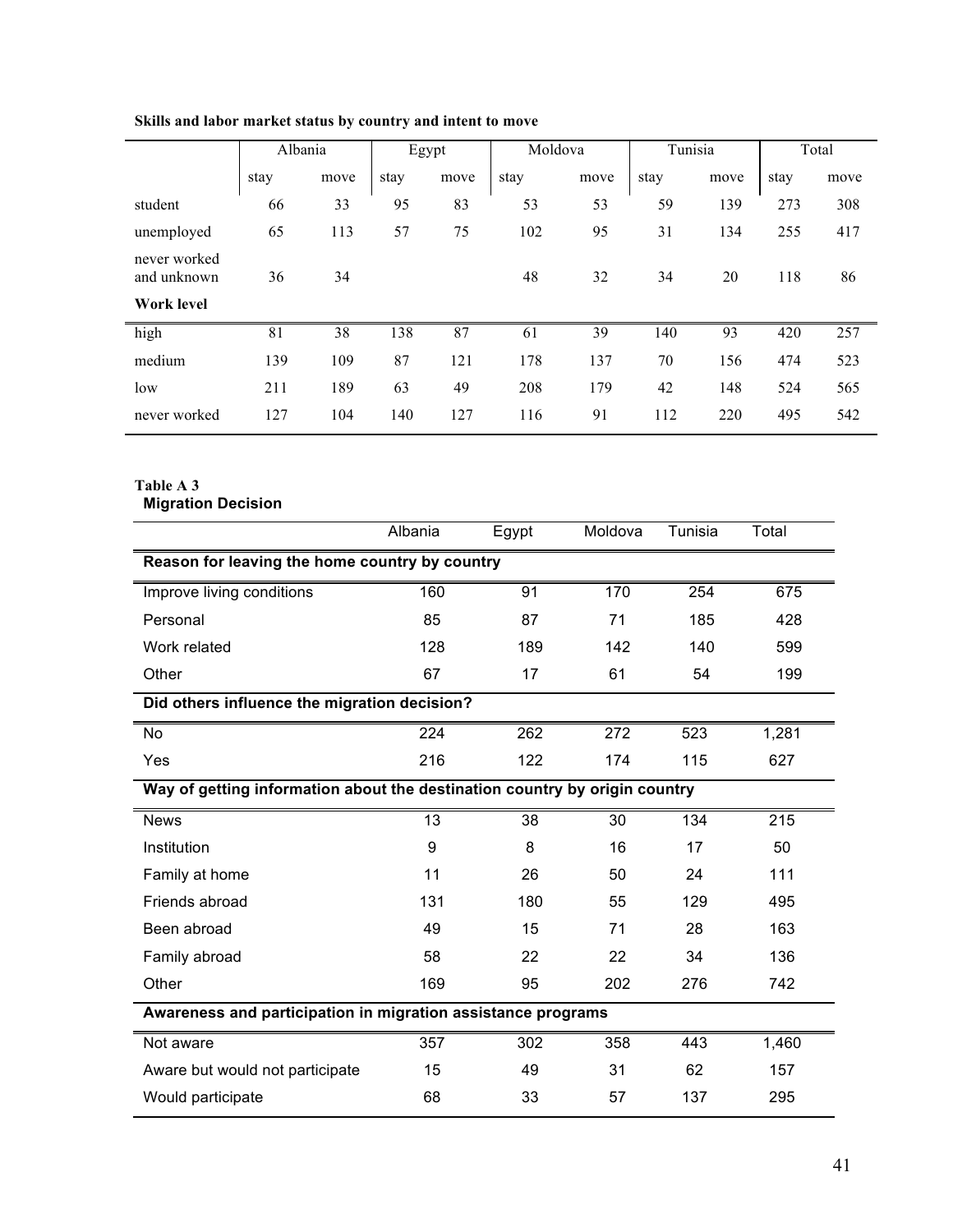|                                              | Albania | Egypt | Moldova | Tunisia | Total |
|----------------------------------------------|---------|-------|---------|---------|-------|
| <b>Expected industries abroad by country</b> |         |       |         |         |       |
| Petty trade                                  | 17      | 22    | 3       | 18      | 60    |
| Manufacturing and mining                     | 26      | 15    | 17      | 62      | 120   |
| Construction                                 | 72      | 66    | 139     | 53      | 330   |
| Commerce                                     | 5       | 36    | 27      | 94      | 162   |
| Agriculture                                  | 26      | 8     | 21      | 33      | 88    |
| Hotel, restaurant and domestic               | 134     | 72    | 94      | 108     | 408   |
| Public administration and utilities          | 34      | 103   | 11      | 60      | 208   |
| Transport and repair                         | 55      | 32    | 27      | 44      | 158   |
| Other and ICT                                | 15      | 30    | 25      | 57      | 127   |
| Never worked/no answer                       | 56      |       | 82      | 82      | 220   |
| <b>Expected industries abroad by country</b> |         |       |         |         |       |
| Same                                         | 270     | 264   | 185     | 392     | 1,111 |
| Different                                    | 170     | 120   | 261     | 212     | 763   |
| Expected skill level abroad by country       |         |       |         |         |       |
| Lower                                        | 41      | 33    | 82      | 34      | 190   |
| Same                                         | 222     | 183   | 182     | 211     | 798   |
| Higher                                       | 46      | 41    | 50      | 90      | 227   |
| Don't know                                   | 39      | 1     | 78      | 117     | 235   |
| Never worked                                 | 92      | 126   | 54      | 190     | 462   |

**Table A 4 Expectations about work in the host country**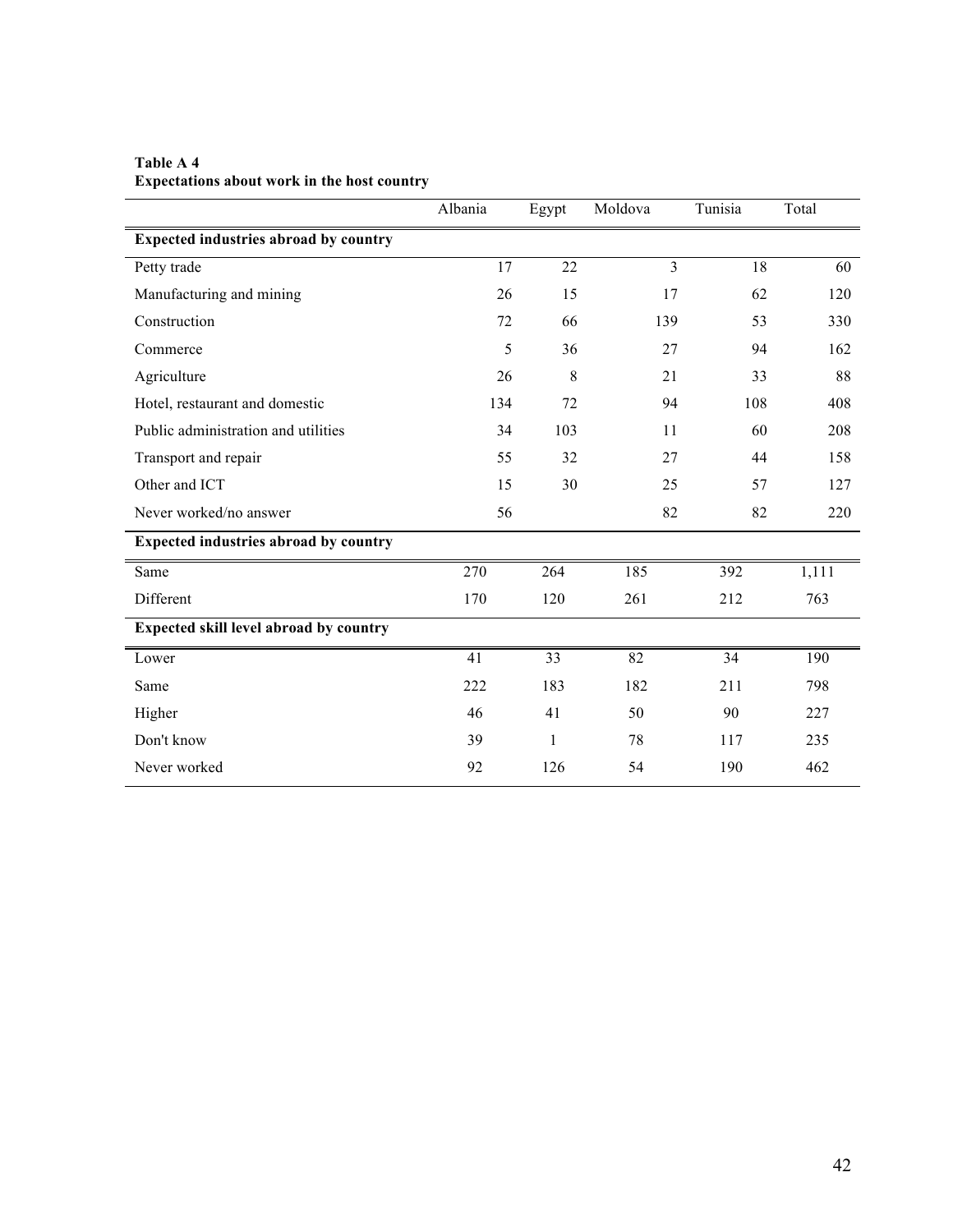|                                            |                                            | mean    | sd      |
|--------------------------------------------|--------------------------------------------|---------|---------|
| Demographics                               | Age                                        | 27.177  | 6.523   |
|                                            | Female                                     | 0.379   | 0.485   |
|                                            | Married                                    | 0.434   | 0.496   |
|                                            | Number of children                         | 0.766   | 1.111   |
| Relation to household head (HHH)           | Spouse of HHH                              | 0.205   | 0.404   |
| (HHH=base outcome)                         | Son/Daughter of HHH                        | 0.549   | 0.498   |
|                                            | Grandchild of HHH/Other                    | 0.024   | 0.154   |
|                                            | Size of HH                                 | 4.563   | 1.634   |
|                                            | Some family living abroad                  | 0.131   | 0.337   |
| Language                                   | Speaks more than one<br>language           | 0.735   | 0.441   |
| Education                                  | Primary                                    | 0.252   | 0.434   |
| (secondary=base outcome)                   | Tertiary/Post-secondary                    | 0.248   | 0.432   |
| Labor market status                        | Employer                                   | 0.155   | 0.362   |
| (employed=base outcome)                    | Casual worker                              | 0.106   | 0.308   |
|                                            | Student                                    | 0.148   | 0.355   |
|                                            | Unemployed                                 | 0.16    | 0.367   |
|                                            | Never worked/Unknown                       | 0.052   | 0.222   |
| Industry of work                           | Petty Trade                                | 0.099   | 0.299   |
| (public admin. And utilities=base outcome) | Manufacturing and mining                   | 0.055   | 0.229   |
|                                            | Construction                               | 0.081   | 0.272   |
|                                            | Commerce                                   | 0.078   | 0.268   |
|                                            | Agriculture                                | 0.081   | 0.273   |
|                                            | Hotel, restaurant and domestic<br>services | 0.073   | 0.26    |
|                                            | Transport and repair                       | 0.078   | 0.268   |
|                                            | ICT and other                              | 0.075   | 0.264   |
|                                            | Never worked/Unknown                       | 0.262   | 0.44    |
| Skill level of work                        | Medium                                     | 0.261   | 0.439   |
| (high=base outcome)                        | Low                                        | 0.281   | 0.45    |
|                                            | Never worked/Unknown                       | 0.275   | 0.447   |
| Income from                                | Salary                                     | 104.157 | 183.846 |
| Income compared to others in the community | Better                                     | 0.246   | 0.431   |
| ("same"=base outcome)                      | Worse                                      | 0.126   | 0.331   |

#### **Table A 5 Descriptive Statistics: Logit Model**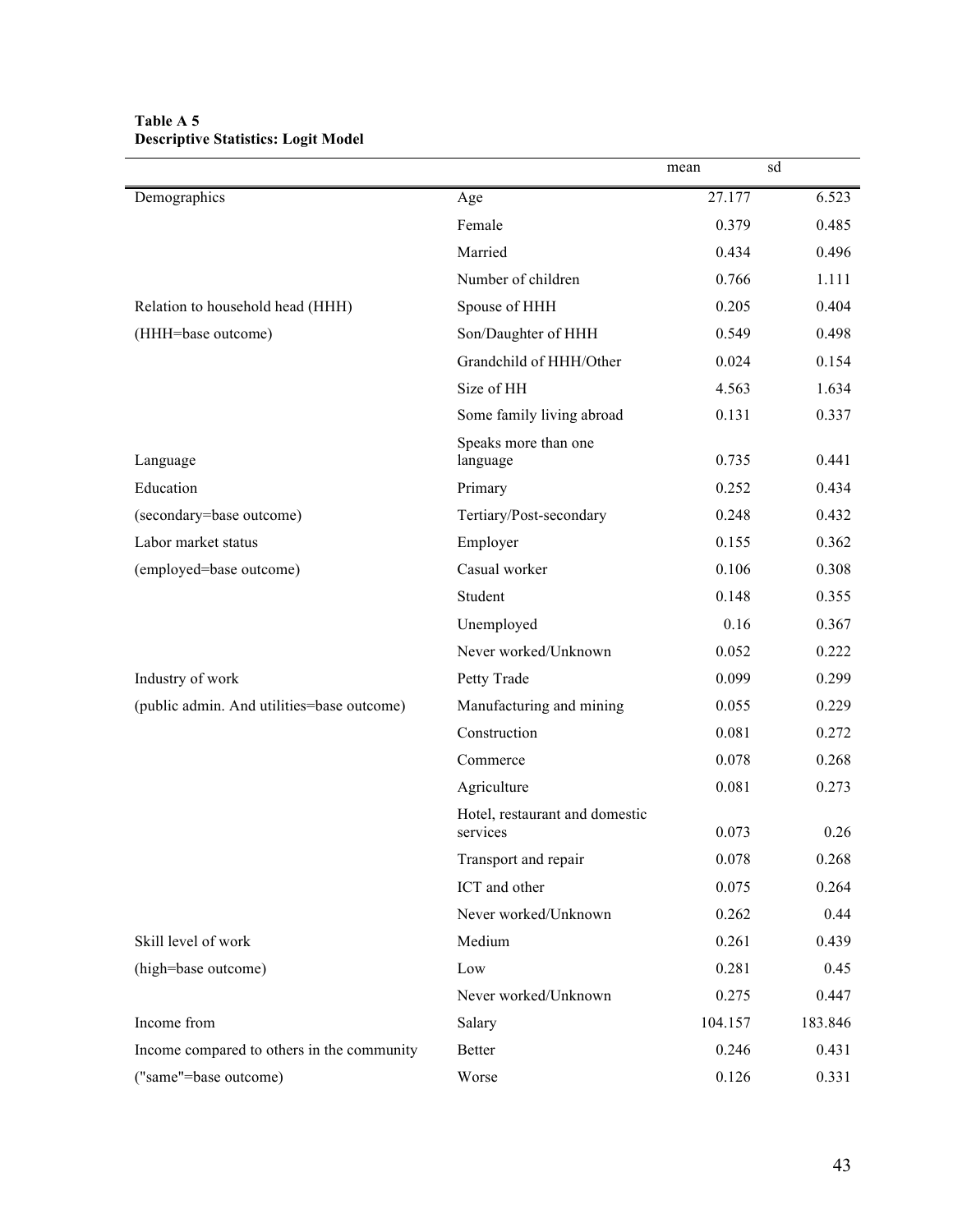|                        |                                              | mean  | sd    |
|------------------------|----------------------------------------------|-------|-------|
| Income satisfaction    | Sufficient                                   | 0.49  | 0.5   |
| ("ok"=base outcome)    | Not sufficient                               | 0.221 | 0.415 |
|                        | Regular remittances                          | 0.028 | 0.165 |
|                        | Occasional remittances                       | 0.134 | 0.34  |
|                        | Other family member                          | 0.634 | 0.482 |
|                        | Agriculture                                  | 0.278 | 0.448 |
|                        | Savings                                      | 0.141 | 0.348 |
|                        | Rent                                         | 0.1   | 0.3   |
|                        | Social assistance and pension                | 0.248 | 0.432 |
|                        | Land owner                                   | 0.372 | 0.483 |
|                        | Awareness of programs<br>assisting migration | 0.153 | 0.36  |
|                        | Expects better work<br>opportunities         | 0.576 | 0.494 |
| Country dummies        | Egypt                                        | 0.238 | 0.426 |
| (Albania=base outcome) | Moldova                                      | 0.262 | 0.44  |
|                        | Tunisia                                      | 0.207 | 0.405 |
| Number of observations |                                              | 3409  |       |

## **Descriptive Statistics: Logit Model**

#### **Table A 6 Descriptive statistics for ordered logit model**

|                                  |                               | mean   | sd    |
|----------------------------------|-------------------------------|--------|-------|
| Demographics                     | Age                           | 26.016 | 6     |
|                                  | Female                        | 0.301  | 0.459 |
|                                  | Married                       | 0.347  | 0.476 |
|                                  | Number of children            | 0.556  | 0.966 |
|                                  | Child, grandchild or other of |        |       |
| Relation to household head (HHH) | <b>HHH</b>                    | 0.658  | 0.474 |
| (HHH and spouse=base outcome)    | <b>HH</b> Size                | 4.667  | 1.662 |
| Education                        | Primary                       | 0.251  | 0.434 |
| (secondary=base outcome)         | Tertiary/Post-secondary       | 0.259  | 0.438 |
| Labor market status              | Employer                      | 0.116  | 0.321 |
| (employed=base outcome)          | Casual worker                 | 0.123  | 0.329 |
|                                  | Student                       | 0.153  | 0.36  |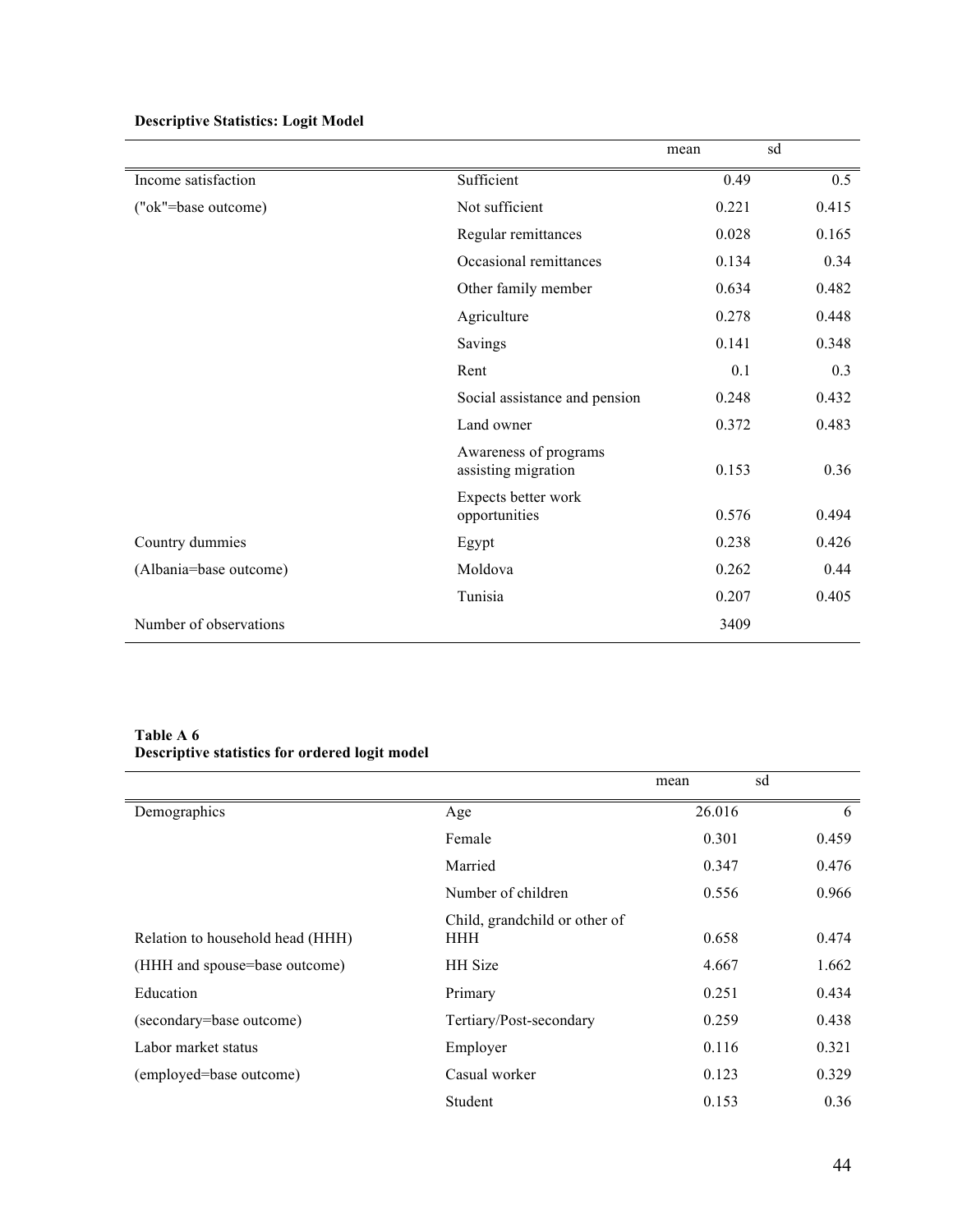|                                            |                                             | mean   | sd      |
|--------------------------------------------|---------------------------------------------|--------|---------|
|                                            | Unemployed                                  | 0.208  | 0.406   |
|                                            | Never worked/Unknown                        | 0.046  | 0.21    |
| Ability to speak language of potential     |                                             |        |         |
| destination country                        | Very well                                   | 0.449  | 0.498   |
| ("ok"=base outcome)                        | Hardly                                      | 0.264  | 0.441   |
| Skill level of work                        | Medium                                      | 0.279  | 0.448   |
| (high=base outcome)                        | Low                                         | 0.297  | 0.457   |
|                                            | Never worked/Unknown                        | 0.286  | 0.452   |
| Industry of work                           | Petty Trade, Commerce, hotel,<br>restaurant | 0.226  | 0.418   |
| (public admin. and utilities=base outcome) | Manufacturing, mining and<br>agriculture    | 0.131  | 0.337   |
|                                            | Construction, transport and<br>repair       | 0.2    | 0.4     |
|                                            | Other or never<br>worked/Unknown            | 0.348  | 0.477   |
| Income from                                | Salary                                      | 79.427 | 115.217 |
| Income satisfaction                        | Sufficient                                  | 0.453  | 0.498   |
| ("ok"=base outcome)                        | Not sufficient                              | 0.238  | 0.426   |
| Income compared to others in the community | <b>Better</b>                               | 0.225  | 0.418   |
| ("same"=base outcome)                      | Worse                                       | 0.144  | 0.351   |
|                                            | Remittances                                 | 0.247  | 0.431   |
|                                            | Other family member                         | 0.614  | 0.487   |
|                                            | Agriculture                                 | 0.273  | 0.446   |
|                                            | Savings                                     | 0.125  | 0.33    |
|                                            | Rent                                        | 0.077  | 0.267   |
|                                            | Social assistance and pension               | 0.258  | 0.438   |
|                                            | Land owner                                  | 0.367  | 0.482   |
| Reason for leaving                         | Improve living conditions                   | 0.352  | 0.478   |
| (personal=base outcome)                    | Better work                                 | 0.332  | 0.471   |
|                                            | Other                                       | 0.116  | 0.32    |
|                                            | Migration decision influenced<br>by others  | 0.377  | 0.485   |
| Information about destination country via: | Institution                                 | 0.029  | 0.168   |
| (news=base outcome)                        | Family at home                              | 0.062  | 0.242   |
|                                            | Friends abroad                              | 0.275  | 0.447   |

#### **Descriptive statistics for ordered logit model**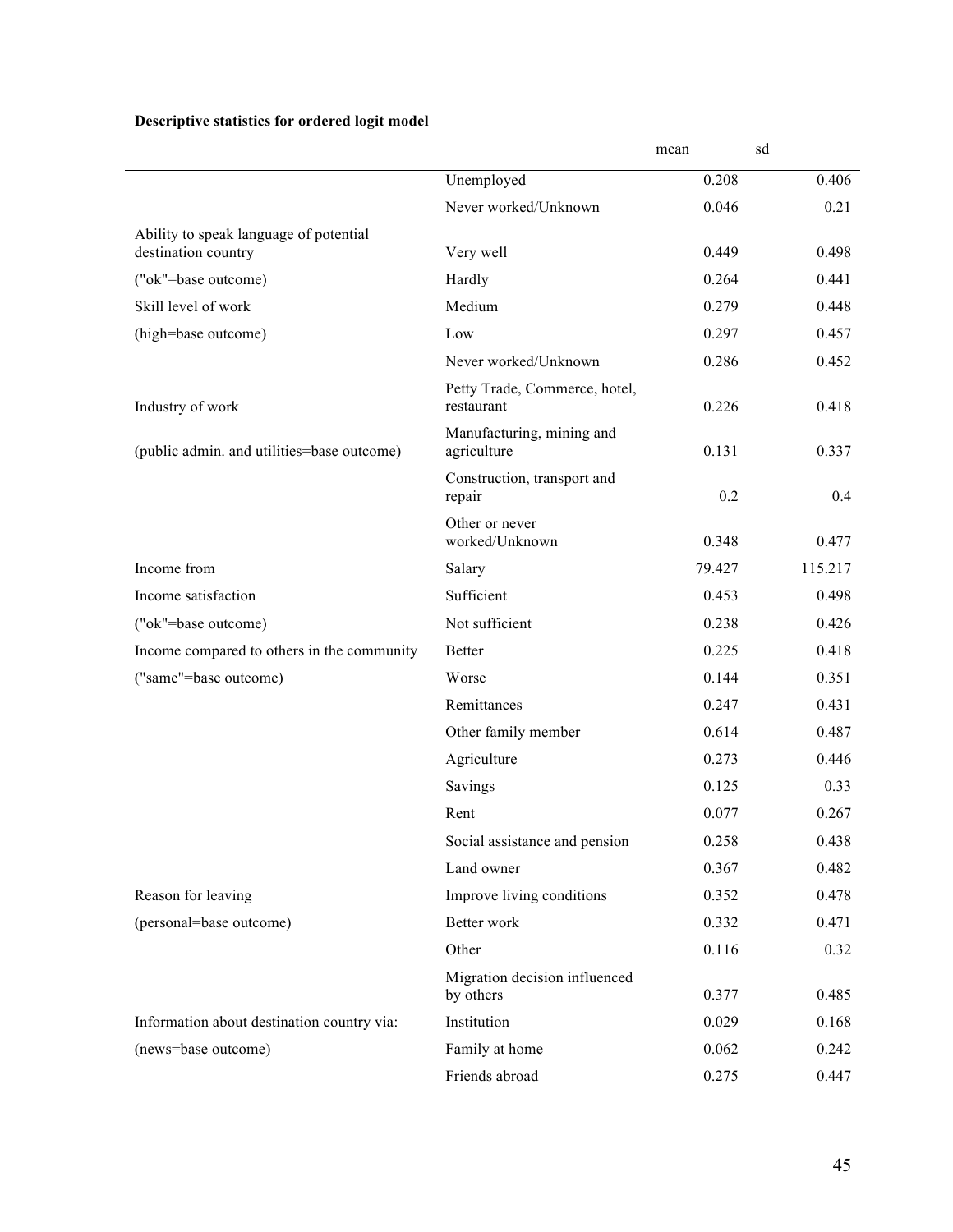**Descriptive statistics for ordered logit model**

|                                     |                                               | mean  | sd    |
|-------------------------------------|-----------------------------------------------|-------|-------|
|                                     | Been abroad                                   | 0.094 | 0.292 |
|                                     | Other                                         | 0.363 | 0.481 |
|                                     | Family abroad                                 | 0.073 | 0.26  |
| Migration assisting programs        | Would participate                             | 0.162 | 0.369 |
|                                     | Is aware but no participation<br>intend       | 0.088 | 0.284 |
| Expected skill level of work abroad | Medium                                        | 0.329 | 0.47  |
| (Low=base outcome)                  | High                                          | 0.238 | 0.426 |
|                                     | Never worked/Unknown                          | 0.096 | 0.295 |
|                                     | Expects better work<br>opportunities          | 0.738 | 0.44  |
|                                     | Expect to improve financially<br>by migrating | 0.937 | 0.243 |
| Country dummies                     | Egypt                                         | 0.249 | 0.433 |
| (Albania=base outcome)              | Moldova                                       | 0.252 | 0.434 |
|                                     | Tunisia                                       | 0.214 | 0.41  |
|                                     | Number of observations                        | 1540  |       |

#### **Table A 7 Logistic Regression on the Intend to Migrate**

| Basic Model (1) and Extended Model (2) |                               |            | (1)         |            | (2)          |  |
|----------------------------------------|-------------------------------|------------|-------------|------------|--------------|--|
| (Intend to migrate $= 1$ )             |                               | Odds Ratio | Marg.Effect | Odds Ratio | Marg. Effect |  |
| Demographics                           | Age                           | 0.990      | $-0.003$    | 0.994      | $-0.002$     |  |
|                                        |                               | (0.010)    | (0.002)     | (0.011)    | (0.003)      |  |
|                                        | Female                        | $0.395***$ | $-0.227***$ | $0.427***$ | $-0.204***$  |  |
|                                        |                               | (0.043)    | (0.026)     | (0.050)    | (0.027)      |  |
|                                        | Married                       | 0.959      | $-0.010$    | 0.961      | $-0.010$     |  |
|                                        |                               | (0.142)    | (0.037)     | (0.155)    | (0.040)      |  |
|                                        | Number of<br>children         | $0.820***$ | $-0.049***$ | $0.844**$  | $-0.042**$   |  |
|                                        |                               | (0.052)    | (0.016)     | (0.058)    | (0.017)      |  |
| Relation to household<br>head (HHH)    | Spouse of HHH                 | $1.569***$ | $0.112***$  | 1.498**    | $0.101**$    |  |
| (HHH=base outcome)                     |                               | (0.237)    | (0.037)     | (0.243)    | (0.040)      |  |
|                                        | Son/Daughter of<br><b>HHH</b> | $1.363**$  | $0.077**$   | $1.380**$  | $0.079**$    |  |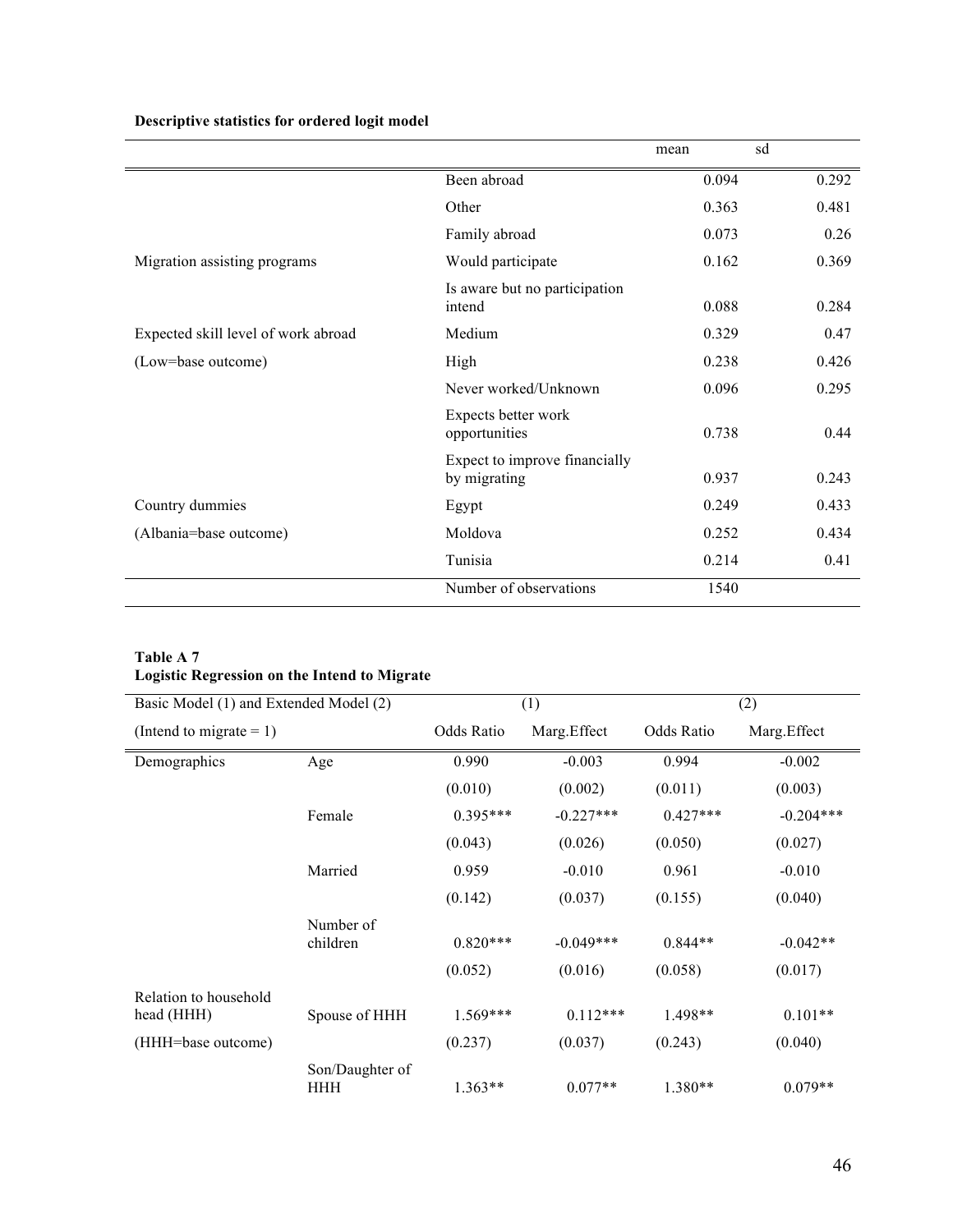|                                               | Basic Model (1) and Extended Model (2) |            | (1)         |            | (2)         |  |
|-----------------------------------------------|----------------------------------------|------------|-------------|------------|-------------|--|
| (Intend to migrate $= 1$ )                    |                                        | Odds Ratio | Marg.Effect | Odds Ratio | Marg.Effect |  |
|                                               |                                        | (0.196)    | (0.036)     | (0.214)    | (0.038)     |  |
|                                               | Grandchild of<br>HHH/Other             | 1.994**    | $0.168***$  | 1.842**    | $0.151**$   |  |
|                                               |                                        | (0.537)    | (0.061)     | (0.516)    | (0.068)     |  |
|                                               | <b>HH</b> Size                         | 1.045*     | $0.011*$    | 1.022      | 0.005       |  |
|                                               |                                        | (0.028)    | (0.007)     | (0.030)    | (0.007)     |  |
|                                               | Family abroad                          | 1.289*     | $0.063*$    | $1.323*$   | $0.070*$    |  |
|                                               |                                        | (0.170)    | (0.033)     | (0.191)    | (0.036)     |  |
| Education                                     | Primary                                | 1.496***   | $0.100***$  | $1.360***$ | $0.075***$  |  |
| (secondary=base outcome)                      |                                        | (0.153)    | (0.025)     | (0.149)    | (0.026)     |  |
|                                               | Tertiary/Post-<br>secondary            | 0.966      | $-0.009$    | 0.977      | $-0.006$    |  |
|                                               |                                        | (0.099)    | (0.026)     | (0.110)    | (0.028)     |  |
| Speaks more than one language                 |                                        | $1.554***$ | $0.110***$  | $1.462***$ | $0.094***$  |  |
|                                               |                                        | (0.160)    | (0.025)     | (0.169)    | (0.029)     |  |
| Labor market status                           | Employer                               | 1.047      | 0.011       | 1.067      | 0.016       |  |
| (employed=base outcome)                       |                                        | (0.131)    | (0.031)     | (0.151)    | (0.035)     |  |
|                                               | Casual worker                          | 1.159      | 0.037       | 1.093      | 0.022       |  |
|                                               |                                        | (0.158)    | (0.034)     | (0.166)    | (0.038)     |  |
|                                               | Student                                | 0.939      | $-0.016$    | 0.912      | $-0.023$    |  |
|                                               |                                        | (0.167)    | (0.044)     | (0.176)    | (0.047)     |  |
|                                               | Unemployed                             | $1.776***$ | $0.142***$  | 1.854***   | $0.153***$  |  |
|                                               |                                        | (0.262)    | (0.035)     | (0.288)    | (0.038)     |  |
|                                               | Never<br>worked/Unknow                 |            | 0.024       |            | 0.066       |  |
|                                               | n                                      | 1.101      |             | 1.302      |             |  |
|                                               |                                        | (0.240)    | (0.055)     | (0.306)    | (0.059)     |  |
| Industry of work                              | Petty Trade                            | 0.930      | $-0.018$    | 0.889      | $-0.029$    |  |
| (public admin. And<br>utilities=base outcome) |                                        | (0.179)    | (0.048)     | (0.191)    | (0.052)     |  |
|                                               | Manufacturing<br>and mining            | 1.268      | 0.059       | 1.265      | 0.059       |  |
|                                               |                                        | (0.252)    | (0.049)     | (0.264)    | (0.052)     |  |
|                                               | Construction                           | 1.890***   | $0.156***$  | $2.000***$ | $0.171***$  |  |
|                                               |                                        | (0.362)    | (0.045)     | (0.418)    | (0.050)     |  |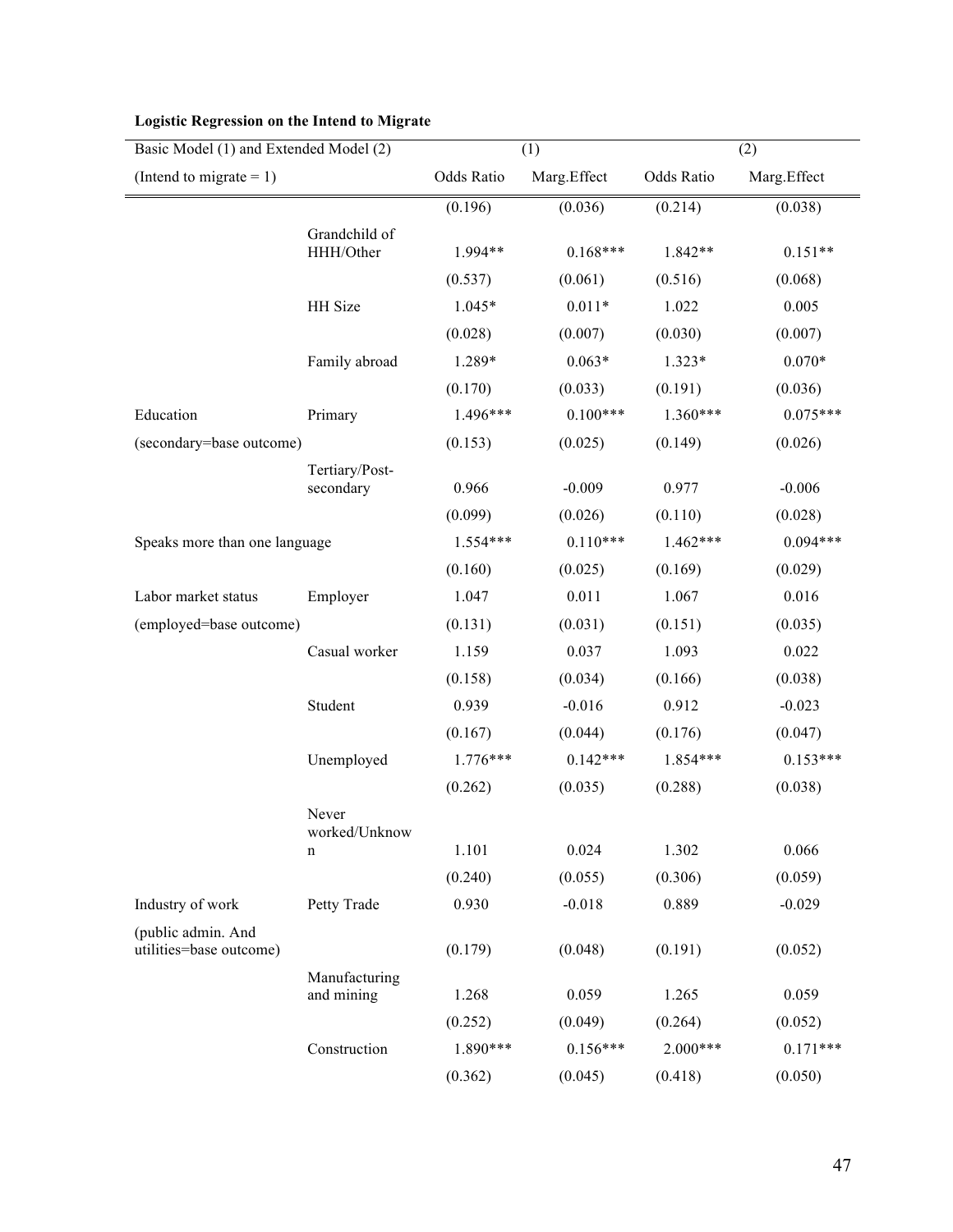| Basic Model (1) and Extended Model (2)        |                                   | (1)        |             | (2)        |             |
|-----------------------------------------------|-----------------------------------|------------|-------------|------------|-------------|
| (Intend to migrate $= 1$ )                    |                                   | Odds Ratio | Marg.Effect | Odds Ratio | Marg.Effect |
|                                               | Commerce                          | 1.061      | 0.015       | 1.072      | 0.017       |
|                                               |                                   | (0.200)    | (0.047)     | (0.225)    | (0.052)     |
|                                               | Agriculture                       | 1.173      | 0.040       | 1.083      | 0.020       |
|                                               |                                   | (0.233)    | (0.050)     | (0.236)    | (0.054)     |
|                                               | Hotel, restaurant<br>and domestic |            |             |            |             |
|                                               | services                          | $1.530**$  | $0.105**$   | 1.377      | 0.080       |
|                                               |                                   | (0.290)    | (0.046)     | (0.287)    | (0.052)     |
|                                               | Transport and                     |            |             |            |             |
|                                               | repair                            | $1.617**$  | $0.119***$  | $1.687**$  | $0.130**$   |
|                                               |                                   | (0.309)    | (0.046)     | (0.353)    | (0.051)     |
|                                               | ICT and other                     | $1.421*$   | $0.087*$    | 1.304      | 0.066       |
|                                               |                                   | (0.263)    | (0.045)     | (0.272)    | (0.052)     |
|                                               | Never<br>worked/Unknow            |            |             |            |             |
|                                               | n                                 | 0.949      | $-0.013$    | 0.735      | $-0.075$    |
|                                               |                                   | (0.318)    | (0.084)     | (0.268)    | (0.088)     |
| Skill level of work                           | Medium                            | $1.545***$ | $0.108***$  | 1.799***   | $0.146***$  |
| (high=base outcome)                           |                                   | (0.204)    | (0.032)     | (0.268)    | (0.037)     |
|                                               | Low                               | $1.560***$ | $0.111***$  | 1.948***   | $0.165***$  |
|                                               |                                   | (0.226)    | (0.036)     | (0.324)    | (0.041)     |
|                                               | Never<br>worked/Unknow            |            |             |            |             |
|                                               | n                                 | 1.183      | 0.042       | 1.748      | 0.138       |
|                                               |                                   | (0.359)    | (0.076)     | (0.606)    | (0.085)     |
|                                               | Salary                            | $0.997***$ | $-0.001***$ | 0.997***   | $-0.001***$ |
|                                               |                                   | (0.000)    | (0.000)     | (0.000)    | (0.000)     |
| Income compared to<br>others in the community | <b>Better</b>                     | 1.049      | 0.012       | 1.062      | 0.015       |
| ("same"=base outcome)                         |                                   | (0.105)    | (0.025)     | (0.117)    | (0.027)     |
|                                               | Worse                             | 1.224      | 0.050       | $1.373**$  | $0.079**$   |
|                                               |                                   | (0.156)    | (0.032)     | (0.193)    | (0.035)     |
| Income satisfaction                           | Sufficient                        | $0.718***$ | $-0.083***$ | $0.689***$ | $-0.092***$ |
| ("ok"=base outcome)                           |                                   | (0.070)    | (0.024)     | (0.074)    | (0.026)     |
|                                               | Not sufficient                    | 1.075      | 0.018       | 1.004      | 0.001       |
|                                               |                                   | (0.126)    | (0.029)     | (0.128)    | (0.031)     |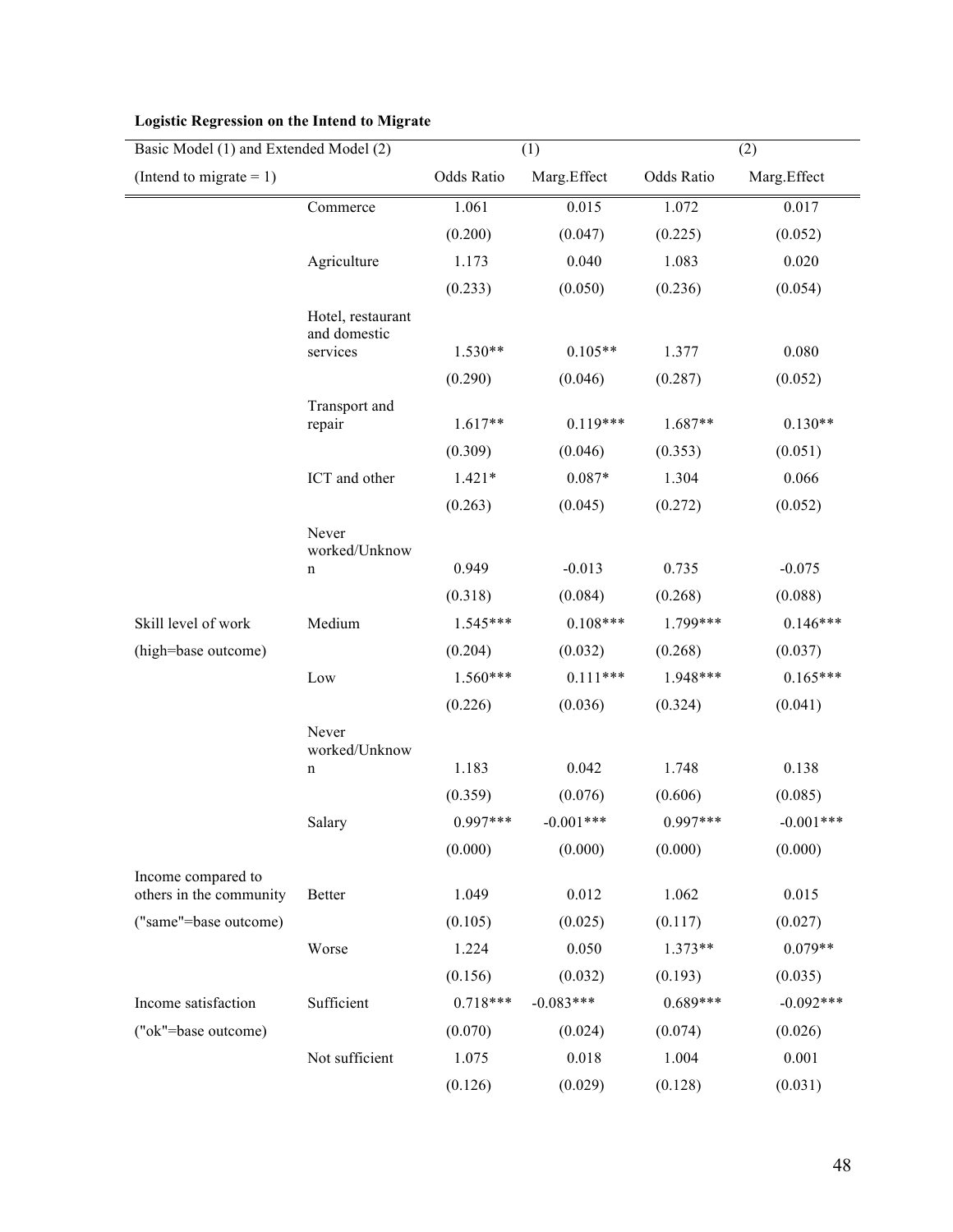| Basic Model (1) and Extended Model (2)    |                           | (1)        |             | (2)        |             |
|-------------------------------------------|---------------------------|------------|-------------|------------|-------------|
| (Intend to migrate $= 1$ )                |                           | Odds Ratio | Marg.Effect | Odds Ratio | Marg.Effect |
|                                           | Regular                   |            |             |            |             |
| Income from                               | remittances               | 2.862***   | $0.245***$  | $2.914***$ | $0.256***$  |
|                                           |                           | (0.744)    | (0.052)     | (0.792)    | (0.058)     |
|                                           | Occasional<br>remittances | 2.335***   | $0.205***$  | $2.216***$ | $0.196***$  |
|                                           |                           | (0.315)    | (0.030)     | (0.326)    | (0.035)     |
|                                           | Other family<br>member    | $0.841**$  | $-0.043**$  | 0.863      | $-0.037$    |
|                                           |                           | (0.074)    | (0.022)     | (0.084)    | (0.024)     |
|                                           | Agriculture               | 0.837      | $-0.044$    | 0.848      | $-0.041$    |
|                                           |                           | (0.103)    | (0.031)     | (0.112)    | (0.032)     |
|                                           | Savings                   | 0.965      | $-0.009$    | 1.041      | 0.010       |
|                                           |                           | (0.118)    | (0.030)     | (0.134)    | (0.032)     |
|                                           | Rent                      | $0.662***$ | $-0.102***$ | $0.672***$ | $-0.096***$ |
|                                           |                           | (0.089)    | (0.032)     | (0.099)    | (0.034)     |
|                                           | Social assistance         |            |             |            |             |
|                                           | and pension               | 1.119      | 0.028       | 1.192*     | $0.044*$    |
|                                           |                           | (0.104)    | (0.023)     | (0.120)    | (0.025)     |
|                                           | Land owner                | 1.017      | 0.004       | 0.951      | $-0.012$    |
|                                           |                           | (0.120)    | (0.029)     | (0.120)    | (0.031)     |
| Awareness of programs assisting migration |                           |            |             | 4.964***   | $0.371***$  |
|                                           |                           |            |             | (0.640)    | (0.025)     |
| Expects better work opportunities         |                           |            |             | 3.698***   | $0.309***$  |
|                                           |                           |            |             | (0.316)    | (0.019)     |
| Country dummies                           | Egypt                     | 0.856      | $-0.039$    | 0.840      | $-0.043$    |
| (Albania=base outcome)                    |                           | (0.112)    | (0.033)     | (0.120)    | (0.035)     |
|                                           | Moldova                   | $0.531***$ | $-0.156***$ | $0.713**$  | $-0.083**$  |
|                                           |                           | (0.077)    | (0.034)     | (0.111)    | (0.037)     |
|                                           | Tunisia                   | $1.592***$ | $0.116***$  | 0.821      | $-0.048$    |
|                                           |                           | (0.221)    | (0.034)     | (0.128)    | (0.038)     |
|                                           | Number of<br>observations | 3628       | 3628        | 3409       | 3409        |
|                                           | Log-likelihood            | $-2160.49$ | $-2160.49$  | $-1846.44$ | $-1846.44$  |
|                                           |                           |            |             |            |             |
|                                           | Chi-square                | 548.810    | 548.810     | 707.379    | 707.379     |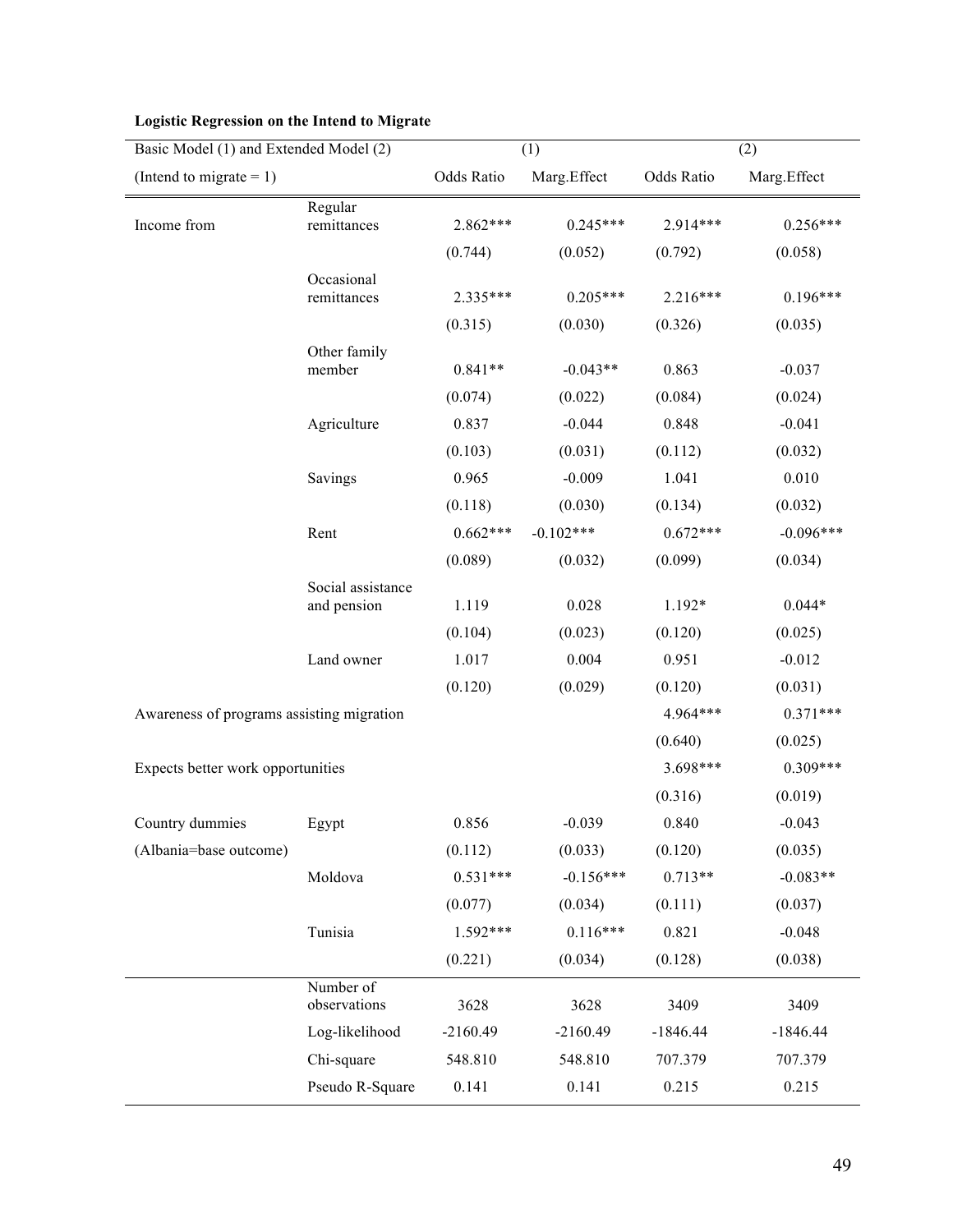| Basic Model (1) and Extended Model (2)                                                      |            |             |            | (2)          |  |  |
|---------------------------------------------------------------------------------------------|------------|-------------|------------|--------------|--|--|
| (Intend to migrate $= 1$ )                                                                  | Odds Ratio | Marg.Effect | Odds Ratio | Marg. Effect |  |  |
| Note:+ $p<0.10$ , * $p<0.05$ , ** $p<0.01$ , *** $p<0.001$ , Standard errors in parentheses |            |             |            |              |  |  |

## **Table A 8**

| <b>Basic Model</b>                  |                                         |            | maybe        | likely       | certain      |
|-------------------------------------|-----------------------------------------|------------|--------------|--------------|--------------|
|                                     |                                         | Odds Ratio | Marg. Effect | Marg. Effect | Marg. Effect |
| Demographics                        | Age                                     | 0.978*     | $0.005*$     | $-0.001$     | $-0.004*$    |
|                                     |                                         | (0.013)    | (0.003)      | (0.001)      | (0.002)      |
|                                     | Female                                  | 0.768*     | $0.060*$     | $-0.017$     | $-0.043**$   |
|                                     |                                         | (0.105)    | (0.031)      | (0.010)      | (0.021)      |
|                                     | Married                                 | 1.447*     | $-0.080**$   | $0.016**$    | $0.065*$     |
|                                     |                                         | (0.280)    | (0.041)      | (0.006)      | (0.035)      |
|                                     | Number of<br>children                   | 0.960      | 0.009        | $-0.002$     | $-0.007$     |
|                                     |                                         | (0.097)    | (0.022)      | (0.006)      | (0.017)      |
| Relation to household<br>head (HHH) | Child,<br>grandchild or<br>other of HHH | 0.960      | 0.009        | $-0.002$     | $-0.007$     |
| (HHH and spouse=base<br>outcome)    |                                         | (0.156)    | (0.036)      | (0.009)      | (0.028)      |
|                                     | HH Size                                 | 0.951      | 0.011        | $-0.003$     | $-0.009$     |
|                                     |                                         | (0.030)    | (0.007)      | (0.002)      | (0.005)      |
| Education                           | Primary                                 | 0.974      | 0.006        | $-0.001$     | $-0.004$     |
| (secondary=base outcome)            |                                         | (0.125)    | (0.029)      | (0.007)      | (0.021)      |
|                                     | Tertiary/Post-<br>secondary             | $1.783***$ | $-0.122***$  | $0.018***$   | $0.104***$   |
|                                     |                                         | (0.232)    | (0.026)      | (0.005)      | (0.025)      |
| Labor market status                 | Employer                                | 0.921      | 0.018        | $-0.005$     | $-0.014$     |
| (employed=base outcome)             |                                         | (0.147)    | (0.036)      | (0.010)      | (0.026)      |
|                                     | Casual worker                           | 1.224      | $-0.044$     | 0.008        | 0.035        |
|                                     |                                         | (0.206)    | (0.035)      | (0.005)      | (0.031)      |
|                                     | Student                                 | $0.610**$  | $0.115**$    | $-0.040*$    | $-0.075***$  |
|                                     |                                         | (0.127)    | (0.050)      | (0.022)      | (0.029)      |
|                                     | Unemployed                              | 1.024      | $-0.005$     | 0.001        | 0.004        |
|                                     |                                         | (0.161)    | (0.035)      | (0.008)      | (0.027)      |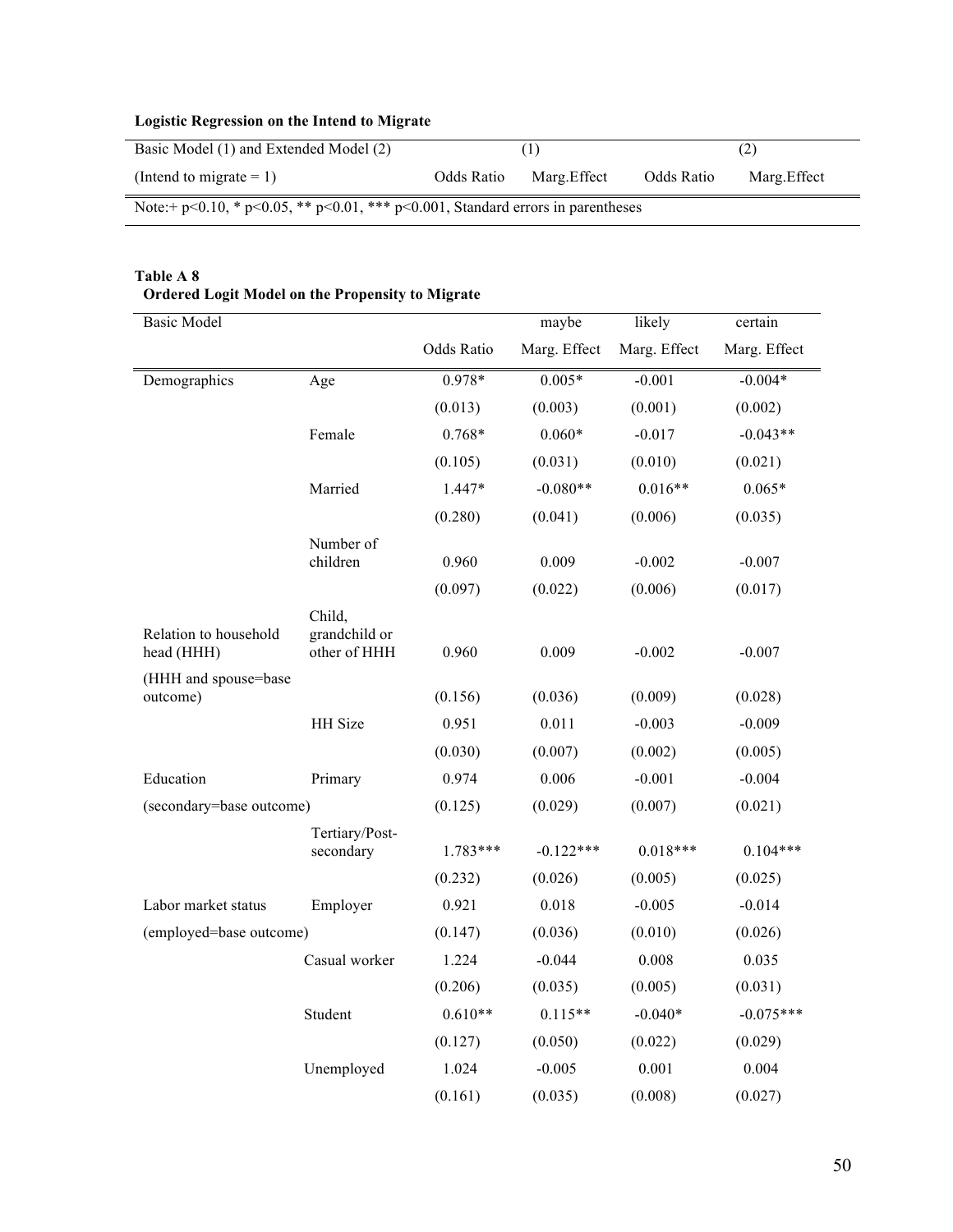| Basic Model                                   |                                |            | maybe        | likely       | certain      |
|-----------------------------------------------|--------------------------------|------------|--------------|--------------|--------------|
|                                               |                                | Odds Ratio | Marg. Effect | Marg. Effect | Marg. Effect |
|                                               | Never                          |            |              |              |              |
|                                               | worked/Unkno<br>wn             | 2.328***   | $-0.160***$  | $-0.011$     | $0.171***$   |
|                                               |                                | (0.620)    | (0.041)      | (0.022)      | (0.062)      |
| Ability to speak                              |                                |            |              |              |              |
| language of potential<br>destination country  | Very well                      | 0.945      | 0.013        | $-0.003$     | $-0.009$     |
| ("ok"=base outcome)                           |                                | (0.113)    | (0.027)      | (0.007)      | (0.020)      |
|                                               | Hardly                         | $0.663***$ | $0.094***$   | $-0.029**$   | $-0.065***$  |
|                                               |                                | (0.086)    | (0.030)      | (0.012)      | (0.019)      |
| Skill level of work                           | Medium                         | 1.088      | $-0.019$     | 0.004        | 0.014        |
| (high=base outcome)                           |                                | (0.182)    | (0.037)      | (0.008)      | (0.029)      |
|                                               | Low                            | 0.900      | 0.024        | $-0.006$     | $-0.017$     |
|                                               |                                | (0.157)    | (0.039)      | (0.011)      | (0.029)      |
|                                               | Never                          |            |              |              |              |
|                                               | worked/Unkno<br>wn             | 0.980      | 0.005        | $-0.001$     | $-0.003$     |
|                                               |                                | (0.244)    | (0.056)      | (0.014)      | (0.042)      |
|                                               | Petty Trade,                   |            |              |              |              |
|                                               | Commerce,                      |            |              |              |              |
| Industry of work                              | hotel, restaurant              | 1.272      | $-0.052$     | 0.011        | 0.042        |
| (public admin. and utilities=base<br>outcome) |                                | (0.255)    | (0.043)      | (0.007)      | (0.036)      |
|                                               | Manufacturing,                 |            |              |              |              |
|                                               | mining and<br>agriculture      | $1.571**$  | $-0.094**$   | $0.011***$   | $0.083*$     |
|                                               |                                | (0.342)    | (0.042)      | (0.004)      | (0.043)      |
|                                               | Construction,                  |            |              |              |              |
|                                               | transport and                  |            |              |              |              |
|                                               | repair                         | 1.339      | $-0.063$     | $0.011**$    | 0.052        |
|                                               |                                | (0.281)    | (0.044)      | (0.005)      | (0.039)      |
|                                               | Other or never<br>worked/Unkno |            |              |              |              |
|                                               | wn                             | 1.064      | $-0.014$     | 0.003        | 0.010        |
|                                               |                                | (0.250)    | (0.052)      | (0.012)      | (0.040)      |
|                                               | Salary                         | $1.001**$  | $-0.000**$   | $0.000**$    | $0.000**$    |
|                                               |                                | (0.001)    | (0.000)      | (0.000)      | (0.000)      |
| Income satisfaction                           | Sufficient                     | $1.541***$ | $-0.096***$  | $0.022***$   | $0.073***$   |
| ("ok"=base outcome)                           |                                | (0.183)    | (0.026)      | (0.007)      | (0.020)      |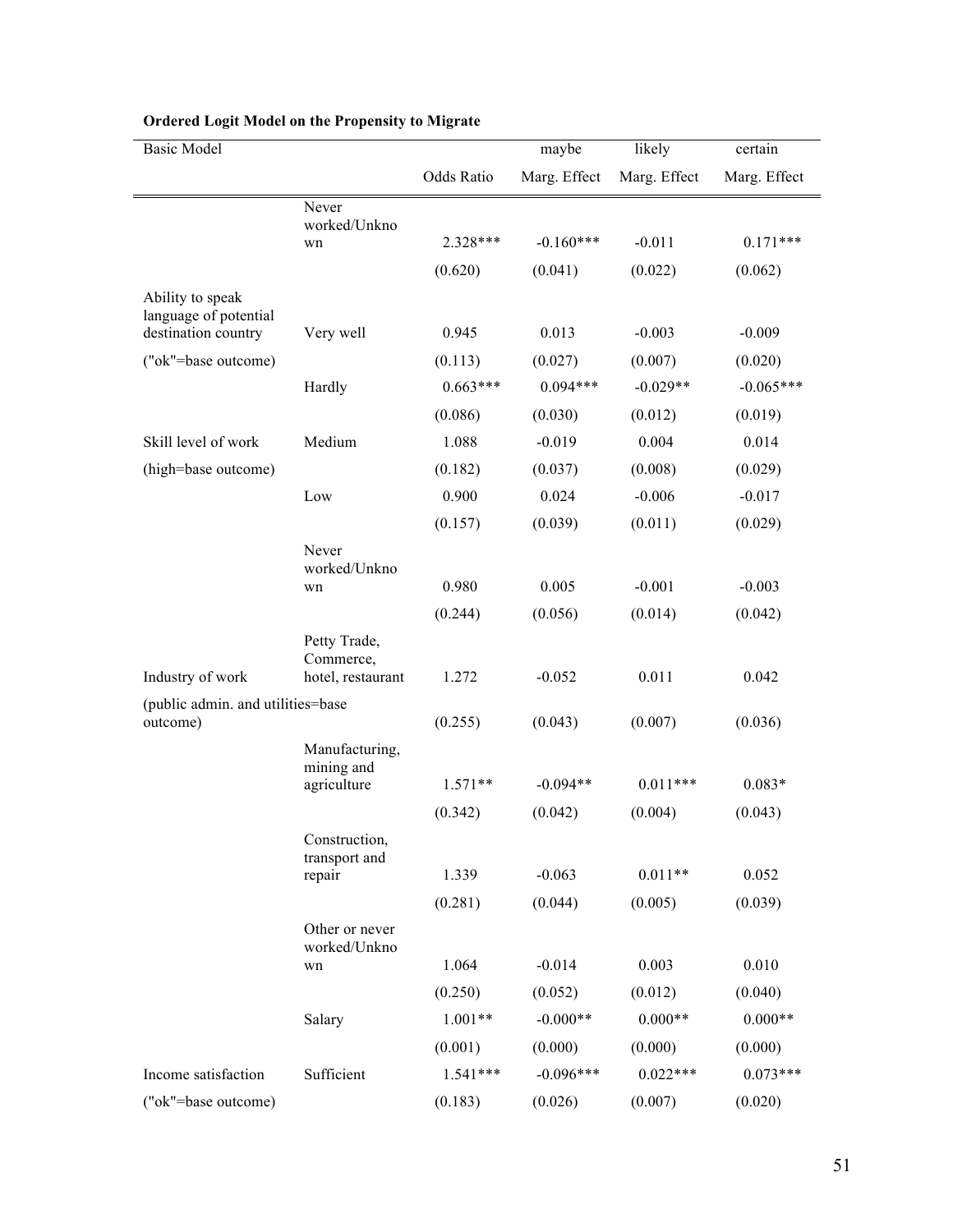| <b>Basic Model</b>         |                                                  |            | maybe        | likely       | certain      |
|----------------------------|--------------------------------------------------|------------|--------------|--------------|--------------|
|                            |                                                  | Odds Ratio | Marg. Effect | Marg. Effect | Marg. Effect |
|                            | Not sufficient                                   | 0.990      | 0.002        | $-0.001$     | $-0.002$     |
|                            |                                                  | (0.146)    | (0.033)      | (0.008)      | (0.025)      |
| Income compared to         |                                                  |            |              |              |              |
| others in the<br>community | Better                                           | 1.030      | $-0.006$     | 0.002        | 0.005        |
| ("same"=base               |                                                  |            |              |              |              |
| outcome)                   |                                                  | (0.129)    | (0.028)      | (0.007)      | (0.021)      |
|                            | Worse                                            | 1.272      | $-0.052*$    | $0.010**$    | 0.042        |
|                            |                                                  | (0.188)    | (0.031)      | (0.004)      | (0.027)      |
| Income from                | Remittances                                      | 1.334**    | $-0.062**$   | $0.012***$   | $0.051**$    |
|                            |                                                  | (0.170)    | (0.027)      | (0.004)      | (0.023)      |
|                            | Other family                                     |            |              |              |              |
|                            | member                                           | $0.840*$   | $0.039*$     | $-0.009*$    | $-0.030*$    |
|                            |                                                  | (0.088)    | (0.023)      | (0.005)      | (0.018)      |
|                            | Agriculture                                      | 0.996      | 0.001        | $-0.000$     | $-0.001$     |
|                            |                                                  | (0.157)    | (0.035)      | (0.009)      | (0.027)      |
|                            | Savings                                          | 1.295      | $-0.056$     | $0.010**$    | 0.046        |
|                            |                                                  | (0.212)    | (0.034)      | (0.004)      | (0.031)      |
|                            | Rent                                             | 1.088      | $-0.018$     | 0.004        | 0.014        |
|                            |                                                  | (0.206)    | (0.041)      | (0.008)      | (0.033)      |
|                            | Social                                           |            |              |              |              |
|                            | assistance and<br>pension                        | 0.946      | 0.012        | $-0.003$     | $-0.009$     |
|                            |                                                  | (0.112)    | (0.027)      | (0.007)      | (0.020)      |
|                            | Land owner                                       | 1.115      | $-0.024$     | 0.006        | 0.019        |
|                            |                                                  | (0.171)    | (0.034)      | (0.008)      | (0.026)      |
|                            | Improve living                                   |            |              |              |              |
| Reason for leaving         | conditions                                       | $0.750**$  | $0.065**$    | $-0.018*$    | $-0.047**$   |
| (personal=base outcome)    |                                                  | (0.098)    | (0.030)      | (0.009)      | (0.021)      |
|                            | Better work                                      | 0.809      | 0.048        | $-0.013$     | $-0.035$     |
|                            |                                                  | (0.110)    | (0.031)      | (0.009)      | (0.022)      |
|                            | Other                                            | 0.980      | 0.004        | $-0.001$     | $-0.003$     |
|                            |                                                  | (0.184)    | (0.042)      | (0.011)      | (0.031)      |
|                            | Migration<br>decision<br>influenced by<br>others | $0.797**$  | $0.051*$     | $-0.014*$    | $-0.037**$   |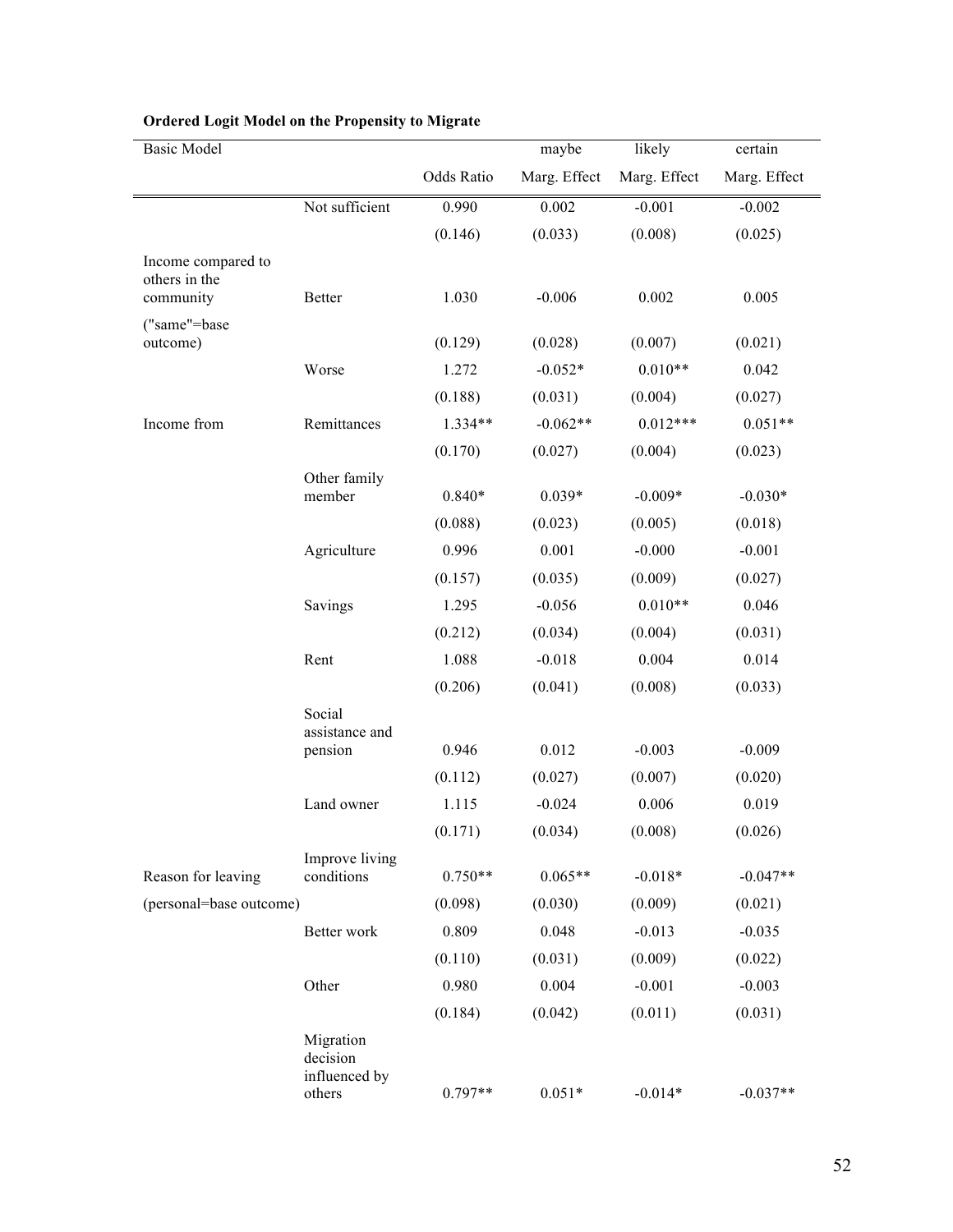| <b>Basic Model</b>                       |                                  |            | maybe        | likely       | certain      |
|------------------------------------------|----------------------------------|------------|--------------|--------------|--------------|
|                                          |                                  | Odds Ratio | Marg. Effect | Marg. Effect | Marg. Effect |
|                                          |                                  | (0.092)    | (0.026)      | (0.008)      | (0.018)      |
| Information about<br>destination country |                                  |            |              |              |              |
| via:                                     | Institution                      | $1.762*$   | $-0.113*$    | 0.004        | 0.109        |
| (news=base outcome)                      |                                  | (0.584)    | (0.058)      | (0.014)      | (0.072)      |
|                                          | Family at home                   | 0.815      | 0.047        | $-0.014$     | $-0.033$     |
|                                          |                                  | (0.202)    | (0.058)      | (0.021)      | (0.037)      |
|                                          | Friends abroad                   | 1.127      | $-0.026$     | 0.006        | 0.020        |
|                                          |                                  | (0.197)    | (0.038)      | (0.008)      | (0.030)      |
|                                          | Been abroad                      | $2.207***$ | $-0.154***$  | $-0.003$     | $0.157***$   |
|                                          |                                  | (0.532)    | (0.039)      | (0.016)      | (0.054)      |
|                                          | Other                            | $0.529***$ | $0.144***$   | $-0.042***$  | $-0.102***$  |
|                                          |                                  | (0.090)    | (0.039)      | (0.014)      | (0.026)      |
|                                          | Family abroad                    | $1.522*$   | $-0.087*$    | $0.010**$    | $0.078*$     |
|                                          |                                  | (0.357)    | (0.045)      | (0.004)      | (0.047)      |
| Migration assisting<br>programs          | Would<br>participate             | $1.621***$ | $-0.101***$  | $0.012***$   | $0.089***$   |
|                                          |                                  | (0.237)    | (0.028)      | (0.004)      | (0.029)      |
|                                          | Is aware but no<br>participation |            |              |              |              |
|                                          | intend                           | 1.156      | $-0.032$     | 0.006        | 0.025        |
|                                          |                                  | (0.189)    | (0.035)      | (0.006)      | (0.029)      |
| Country dummies                          | Egypt                            | $1.609***$ | $-0.101***$  | $0.015***$   | $0.086**$    |
| (Albania=base outcome)                   |                                  | (0.297)    | (0.037)      | (0.004)      | (0.036)      |
|                                          | Moldova                          | $1.794***$ | $-0.122***$  | $0.015***$   | $0.107***$   |
|                                          |                                  | (0.328)    | (0.036)      | (0.005)      | (0.036)      |
|                                          | Tunisia                          | $0.621***$ | $0.109**$    | $-0.033**$   | $-0.076***$  |
|                                          |                                  | (0.115)    | (0.043)      | (0.016)      | (0.028)      |
|                                          | cut1                             | $0.324**$  |              |              |              |
|                                          |                                  | (0.172)    |              |              |              |
|                                          | cut2                             | 2.365      |              |              |              |
|                                          |                                  | (1.257)    |              |              |              |
|                                          | Number of<br>observations        | 1762       | 1762         | 1762         | 1762         |
|                                          | Log-likelihood                   | $-1724.87$ | $-1724.87$   | $-1724.87$   | $-1724.87$   |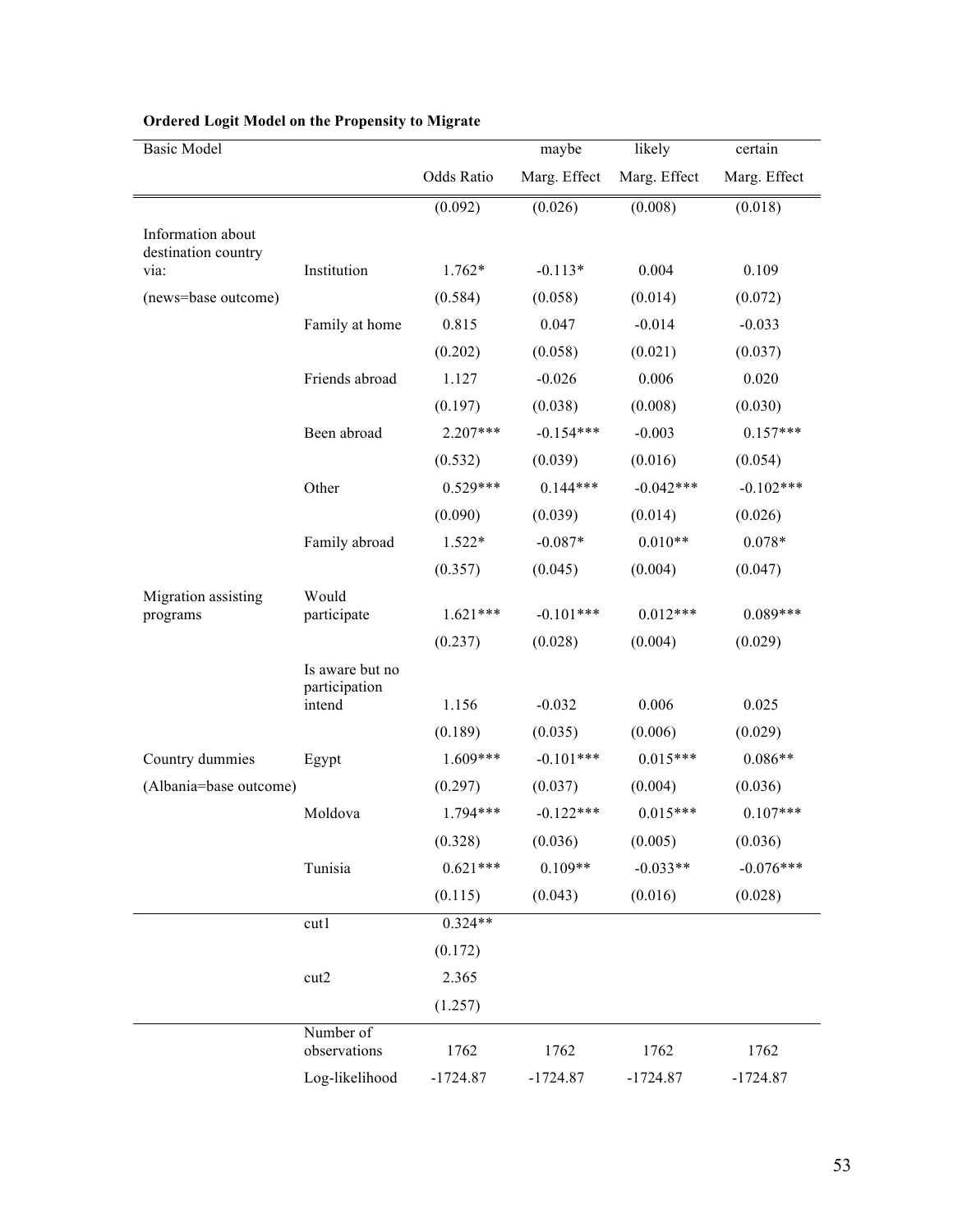| <b>Basic Model</b>                                                               |            | maybe        | likely       | certain      |  |
|----------------------------------------------------------------------------------|------------|--------------|--------------|--------------|--|
|                                                                                  | Odds Ratio | Marg. Effect | Marg. Effect | Marg. Effect |  |
| Chi-square                                                                       | 322.582    | 322.582      | 322.582      | 322.582      |  |
| Pseudo R-<br>Square                                                              | 0.094      | 0.094        | 0.094        | 0.094        |  |
| Note: + p<0.10, * p<0.05, ** p<0.01, *** p<0.001, Standard errors in parentheses |            |              |              |              |  |

| <b>Extended Model</b>               |                                      |            | maybe        | likely       | certain      |
|-------------------------------------|--------------------------------------|------------|--------------|--------------|--------------|
|                                     |                                      | Odds Ratio | Marg. Effect | Marg. Effect | Marg. Effect |
| Demographics                        | Age                                  | 0.984      | 0.003        | $-0.001$     | $-0.003$     |
|                                     |                                      | (0.014)    | (0.003)      | (0.001)      | (0.003)      |
|                                     | Female                               | $0.721**$  | $0.072**$    | $-0.017*$    | $-0.054**$   |
|                                     |                                      | (0.102)    | (0.032)      | (0.010)      | (0.023)      |
|                                     | Married                              | 1.398*     | $-0.070*$    | $0.011**$    | 0.059        |
|                                     |                                      | (0.283)    | (0.041)      | (0.005)      | (0.037)      |
|                                     | Number of<br>children                | 0.971      | 0.006        | $-0.001$     | $-0.005$     |
|                                     |                                      | (0.103)    | (0.023)      | (0.004)      | (0.018)      |
| Relation to household<br>head (HHH) | Child, grandchild<br>or other of HHH | 1.047      | $-0.010$     | 0.002        | 0.008        |
| (HHH and spouse=base outcome)       |                                      | (0.179)    | (0.037)      | (0.008)      | (0.029)      |
|                                     | HH Size                              | 0.970      | 0.007        | $-0.001$     | $-0.005$     |
|                                     |                                      | (0.033)    | (0.007)      | (0.001)      | (0.006)      |
| Education                           | Primary                              | 1.078      | $-0.016$     | 0.003        | 0.013        |
| (secondary=base outcome)            |                                      | (0.150)    | (0.029)      | (0.005)      | (0.025)      |
|                                     | Tertiary/Post-<br>secondary          | 1.902***   | $-0.128***$  | 0.008        | $0.120***$   |
|                                     |                                      | (0.279)    | (0.027)      | (0.006)      | (0.029)      |
| Labor market status                 | Employer                             | 0.955      | 0.010        | $-0.002$     | $-0.008$     |
| (employed=base outcome)             |                                      | (0.165)    | (0.037)      | (0.008)      | (0.029)      |
|                                     | Casual worker                        | 1.004      | $-0.001$     | 0.000        | 0.001        |
|                                     |                                      | (0.184)    | (0.039)      | (0.008)      | (0.032)      |
|                                     | Student                              | $0.597**$  | $0.117**$    | $-0.037$     | $-0.080**$   |
|                                     |                                      | (0.136)    | (0.054)      | (0.023)      | (0.031)      |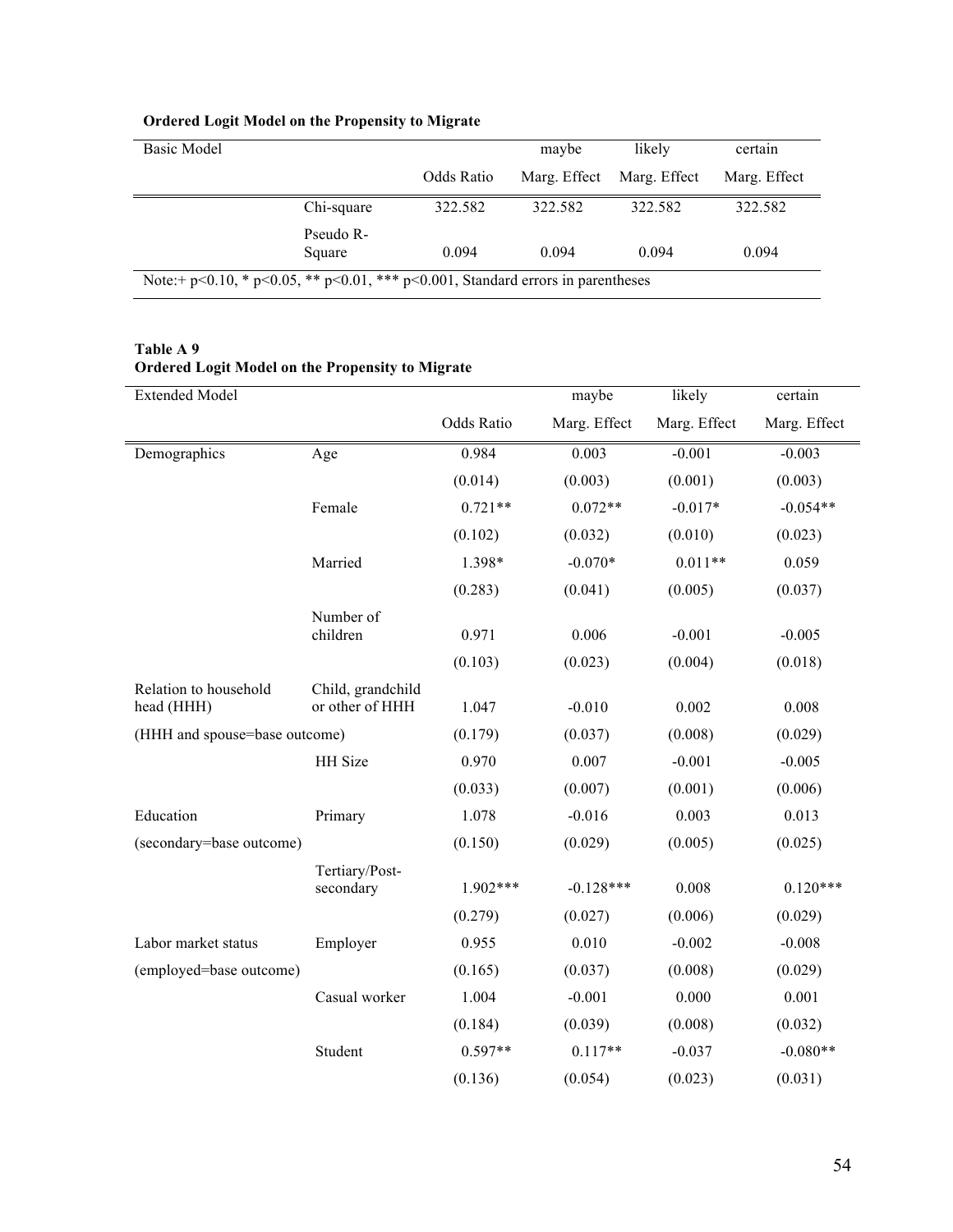| <b>Extended Model</b>                                 |                                                |            | maybe        | likely       | certain      |
|-------------------------------------------------------|------------------------------------------------|------------|--------------|--------------|--------------|
|                                                       |                                                | Odds Ratio | Marg. Effect | Marg. Effect | Marg. Effect |
|                                                       | Unemployed                                     | 1.068      | $-0.014$     | 0.003        | 0.011        |
|                                                       |                                                | (0.179)    | (0.035)      | (0.006)      | (0.029)      |
|                                                       | Never<br>worked/Unknow                         |            |              |              |              |
|                                                       | n                                              | $2.162***$ | $-0.140***$  | $-0.017$     | $0.157**$    |
|                                                       |                                                | (0.604)    | (0.042)      | (0.023)      | (0.064)      |
| Ability to speak language<br>of potential destination |                                                |            |              |              |              |
| country                                               | Very well                                      | 1.055      | $-0.011$     | 0.002        | 0.009        |
| ("ok"=base outcome)                                   |                                                | (0.137)    | (0.028)      | (0.005)      | (0.022)      |
|                                                       | Hardly                                         | $0.687***$ | $0.083***$   | $-0.021**$   | $-0.061***$  |
|                                                       |                                                | (0.094)    | (0.031)      | (0.010)      | (0.021)      |
| Skill level of work                                   | Medium                                         | 0.906      | 0.021        | $-0.004$     | $-0.017$     |
| (high=base outcome)                                   |                                                | (0.174)    | (0.042)      | (0.009)      | (0.032)      |
|                                                       | Low                                            | 0.812      | 0.045        | $-0.010$     | $-0.035$     |
|                                                       |                                                | (0.160)    | (0.044)      | (0.011)      | (0.032)      |
|                                                       | Never<br>worked/Unknow                         |            |              |              |              |
|                                                       | n                                              | 0.906      | 0.021        | $-0.004$     | $-0.017$     |
|                                                       |                                                | (0.246)    | (0.059)      | (0.013)      | (0.046)      |
| Industry of work                                      | Petty Trade,<br>Commerce,<br>hotel, restaurant | 1.325      | $-0.058$     | $0.008**$    | 0.051        |
| (public admin. And utilities=base outcome)            |                                                | (0.288)    | (0.043)      | (0.004)      | (0.041)      |
|                                                       | Manufacturing,<br>mining and<br>agriculture    | 1.694**    | $-0.104**$   | 0.003        | $0.100**$    |
|                                                       |                                                |            |              |              |              |
|                                                       |                                                | (0.394)    | (0.041)      | (0.008)      | (0.048)      |
|                                                       | Construction,<br>transport and<br>repair       | 1.414      | $-0.071$     | $0.008**$    | 0.063        |
|                                                       |                                                | (0.319)    | (0.044)      | (0.003)      | (0.043)      |
|                                                       | Other or never<br>worked/Unknow                |            |              |              |              |
|                                                       | n                                              | 1.080      | $-0.016$     | 0.003        | 0.013        |
|                                                       |                                                | (0.269)    | (0.053)      | (0.009)      | (0.043)      |
|                                                       | Salary                                         | $1.001*$   | $-0.000*$    | $0.000*$     | $0.000*$     |
|                                                       |                                                | (0.001)    | (0.000)      | (0.000)      | (0.000)      |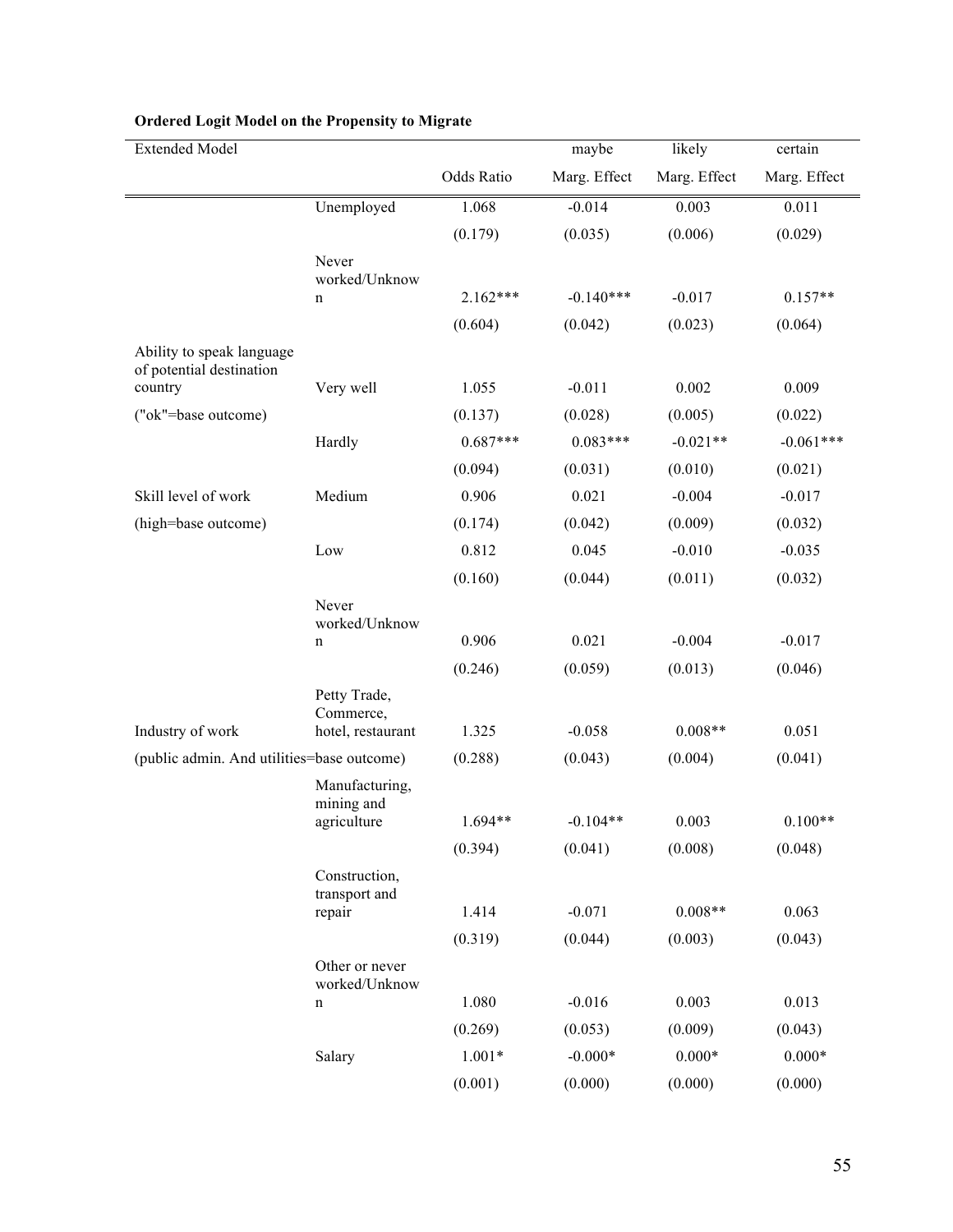| <b>Extended Model</b>                         |                                  |            | maybe        | likely       | certain      |
|-----------------------------------------------|----------------------------------|------------|--------------|--------------|--------------|
|                                               |                                  | Odds Ratio | Marg. Effect | Marg. Effect | Marg. Effect |
| Income satisfaction                           | Sufficient                       | $1.817***$ | $-0.126***$  | $0.021***$   | $0.104***$   |
| ("ok"=base outcome)                           |                                  | (0.232)    | (0.026)      | (0.007)      | (0.023)      |
|                                               | Not sufficient                   | 1.069      | $-0.014$     | 0.003        | 0.012        |
|                                               |                                  | (0.169)    | (0.033)      | (0.006)      | (0.028)      |
| Income compared to<br>others in the community | <b>Better</b>                    | 0.910      | 0.020        | $-0.004$     | $-0.016$     |
| ("same"=base outcome)                         |                                  | (0.122)    | (0.029)      | (0.007)      | (0.022)      |
|                                               | Worse                            | 1.267      | $-0.049$     | $0.006**$    | 0.043        |
|                                               |                                  | (0.208)    | (0.033)      | (0.003)      | (0.031)      |
| Income from                                   | Remittances                      | 1.395**    | $-0.069**$   | $0.009**$    | $0.060**$    |
|                                               |                                  | (0.188)    | (0.027)      | (0.003)      | (0.025)      |
|                                               | Other family<br>member           | 0.868      | 0.030        | $-0.005$     | $-0.025$     |
|                                               |                                  | (0.099)    | (0.024)      | (0.004)      | (0.020)      |
|                                               | Agriculture                      | 0.969      | 0.007        | $-0.001$     | $-0.005$     |
|                                               |                                  | (0.159)    | (0.035)      | (0.007)      | (0.028)      |
|                                               | Savings                          | 1.348*     | $-0.061*$    | $0.006**$    | 0.055        |
|                                               |                                  | (0.239)    | (0.034)      | (0.003)      | (0.034)      |
|                                               | Rent                             | 1.042      | $-0.009$     | 0.002        | 0.007        |
|                                               |                                  | (0.214)    | (0.043)      | (0.007)      | (0.036)      |
|                                               | Social assistance<br>and pension | 0.981      | 0.004        | $-0.001$     | $-0.003$     |
|                                               |                                  | (0.125)    | (0.027)      | (0.006)      | (0.022)      |
|                                               | Land owner                       | 1.057      | $-0.012$     | 0.002        | 0.010        |
|                                               |                                  | (0.169)    | (0.034)      | (0.006)      | (0.028)      |
| Reason for leaving                            | Improve living<br>conditions     | $0.628***$ | $0.102***$   | $-0.025**$   | $-0.077***$  |
| (personal=base outcome)                       |                                  | (0.093)    | (0.033)      | (0.010)      | (0.024)      |
|                                               | Better work                      | $0.665***$ | $0.089***$   | $-0.022**$   | $-0.068***$  |
|                                               |                                  | (0.100)    | (0.033)      | (0.010)      | (0.024)      |
|                                               | Other                            | 0.869      | 0.031        | $-0.007$     | $-0.023$     |
|                                               |                                  | (0.178)    | (0.045)      | (0.012)      | (0.033)      |
| Migration decision influenced by others       |                                  | $0.794*$   | $0.050*$     | $-0.011$     | $-0.039*$    |
|                                               |                                  | (0.096)    | (0.026)      | (0.007)      | (0.020)      |
|                                               | Institution                      | 1.795*     | $-0.111**$   | $-0.005$     | 0.116        |
| Information about                             |                                  |            |              |              |              |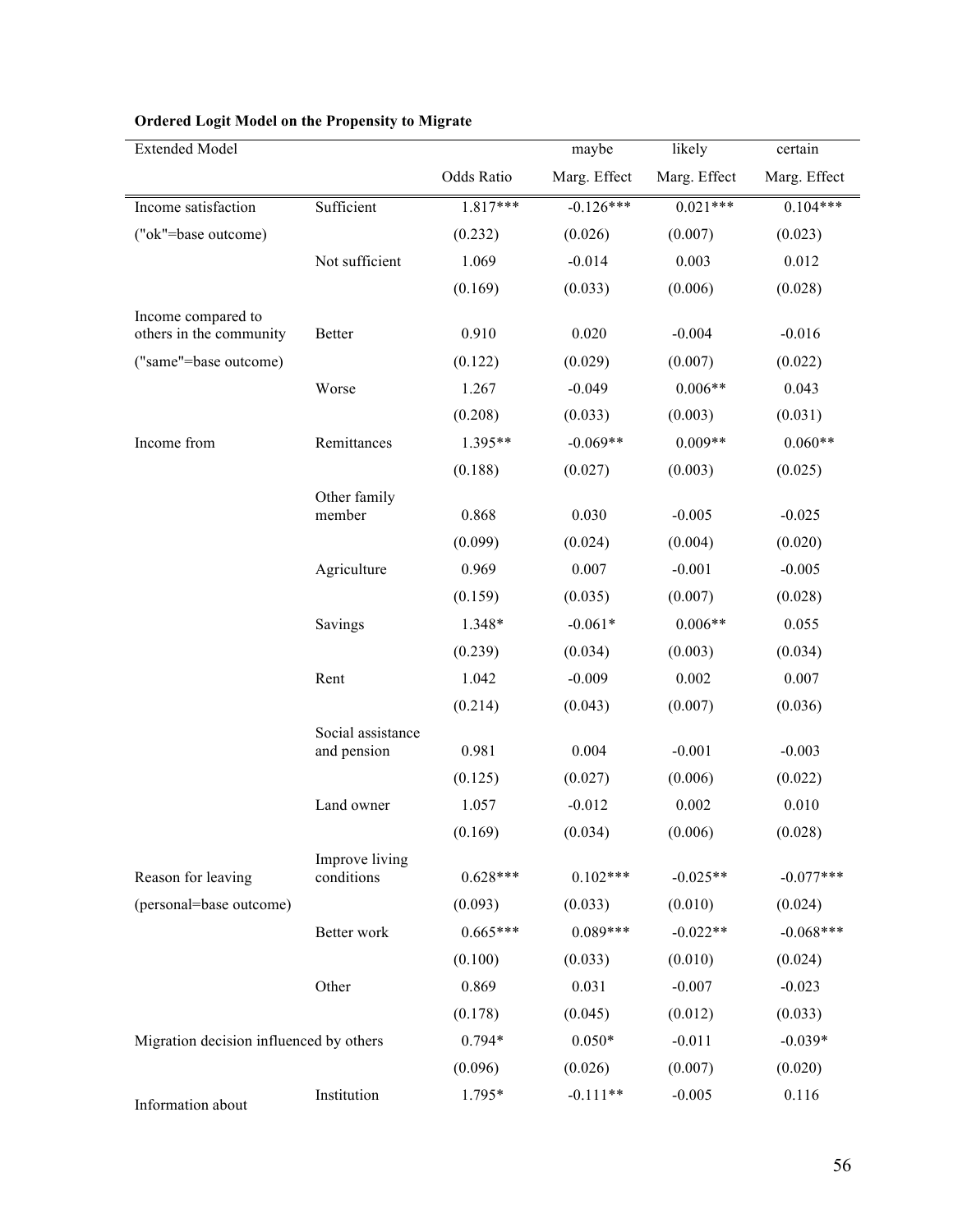| <b>Extended Model</b>                      |                                  |            | maybe        | likely       | certain      |
|--------------------------------------------|----------------------------------|------------|--------------|--------------|--------------|
|                                            |                                  | Odds Ratio | Marg. Effect | Marg. Effect | Marg. Effect |
| destination country via:                   |                                  |            |              |              |              |
| (news=base outcome)                        |                                  | (0.612)    | (0.056)      | (0.020)      | (0.075)      |
|                                            | Family at home                   | 0.834      | 0.040        | $-0.010$     | $-0.030$     |
|                                            |                                  | (0.226)    | (0.061)      | (0.019)      | (0.042)      |
|                                            | Friends abroad                   | 1.284      | $-0.052$     | $0.008*$     | 0.044        |
|                                            |                                  | (0.251)    | (0.040)      | (0.005)      | (0.036)      |
|                                            | Been abroad                      | $2.578***$ | $-0.169***$  | $-0.026$     | $0.195***$   |
|                                            |                                  | (0.684)    | (0.037)      | (0.026)      | (0.062)      |
|                                            | Other                            | $0.654**$  | $0.092**$    | $-0.022*$    | $-0.071**$   |
|                                            |                                  | (0.126)    | (0.043)      | (0.012)      | (0.031)      |
|                                            | Family abroad                    | 1.782**    | $-0.111**$   | $-0.002$     | $0.113**$    |
|                                            |                                  | (0.456)    | (0.043)      | (0.013)      | (0.055)      |
| Migration assisting                        | Would                            |            |              |              |              |
| programs                                   | participate                      | $1.639***$ | $-0.098***$  | 0.006        | $0.093***$   |
|                                            |                                  | (0.264)    | (0.030)      | (0.005)      | (0.033)      |
|                                            | Is aware but no<br>participation |            |              |              |              |
|                                            | intend                           | 1.186      | $-0.035$     | 0.005        | 0.031        |
|                                            |                                  | (0.212)    | (0.036)      | (0.003)      | (0.033)      |
| Expected skill level of                    |                                  |            |              |              |              |
| work abroad                                | Medium                           | $1.406**$  | $-0.071**$   | $0.011**$    | $0.061**$    |
| (Low=base outcome)                         |                                  | (0.196)    | (0.028)      | (0.004)      | (0.026)      |
|                                            | High                             | 1.132      | $-0.026$     | 0.004        | 0.022        |
|                                            |                                  | (0.211)    | (0.039)      | (0.006)      | (0.033)      |
|                                            | Never worked/                    |            |              |              |              |
|                                            | Unknown                          | 0.803      | 0.048        | $-0.012$     | $-0.036$     |
|                                            |                                  | (0.159)    | (0.045)      | (0.014)      | (0.031)      |
| Expects better work opportunities          |                                  | 1.179      | $-0.036$     | 0.008        | 0.028        |
|                                            |                                  | (0.149)    | (0.028)      | (0.007)      | (0.021)      |
| Expect to improve financially by migrating |                                  | 1.843**    | $-0.141**$   | $0.052*$     | $0.090***$   |
|                                            |                                  | (0.440)    | (0.058)      | (0.030)      | (0.029)      |
| Country dummies                            | Egypt                            | 1.476*     | $-0.080**$   | $0.009**$    | $0.071*$     |
| (Albania=base outcome)                     |                                  | (0.299)    | (0.040)      | (0.004)      | (0.039)      |
|                                            | Moldova                          | 2.238***   | $-0.157***$  | 0.004        | $0.153***$   |
|                                            |                                  | (0.439)    | (0.035)      | (0.009)      | (0.040)      |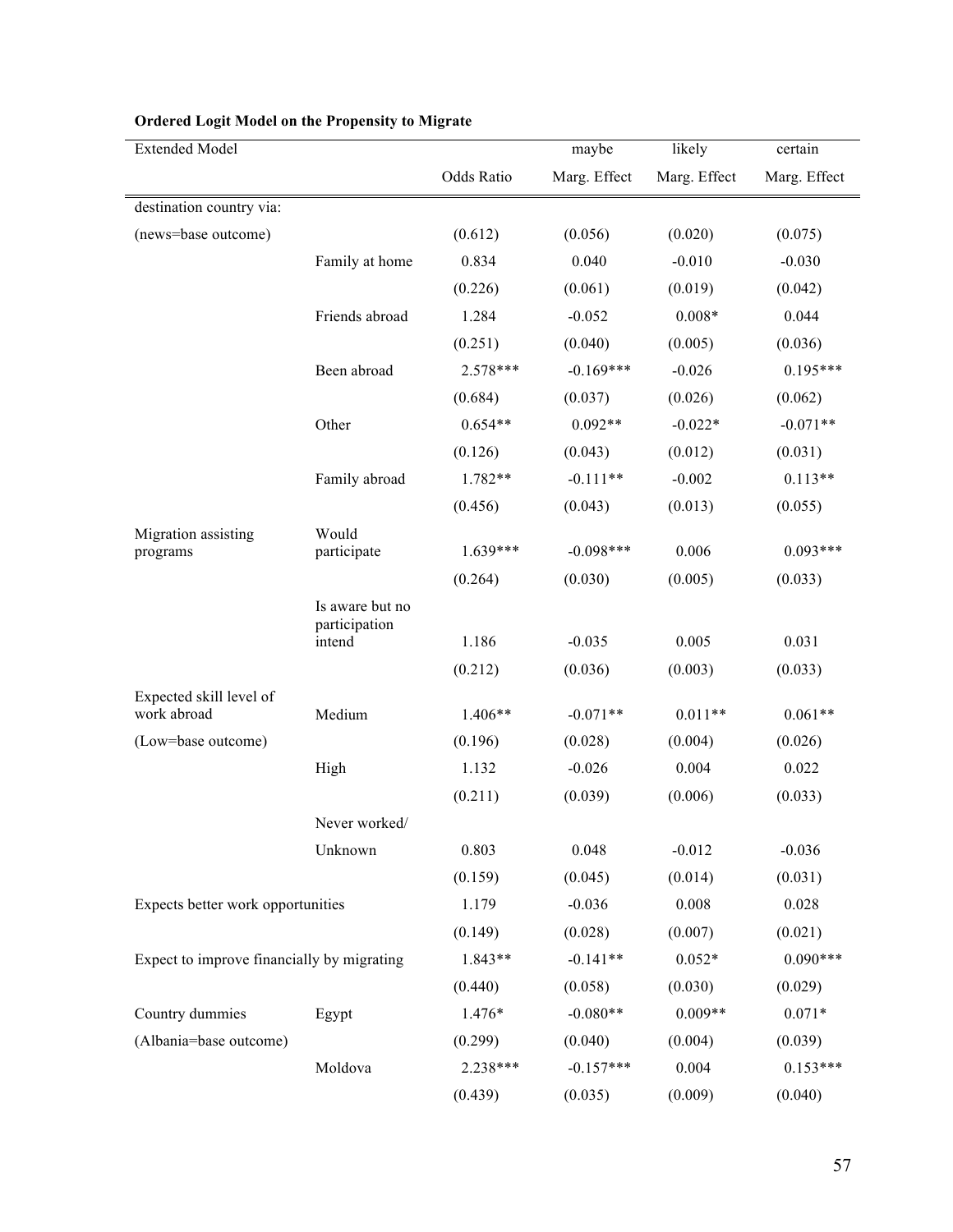| <b>Extended Model</b> |                                                                                             |            | maybe        | likely       | certain      |
|-----------------------|---------------------------------------------------------------------------------------------|------------|--------------|--------------|--------------|
|                       |                                                                                             | Odds Ratio | Marg. Effect | Marg. Effect | Marg. Effect |
|                       | Tunisia                                                                                     | $0.569***$ | $0.127***$   | $-0.038*$    | $-0.088***$  |
|                       |                                                                                             | (0.118)    | (0.049)      | (0.020)      | (0.030)      |
|                       | cut1                                                                                        | 1.024      |              |              |              |
|                       |                                                                                             | (0.647)    |              |              |              |
|                       | cut2                                                                                        | $8.059***$ |              |              |              |
|                       |                                                                                             | (5.133)    |              |              |              |
|                       | Number of<br>observations                                                                   | 1540       | 1540         | 1540         | 1540         |
|                       | Log-likelihood                                                                              | $-1493.58$ | $-1493.58$   | $-1493.58$   | $-1493.58$   |
|                       | Chi-square                                                                                  | 309.012    | 309.012      | 309.012      | 309.012      |
|                       | Pseudo R-Square                                                                             | 0.103      | 0.103        | 0.103        | 0.103        |
|                       | Note:+ $p<0.10$ , * $p<0.05$ , ** $p<0.01$ , *** $p<0.001$ , Standard errors in parentheses |            |              |              |              |

#### **Table A 10 Basic Models with interaction: Country\*Education**

|                          |                         | Logit     | Ordered Logit |
|--------------------------|-------------------------|-----------|---------------|
| Education                | Primary                 | 1.271     | $0.697*$      |
| (secondary=base outcome) |                         | (0.224)   | (0.147)       |
|                          | Tertiary/Post-secondary | 1.893***  | 0.882         |
|                          |                         | (0.439)   | (0.283)       |
| Country dummies          | Egypt                   | 0.843     | 1.057         |
| (Albania=base outcome)   |                         | (0.139)   | (0.244)       |
|                          | Moldova                 | $0.707**$ | 1.346         |
|                          |                         | (0.123)   | (0.303)       |
|                          | Tunisia                 | 1.856***  | $0.577**$     |
|                          |                         | (0.344)   | (0.129)       |
| Interactions             | Primary*Egypt           | $0.551**$ | 2.107*        |
|                          |                         | (0.154)   | (0.809)       |
|                          | Primary*Moldova         | $0.598**$ | 1.728*        |
|                          |                         | (0.149)   | (0.544)       |
|                          | Primary*Tunisia         | 0.796     | 1.309         |
|                          |                         | (0.201)   | (0.406)       |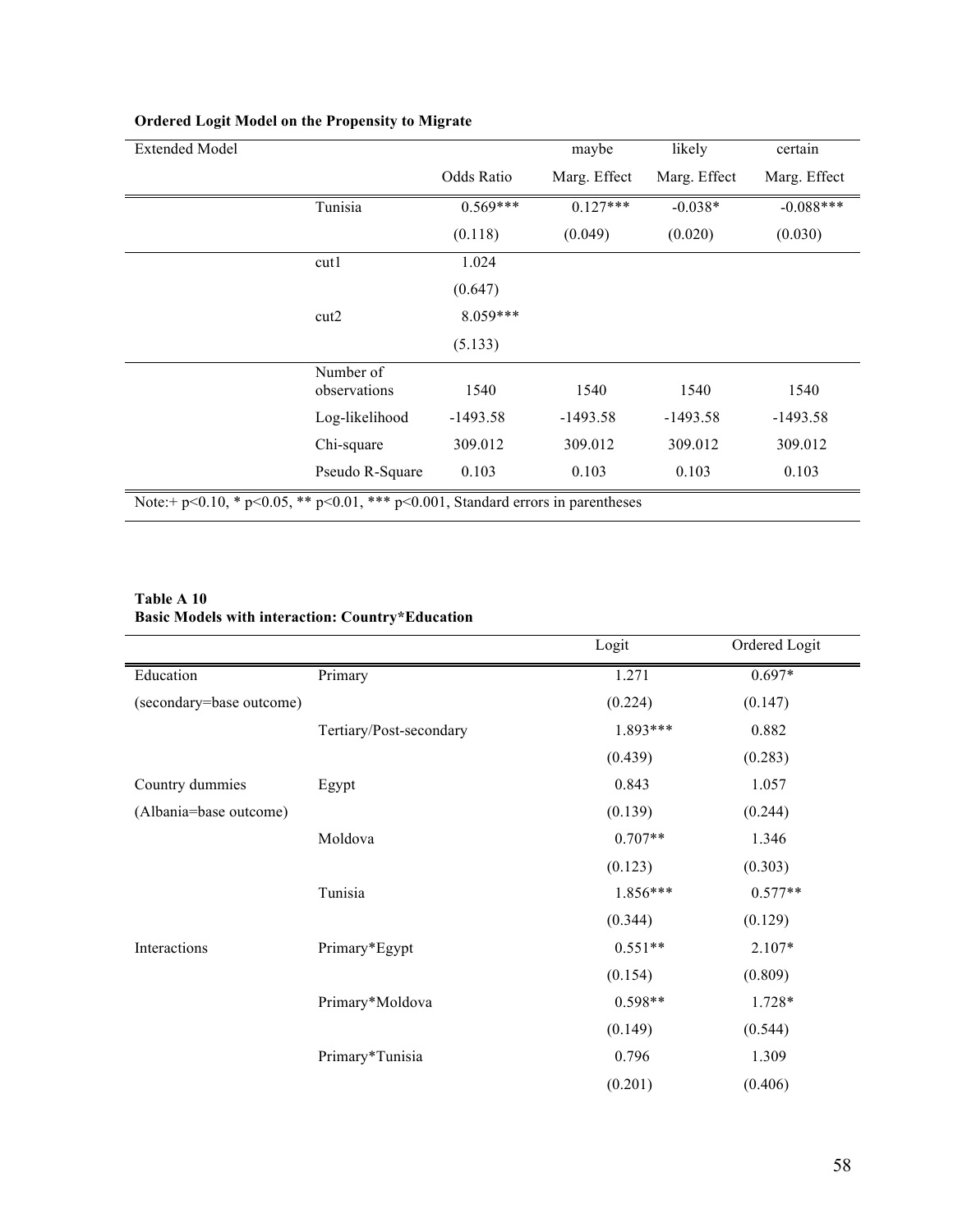|  |  | <b>Basic Models with interaction: Country*Education</b> |
|--|--|---------------------------------------------------------|
|--|--|---------------------------------------------------------|

|                                                                                  | Logit      | Ordered Logit |
|----------------------------------------------------------------------------------|------------|---------------|
| Tertiary/Post-secondary*Egypt                                                    | 1.403      | $3.113***$    |
|                                                                                  | (0.401)    | (1.201)       |
| Tertiary Post-secondary*Moldova                                                  | $0.436***$ | $2.545**$     |
|                                                                                  | (0.138)    | (1.058)       |
| Tertiary/Post-secondary*Tunisia                                                  | 0.725      | 1.474         |
|                                                                                  | (0.206)    | (0.541)       |
| Number of observations                                                           | 3628       | 1762          |
| Log-likelihood                                                                   | $-2147.18$ | $-1721.96$    |
| Chi-square                                                                       | 569.976    | 326.823       |
| Pseudo R-Square                                                                  | 0.146      | 0.095         |
| Note: + p<0.10, * p<0.05, ** p<0.01, *** p<0.001, Standard errors in parentheses |            |               |

#### **Table A 11 Models without Egypt**

| Logit $(1)$                      |                               | (1)        | (2)        |
|----------------------------------|-------------------------------|------------|------------|
| Ordered Logit (2)                |                               | Odds Ratio | Odds Ratio |
| Demographics                     | Age                           | 0.993      | 0.979      |
|                                  |                               | (0.010)    | (0.015)    |
|                                  | Female                        | $0.530***$ | $0.734**$  |
|                                  |                               | (0.066)    | (0.115)    |
|                                  | Married                       | 0.962      | 1.448      |
|                                  |                               | (0.153)    | (0.328)    |
|                                  | Number of children            | $0.777***$ | 0.948      |
|                                  |                               | (0.056)    | (0.107)    |
|                                  | Child, grandchild or other of |            |            |
| Relation to household head (HHH) | <b>HHH</b>                    | 1.192**    | 1.286      |
| (HHH and spouse=base outcome)    |                               | (0.170)    | (0.259)    |
|                                  | <b>HH</b> Size                | $1.065**$  | 0.948      |
|                                  |                               | (0.033)    | (0.036)    |
| Education                        | Primary                       | $1.557***$ | 1.058      |
| (secondary=base outcome)         |                               | (0.191)    | (0.165)    |
|                                  | Tertiary/Post-secondary       | 1.022      | $1.430**$  |
|                                  |                               | (0.116)    | (0.258)    |
| Labor market status              | Employer                      | 0.938      | 0.925      |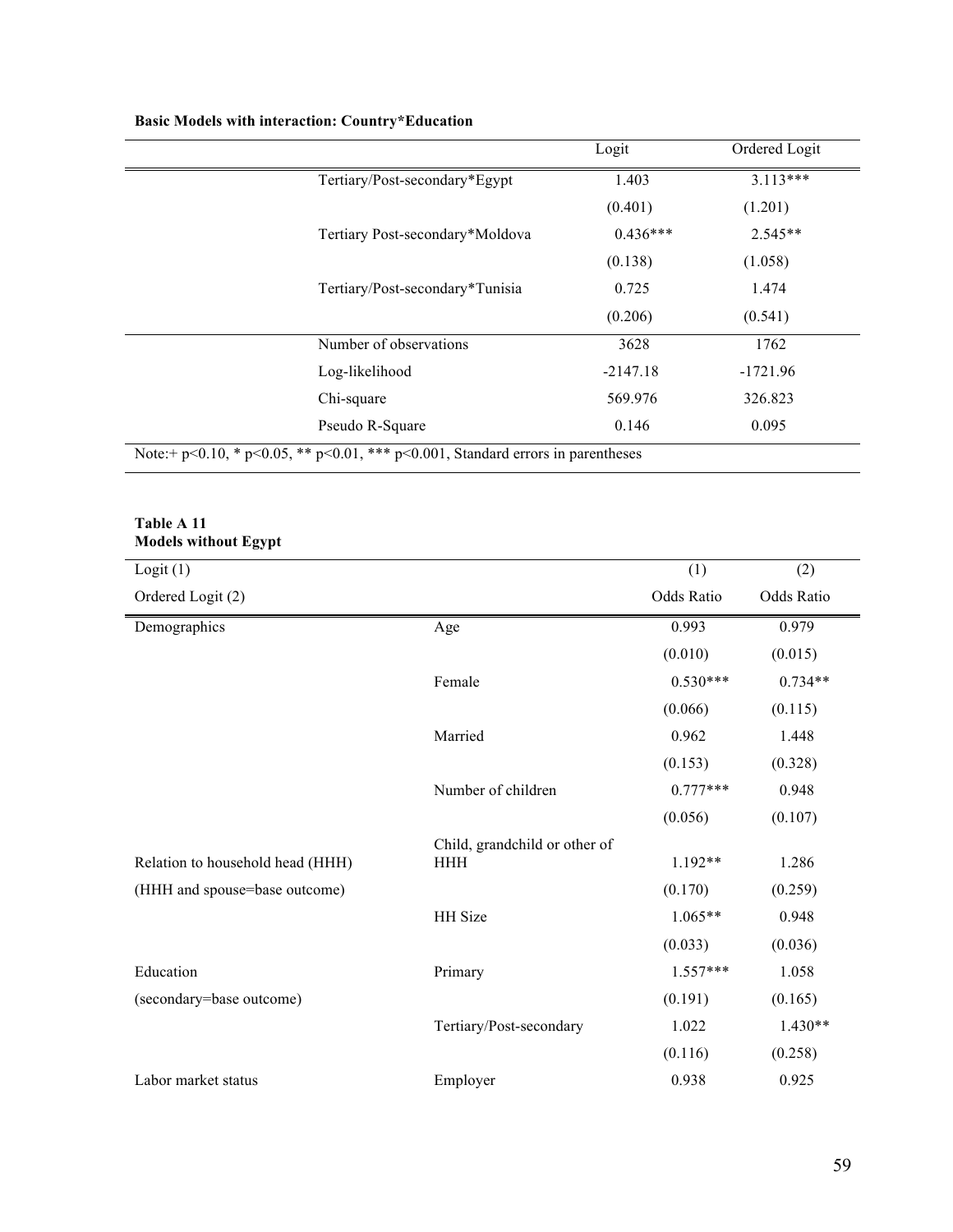| Logit(1)                                   |                                | (1)        | (2)        |
|--------------------------------------------|--------------------------------|------------|------------|
| Ordered Logit (2)                          |                                | Odds Ratio | Odds Ratio |
| (employed=base outcome)                    |                                | (0.133)    | (0.195)    |
|                                            | Casual worker                  | 1.181      | 1.174      |
|                                            |                                | (0.185)    | (0.250)    |
|                                            | Student                        | 0.840      | 0.765      |
|                                            |                                | (0.167)    | (0.206)    |
|                                            | Unemployed                     | $1.591***$ | 1.188      |
|                                            |                                | (0.255)    | (0.218)    |
|                                            | Never worked/Unknown           | 0.934      | $2.541***$ |
|                                            |                                | (0.208)    | (0.748)    |
|                                            | Speaks more than one language  | 1.193      |            |
|                                            |                                | (0.142)    |            |
| Ability to speak language of potential     |                                |            |            |
| destination country                        | Very well                      |            | $1.512**$  |
| ("ok"=base outcome)                        |                                |            | (0.244)    |
|                                            | Hardly                         |            | 0.801      |
|                                            |                                |            | (0.125)    |
| Skill level of work                        | Medium                         | $1.415*$   | 0.804      |
| (high=base outcome)                        |                                | (0.215)    | (0.187)    |
|                                            | Low                            | $1.533**$  | 0.700      |
|                                            |                                | (0.254)    | (0.169)    |
|                                            | Never worked/Unknown           | 1.157      | 0.652      |
|                                            |                                | (0.354)    | (0.209)    |
| Industry of work                           | Petty Trade                    | 1.021      |            |
| (public admin. And utilities=base outcome) |                                | (0.232)    |            |
|                                            | Manufacturing and mining       | 1.350      |            |
|                                            |                                | (0.308)    |            |
|                                            | Construction                   | $1.927**$  |            |
|                                            |                                | (0.433)    |            |
|                                            | Commerce                       | 1.184      |            |
|                                            |                                | (0.253)    |            |
|                                            | Agriculture                    | 1.202      |            |
|                                            | Hotel, restaurant and domestic | (0.273)    |            |
|                                            | services                       | $1.524**$  |            |

## **Models without Egypt**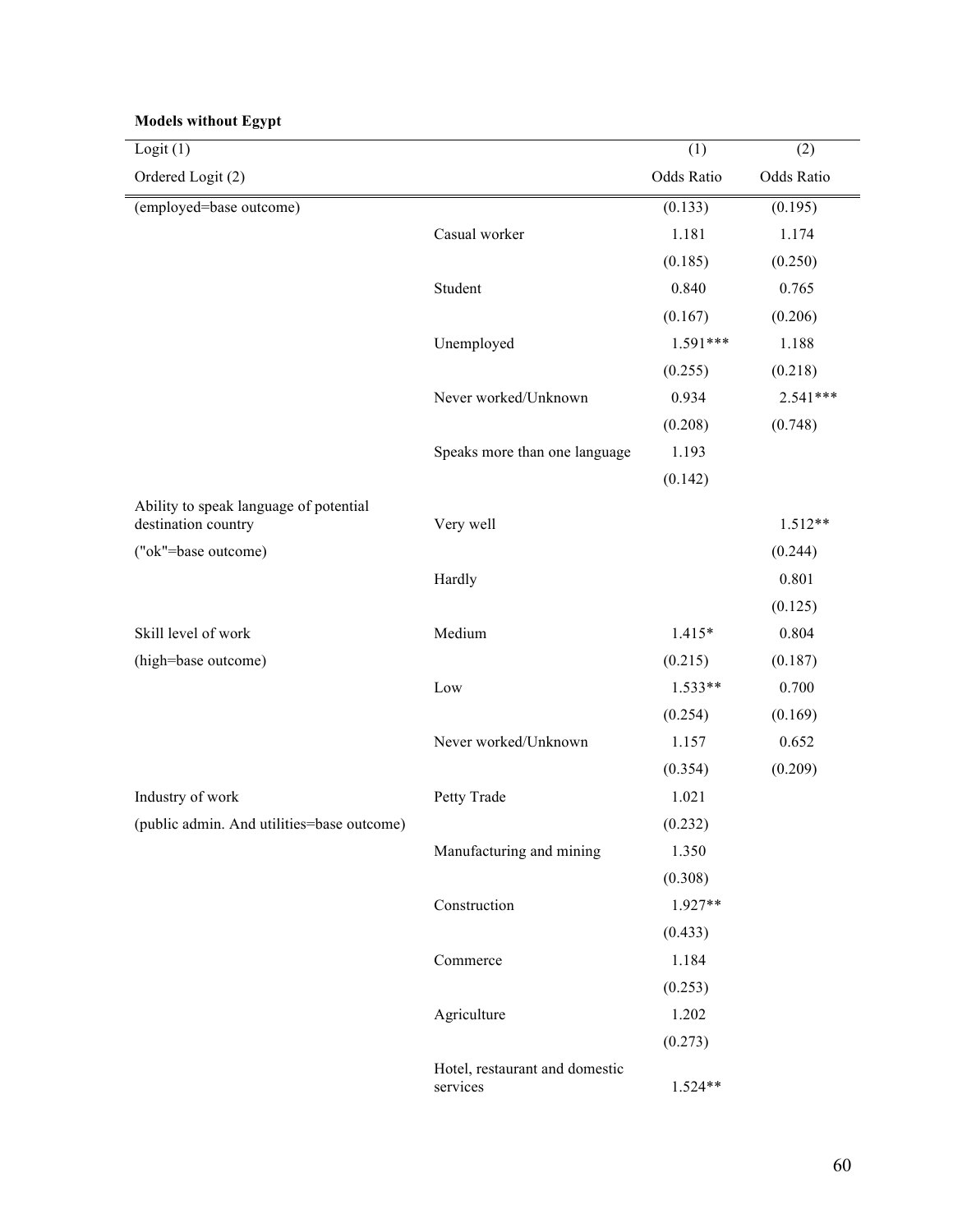| Logit $(1)$                                |                                          | (1)        | (2)        |
|--------------------------------------------|------------------------------------------|------------|------------|
| Ordered Logit (2)                          |                                          | Odds Ratio | Odds Ratio |
|                                            |                                          | (0.321)    |            |
|                                            | Transport and repair                     | $1.672*$   |            |
|                                            |                                          | (0.367)    |            |
|                                            | ICT and other                            | $1.605**$  |            |
|                                            |                                          | (0.342)    |            |
| Industry of work                           | Never worked/Unknown                     | 1.055      |            |
|                                            |                                          | (0.369)    |            |
|                                            | Petty Trade, Commerce, hotel, restaurant |            | 1.523      |
| (public admin. And utilities=base outcome) |                                          |            | (0.406)    |
|                                            | Manufacturing, mining and agriculture    |            | $1.732**$  |
|                                            |                                          |            |            |
|                                            | Construction, transport and repair       |            | 1.438      |
|                                            |                                          |            | (0.391)    |
|                                            | Other or never worked/Unknown            |            | 1.130      |
|                                            |                                          |            | (0.334)    |
|                                            | Salary                                   | $0.997***$ | 1.001      |
|                                            |                                          | (0.000)    | (0.001)    |
| Income satisfaction                        | Sufficient                               | $0.710***$ | 1.583***   |
| ("ok"=base outcome)                        |                                          | (0.079)    | (0.233)    |
|                                            | Not sufficient                           | 0.891      | 1.084      |
|                                            |                                          | (0.122)    | (0.208)    |
| Income compared to others in the           |                                          |            |            |
| community                                  | <b>Better</b>                            | 1.142      | 0.849      |
| ("same"=base outcome)                      |                                          | (0.129)    | (0.133)    |
|                                            | Worse                                    | $1.270*$   | 1.062      |
|                                            |                                          | (0.184)    | (0.204)    |
| Income from                                | Regular remittances                      | $2.767***$ |            |
|                                            |                                          | (0.760)    |            |
|                                            | Occasional remittances                   | $2.230***$ |            |
|                                            |                                          | (0.307)    |            |
|                                            | Remittances                              |            | 1.359**    |
|                                            |                                          |            | (0.195)    |
|                                            | Other family member                      | $0.807**$  | 0.971      |
|                                            |                                          | (0.081)    | (0.129)    |

#### **Models without Egypt**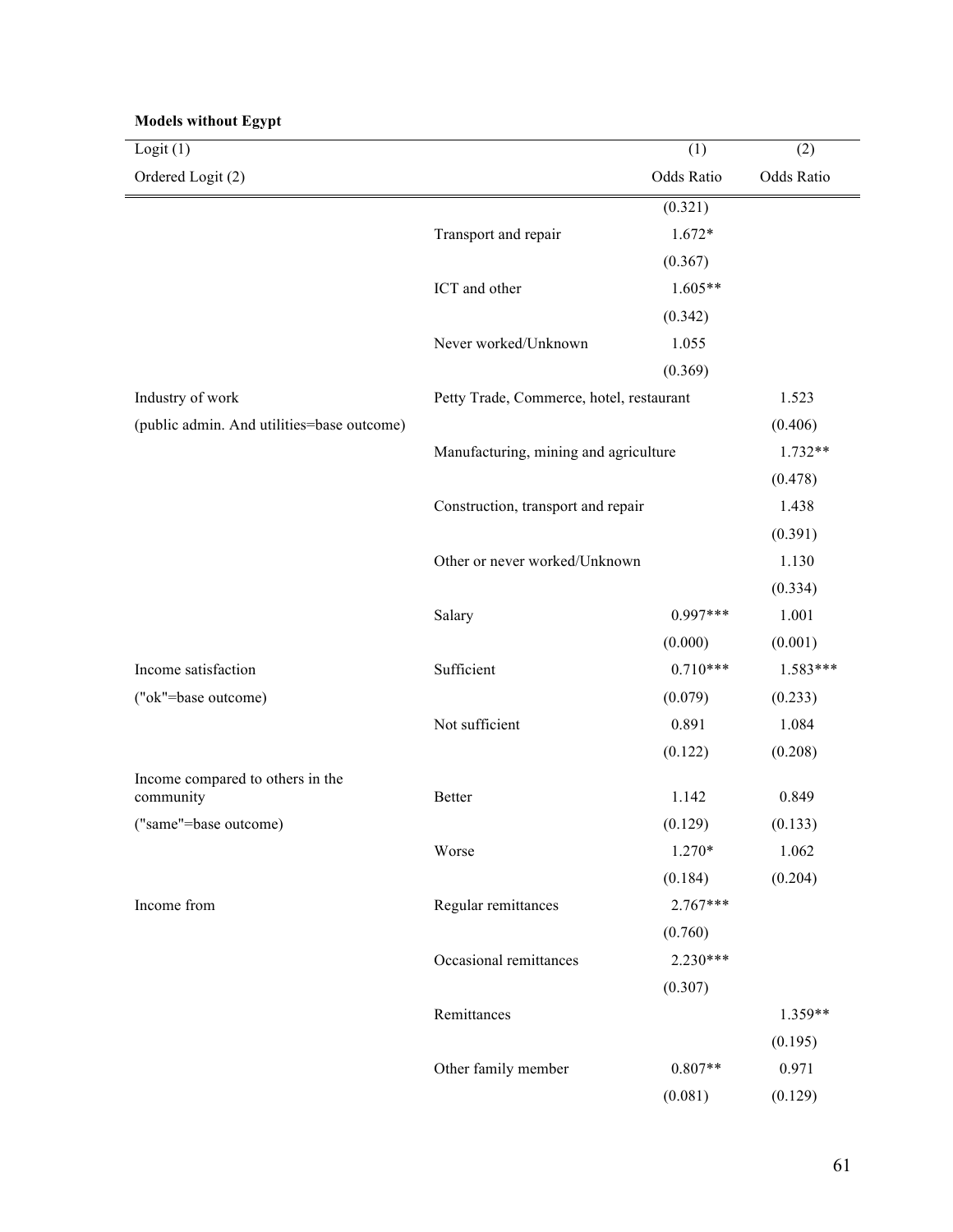| <b>Models without Egypt</b>                |                                         |            |            |
|--------------------------------------------|-----------------------------------------|------------|------------|
| Logit $(1)$                                |                                         | (1)        | (2)        |
| Ordered Logit (2)                          |                                         | Odds Ratio | Odds Ratio |
|                                            | Agriculture                             | 0.863      | 0.945      |
|                                            |                                         | (0.113)    | (0.166)    |
|                                            | Savings                                 | 0.807      | 1.150      |
|                                            |                                         | (0.120)    | (0.256)    |
|                                            | Rent                                    | $0.624***$ | 1.051      |
|                                            |                                         | (0.094)    | (0.256)    |
|                                            | Social assistance and pension           | 1.089      | 1.061      |
|                                            |                                         | (0.112)    | (0.152)    |
|                                            | Land owner                              | 1.041      | 1.054      |
|                                            |                                         | (0.127)    | (0.178)    |
| Reason for leaving                         | Improve living conditions               |            | $0.585***$ |
| (personal=base outcome)                    |                                         |            | (0.101)    |
|                                            | Better work                             |            | $0.603***$ |
|                                            |                                         |            | (0.111)    |
|                                            | Other                                   |            | 0.763      |
|                                            |                                         |            | (0.178)    |
|                                            | Migration decision influenced by others | 0.915      |            |
|                                            |                                         |            | (0.127)    |
| Information about destination country via: | Institution                             |            | 1.874      |
| (news=base outcome)                        |                                         |            | (0.770)    |
|                                            | Family at home                          |            | 0.734      |
|                                            |                                         |            | (0.243)    |
|                                            | Friends abroad                          |            | 1.412      |
|                                            |                                         |            | (0.355)    |
|                                            | Been abroad                             |            | 2.902***   |
|                                            |                                         |            | (0.895)    |
|                                            | Other                                   |            | 0.711      |
|                                            |                                         |            | (0.169)    |
|                                            | Family abroad                           | $1.313*$   | 1.586      |
|                                            |                                         | (0.185)    | (0.490)    |
| Migration assisting programs               | Would participate                       |            | $1.810***$ |
|                                            |                                         |            | (0.327)    |
|                                            | Is aware but no participation intend    |            | 1.316      |